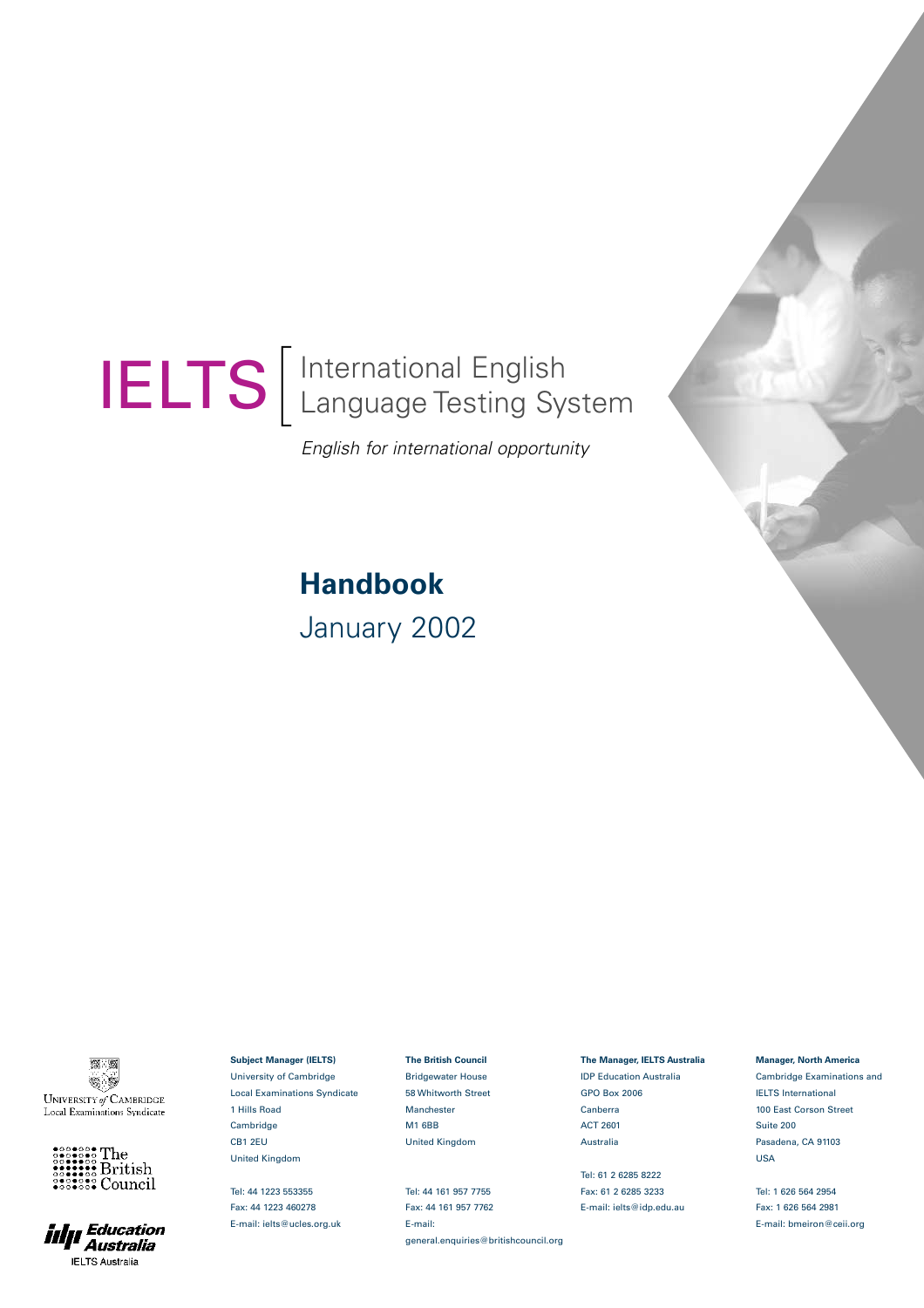At the time of going to print IELTS can be taken at 251 approved test centres in over 105 different countries. The test is administered centrally by UCLES but the test centres supervise the local administration of the test and ensure the provision of qualified and trained examiners. The shaded areas on the map below indicate countries where IELTS test centres are located. For a full address list of centres please refer to pages 27 to 36.



Shaded areas indicate countries with IELTS test centres.

# **Academic and General Training candidates**

Candidates must select either the **Academic** or **General Training** Reading and Writing Modules depending on the stated requirement of their sponsor or receiving institution.

The **Academic** Reading and Writing Modules assess whether a candidate is ready to study or train in the medium of English at an undergraduate or postgraduate level.

Admission to undergraduate and postgraduate courses should be based on the results of **Academic** Modules.

The **General Training** Reading and Writing Modules are not designed to test the full range of formal language skills required for academic purposes.

The emphasis of **General Training** is on basic survival skills in a broad social and educational context. It is suitable for candidates who are going to English speaking countries to complete their Secondary education, to undertake work experience or training programmes not at degree level, or for immigration purposes to Australia and New Zealand.

# **Test Dates**

IELTS is not held on set dates during the year. Test centres can arrange an IELTS administration at any time, according to local need. Most centres conduct a testing session at least once a month and more often at peak times. Special test sessions are easily arranged for particular sponsors or institutions. Individual test centres should be contacted for their current programmes.

**Candidates are not allowed to repeat the test within three months at any centre.**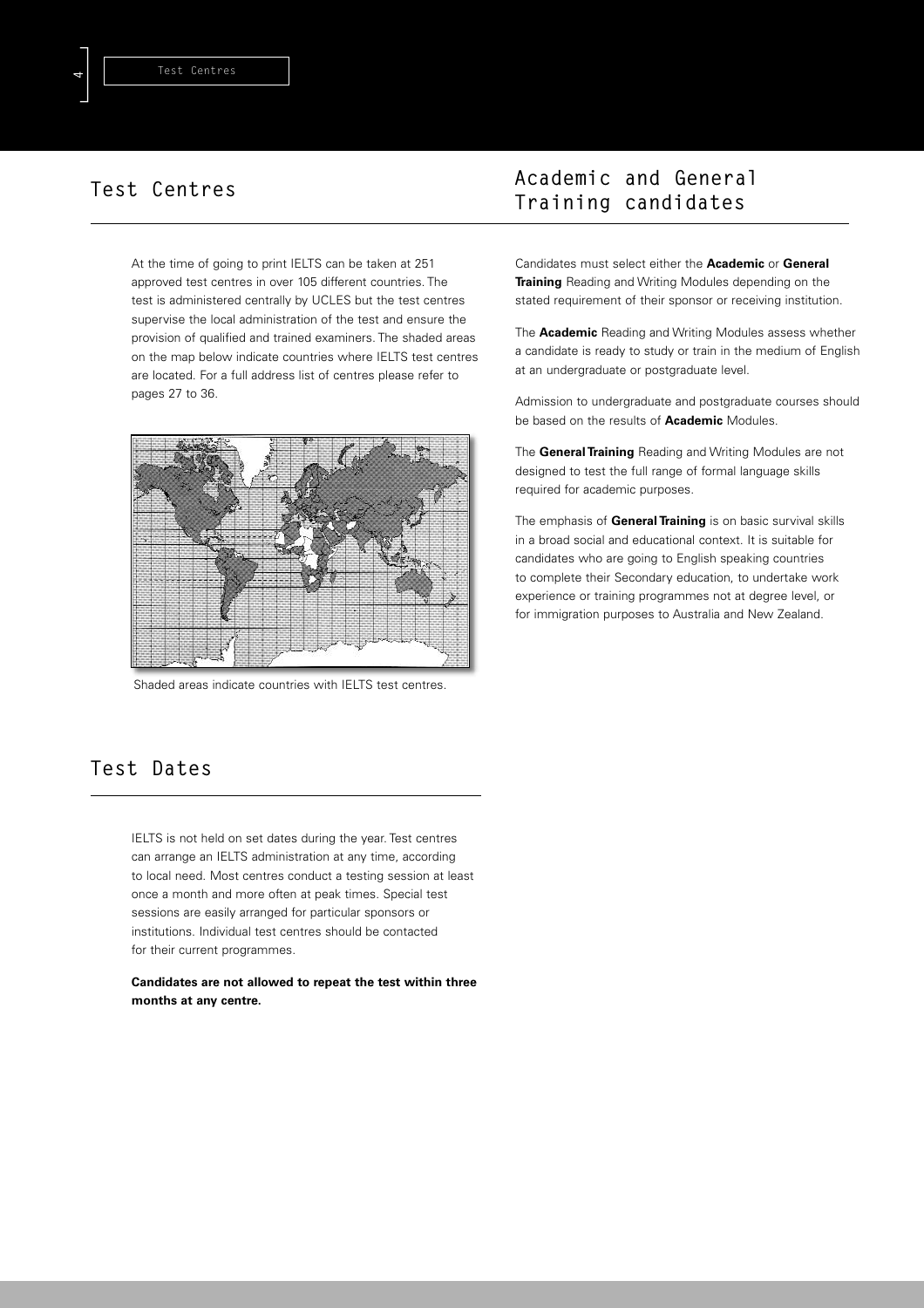# **Test Format**

All candidates are tested in listening, reading, writing and speaking. All candidates take the same Listening and Speaking Modules. There is a choice of Reading and Writing **Modules** 

The first three modules – Listening, Reading and Writing – must be completed in one day. The Speaking Module may be taken, at the discretion of the test centre, either seven days before or after the other three modules (effective from February 2002).

A computerised version of IELTS Listening, Reading and Writing Modules (CBIELTS) will be available at selected centres during 2002. Candidates who choose to take CBIELTS Listening and Reading can opt to take the Writing Module on screen or on paper.

**CBIELTS centres will continue to offer paper-based IELTS; candidates will be given the choice of the medium in which they wish to take the test.**

More information on CBIELTS will be made available prior to the implementation of live CBIELTS testing.

**The modules are always taken in the following order. The Speaking Module may be administered before or after the other three test modules.**

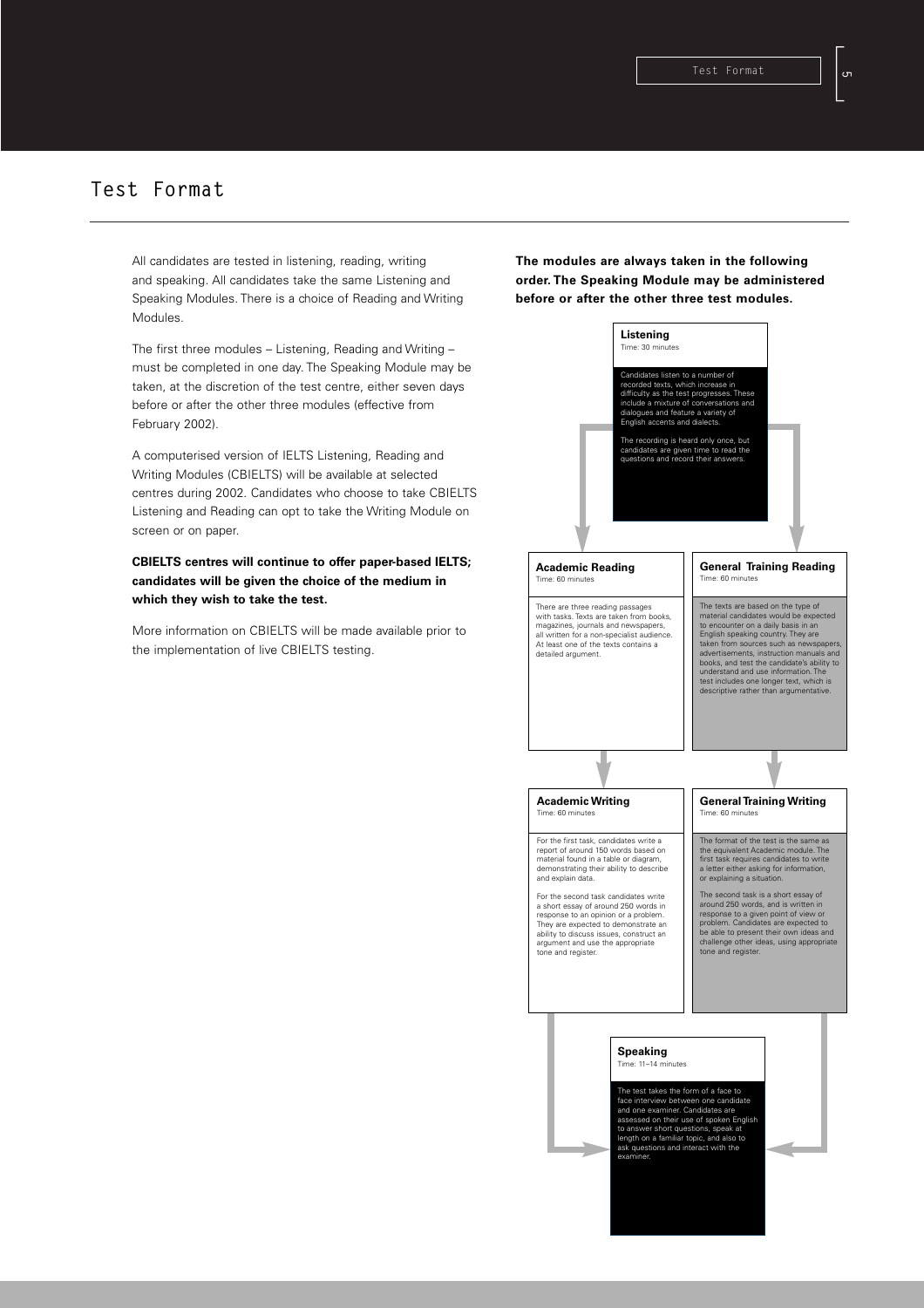# **Listening**

The Listening Module takes around 30 minutes. There are 40 questions. There are four sections.

The first two sections are concerned with social needs. There is a conversation between two speakers and then a monologue. For example – a conversation about travel arrangements or decisions on a night out, and a speech about student services on a University campus or arrangements for meals during a conference.

The final two sections are concerned with situations related more closely to educational or training contexts. There is a conversation between up to four people and then a further monologue. For example – a conversation between a tutor and a student about an assignment or between three students planning a research project, and a lecture or talk of general academic interest.

All the topics are of general interest and it makes no difference what subjects candidates study.

Texts and tasks become more difficult as the sections progress.

A range of English accents and dialects are used in the recordings which reflects the international usage of IELTS.

A variety of questions are used, chosen from the following types:

- multiple choice
- short-answer questions
- sentence completion
- notes/summary/diagram/flow chart/table completion
- labelling a diagram which has numbered parts
- classification
- matching.

Instructions are clear and easy to follow. They require as little reading time as possible. Examples of any unfamiliar question types are given.

The Listening Module is recorded on a tape and is heard ONCE only.

During the test, time is given for candidates to read the questions and enter and then check their answers. Answers are entered, as candidates listen, on the Question Paper. When the tape ends ten minutes are allowed for candidates to transfer their answers to an Answer Sheet.

One mark is awarded for each of the 40 items in the test. A Band Score conversion table is produced for each version of the Listening Module which translates scores out of 40

onto the IELTS 9-band scale. Scores are reported as a whole band or a half band. Candidates should note that care should be taken when writing their answers on the Answer Sheet as poor spelling and grammar are penalised.

# **SECTION 2** *Questions 11– 20 Questions 11– 15 Circle the correct letters A– C.* **11** The most important reason for a settlement at the Rocks was **A** fresh water. **B** flat rock. **C** a sea wall. **12** The plague was brought to Sydney by **A** rat-catchers.<br>**B** convicts. **B** convicts<br>**C** sailors **C** sailors **13** The Harbour Bridge was built **A** in 10 years with 7 deaths.<br>**B** in 10 years with 17 death **B** in 10 years with 17 deaths. **C** in 17 years with 10 deaths. **14** The Chinese community arrived in the Rocks in **A** 1825.<br>**B** 1844.<br>**C** 1870. **B** 1844. **C** 1870. **15** The Chinese shops were mainly **A** restaurants and laundries.<br>**B** soan shops and general st **B** soap shops and general stores.<br> **C** general stores and laundries.

| Ouestions 16-20                                                              |              |
|------------------------------------------------------------------------------|--------------|
| Complete the table below.<br>Write NO MORE THAN THREE WORDS for each answer. |              |
| Number of convicts brought to<br>NewSouth Wales                              |              |
| Date of last convict ship                                                    |              |
| Age of youngest convict                                                      | nine         |
| Crime of youngest convict                                                    |              |
| Age of oldest convict                                                        |              |
| Crime of oldest convict                                                      | telling lies |
| Most serious crime                                                           | murder       |
| Reason for most crimes                                                       |              |
|                                                                              |              |
|                                                                              |              |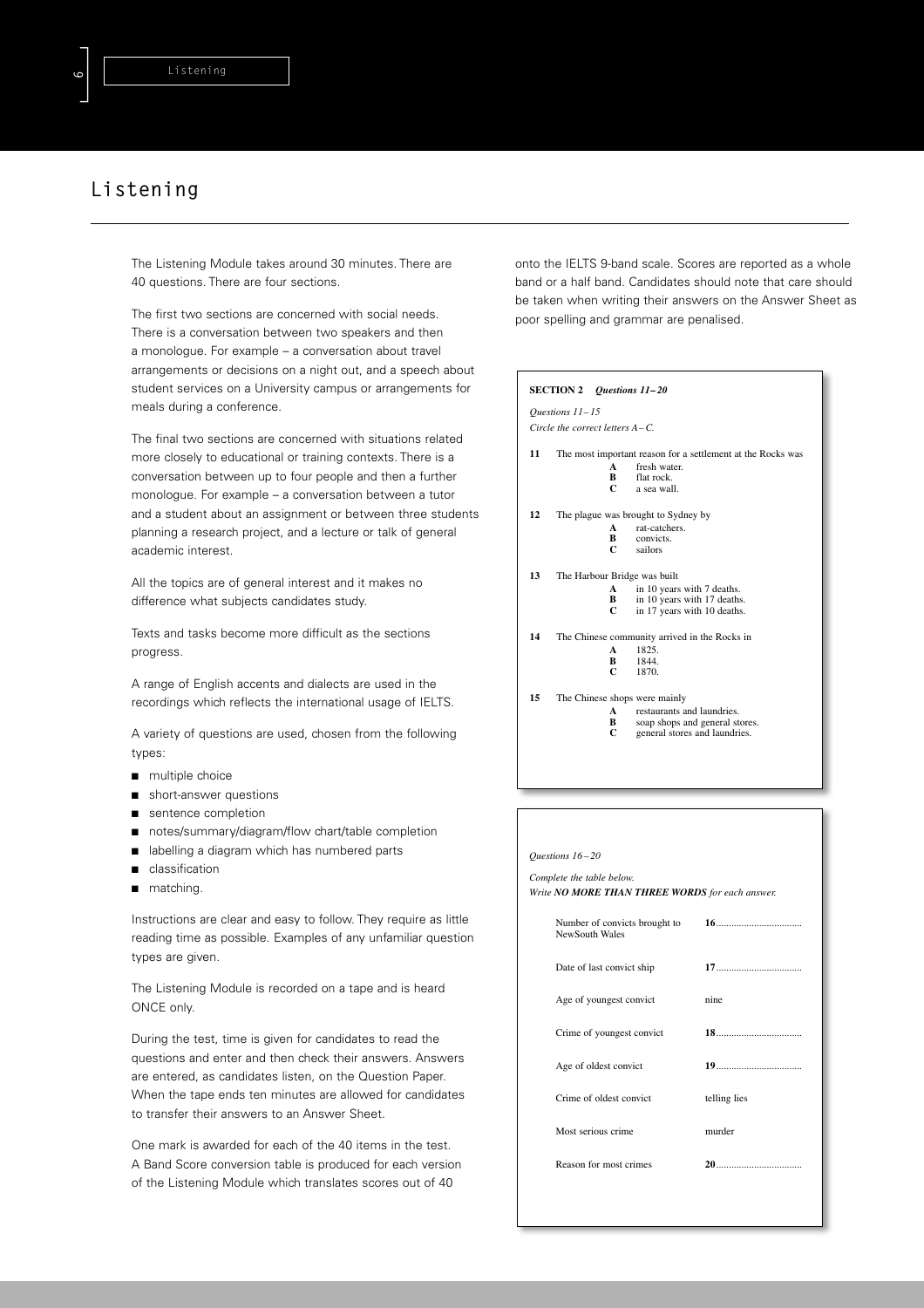# **Academic Reading**

The Academic Reading Module takes 60 minutes. There are 40 questions. There are three reading passages with a total of 2,000 to 2,750 words.

Texts are taken from magazines, journals, books, and newspapers. Texts have been written for a non-specialist audience. All the topics are of general interest. They deal with issues which are interesting, recognisably appropriate and accessible to candidates entering postgraduate or undergraduate courses.

At least one text contains detailed logical argument. One text may contain non-verbal materials such as diagrams, graphs or illustrations.

If texts contain technical terms then a simple glossary is provided.

Texts and tasks become increasingly difficult through the paper.

Some of the questions may appear before a passage, some may come after, depending on the nature of the questions.

A variety of questions are used, chosen from the following types:

- multiple choice
- short-answer questions
- sentence completion
- notes/summary/diagram/flow chart/table completion
- choosing from a 'heading bank' for identified paragraphs/sections of the text
- identification of writer's views/claims yes, no or not given
- $i$ dentification of information in the text yes, no or not given/true, false or not given
- classification
- matching lists/phrases.

Instructions are clear and easy to follow. Examples of any unfamiliar question types are given.

Texts and questions appear on a Question Paper which candidates can write on but not remove from the test room. All answers must be entered on an Answer Sheet during the 60-minute test. **No extra time is allowed to transfer answers.**

One mark is awarded for each of the 40 items in the test. A Band Score conversion table is produced for each version of the Academic Reading Module which translates scores out of 40 onto the IELTS 9-band scale. Scores are reported as a whole band or a half band. Candidates should note that care should be taken when writing their answers on the Answer Sheet as poor spelling and grammar are penalised.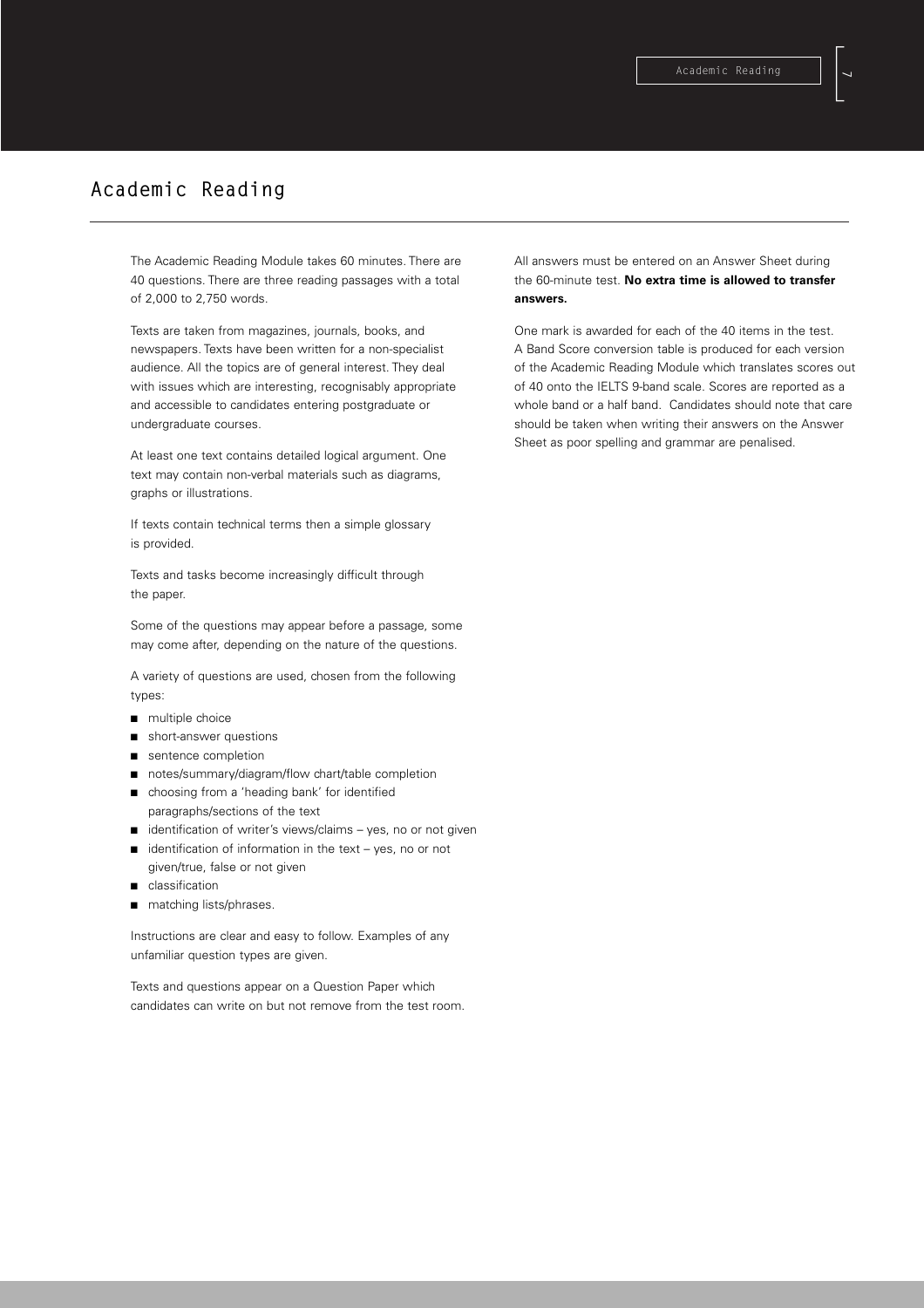# **Academic Reading**

## **Wind Power in the U.S.**

Prompted by the oil crises of the 1970s, a windpower industry flourished briefly in the United States. But then world oil prices dropped, and funding for research into renewable energy was cut. By the mid 1980s U.S. interest in wind energy as a large-scale source of energy had almost disappeared. The development of wind power at this time suffered not only from badly designed equipment, but also from poor long-term planning, economic projections that were too optimistic and the difficulty of finding suitable locations for the wind turbines.

Only now are technological advances beginning to offer hope that wind power will come to be accepted as a reliable and important source of electricity.There have been significant successes in California, in particular, where wind farms now have a capacity of 1500 megawatts, comparable to a large nuclear or fossil-fuelled power station, and produce 1.5 per cent of the state's electricity.

Nevertheless, in the U.S., the image of wind power is still distorted by early failures. One of the most persistent criticisms is that wind power is not a significant energy resource. Researchers at the Battelle Northwest Laboratory, however, estimate that today wind turbine technology could supply 20 per cent of the electrical power the country needs. As a local resource, wind power has even greater potential.Minnesota's energy commission calculates that a wind farm on one of the state's south western ridges could supply almost all that state's electricity. North Dakota alone has enough sites suitable for wind farms to supply more than a third of all electricity consumed in the continental U.S.

The prevailing notion that wind power is too costly results largely from early research which focused on turbines with huge blades that stood hundreds of metres tall.These machines were not designed for ease of production or maintenance, and they were enormously expensive. Because the major factors influencing the overall cost of wind power are the cost of the turbine and its supporting systems, including land, as well as operating and maintenance costs, it is hardly surprising that it was thought at the time that wind energy could not be supplied at a commercially competitive price.

More recent developments such as those seen on California wind farms have dramatically changed the economic picture for wind energy. These systems, like installations in Hawaii and several European countries, have benefited from the economies of scale that come through standardised manufacturing and purchasing. The result has been a dramatic drop in capital costs: the installed cost of new wind turbines stood at \$1000 per kilowatt in 1993, down from about \$4000 per kilowatt in 1980, and continues to fall.

Design improvements and more efficient maintenance programs for large numbers of turbines have reduced operating costs as well.The cost of electricity delivered by wind farm turbines has decreased from about 30 cents per kilowatt-hour to between 7 and 9 cents, which is generally less than the cost of electricity from conventional power stations. Reliability has also improved dramatically.The latest turbines run more than 95 per cent of the time, compared with around 60 per cent in the early 1980s.

Another misconception is that improved designs are needed to make wind power feasible. Out of the numerous wind turbine designs proposed or built by inventors or developers, the propellerblade type, which is based on detailed analytical models as well as extensive experimental data, has emerged as predominant among the more than 20,000 machines now in commercial operation world-wide. Like the gas-driven turbines that power jet aircraft, these are sophisticated pieces of rotating machinery. They are already highly efficient, and there is no reason to believe that other configurations will produce major benefits.

Like other ways of generating electricity, wind power does not leave the environment entirely unharmed. There are many potential problems, ranging from interference with telecommunications to impact on wildlife and natural habitats. But these effects must be balanced against those associated with other forms of electricity generation. Conventional power stations impose hidden costs on society, such as the control of air pollution, the management of nuclear waste and global warming.

As wind power has been ignored in the U.S. over the past few years, expertise and commercial exploitation in the field have shifted to Europe. The European Union spends 10 times as much as the U.S. government on research and development of wind energy. It estimates that at least 10 per cent of Europe's electrical power could be supplied by land-based wind-turbines using current technology. Indeed, according to the American Wind Energy Association, an independent organisation based in Washington, Denmark, Britain, Spain and the Netherlands will each surpass the U.S. in the generating capacity of wind turbines installed during the rest of the decade.

### **Glossary**

- fossil fuel: coal, oil and natural gas kilowatt: 1,000 watts; a watt is a unit of power
- kilowatt-hour: one kilowatt for a period of one hour
- megawatt: one million watts
- wind farm: a group of wind turbines in one location producing a large amount of electricity
- wind turbine: a machine which produces energy when the wind turns its blades

#### **Questions 1– 5**

Complete the summary below.

Choose your answers from the box below the summary and write them in boxes 1–5 on your answer sheet.

### *Example*

The *failure* during the late 1970s and early 1980s of an attempt to establish a widespread wind power industry in the United States resulted largely from the ...**1**... in oil prices during this period. The industry is now experiencing a steady ...**2**... due to improvements in technology and an increased awareness of the potential in the power of wind. The wind turbines that are now being made, based .<br>in part on the 3... of wide-ranging research in Europe, are easier to manufacture and maintain than their predecessors. This has led wind-turbine makers to be able to standardise and thus minimise ...**4**... . There has been growing ...**5**... of the importance of wind power as an energy source.

> criticism success failure stability operating costs fall<br>growth rec scepticism decisions effects decline

design costs **production** costs recognition results

#### **Questions 6–10**

Look at the following lists of issues (Questions 6–10) and implications (A–C). Match each issue with one implication. Write the appropriate letters A–C in boxes 6–10 on your answer sheet.

# Example Answer

The current price of one wind-generated kilowatt … ...**A**...

- **6** The recent installation of systems taking advantage of economies of scale …
- **7** The potential of meeting one fifth of current U.S. energy requirements by wind power …
- **8** The level of acceptance of current wind turbine technology …
- **9** A comparison of costs between conventional and wind power sources …
- **10** The view of wind power in the European Union …

### *IMPLICATIONS*

- *A provides evidence against claims that electricity produced from wind power is relatively expensive.*
- *B supports claims that wind power is an important source of energy.*
- *C opposes the view that wind power technology requires further development.*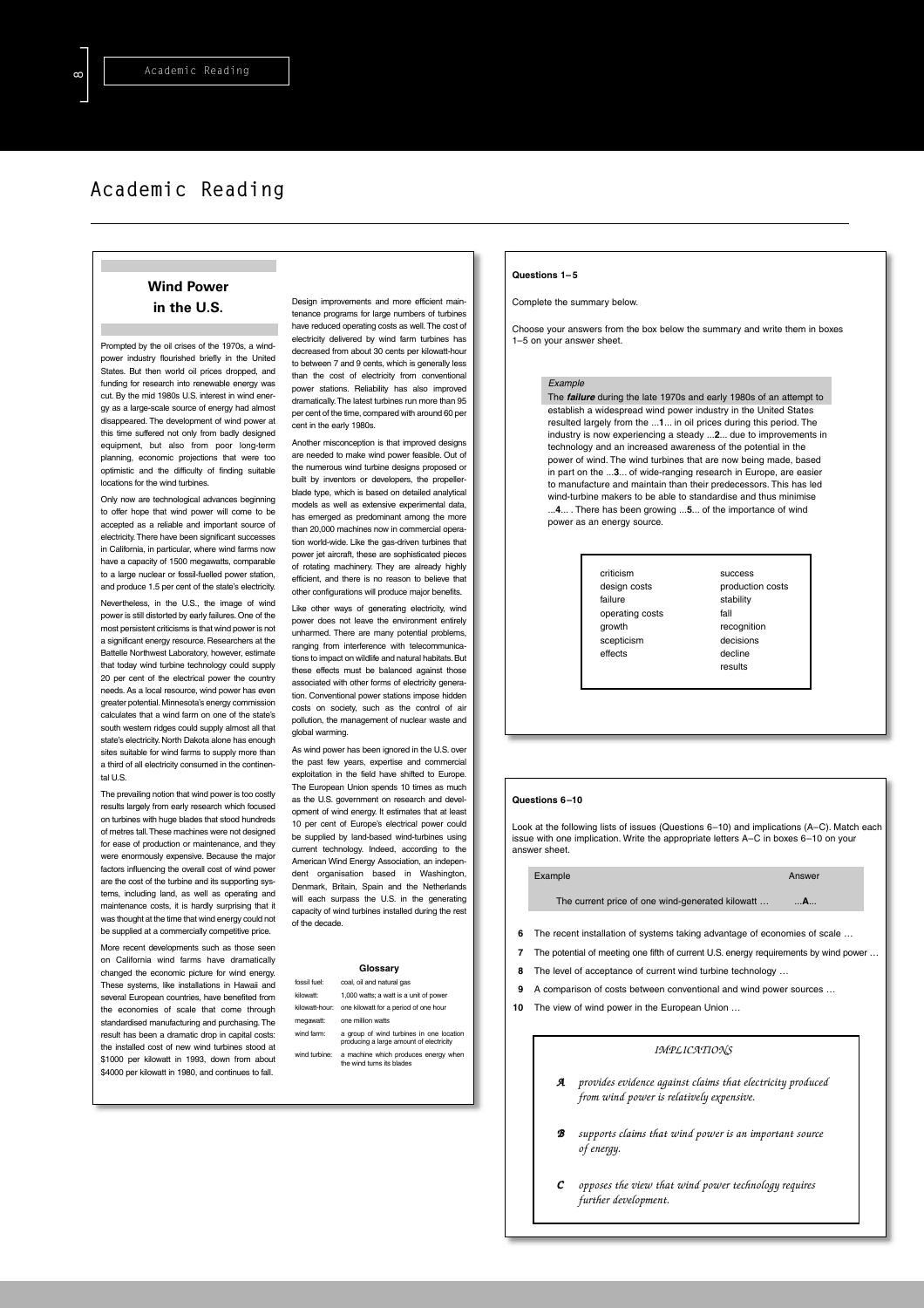# $\begin{bmatrix} 1 \\ 2 \end{bmatrix}$ **9**

# **General Training Reading**

The General Training Reading Module takes 60 minutes. There are 40 questions. There are three sections of increasing difficulty with a total of 2,000 to 2,750 words.

Texts are taken from notices, advertisements, official documents, booklets, newspapers, instruction manuals, leaflets, timetables, books and magazines.

The first section, social survival, contains texts relevant to basic linguistic survival in English with tasks mainly about retrieving and providing general factual information.

Training survival, the second section, focuses on the training context, for example on the training programme itself or on welfare needs. This section involves a text or texts of more complex language with some precise or elaborated expression.

The third section, general reading, involves reading more extended prose with a more complex structure but with the emphasis on descriptive and instructive rather than argumentative texts, in a general context relevant to the wide range of candidates involved.

Some of the questions may appear before a passage, some may come after, depending on the nature of the questions.

A variety of questions are used, chosen from the following types:

- multiple choice
- short-answer questions
- sentence completion
- notes/summary/diagram/flow chart/table completion
- choosing from a 'heading bank' for identified paragraphs/sections of the text
- identification of writer's views/claims yes, no or not given
- $i$ dentification of information in the text yes, no or not given/true, false or not given
- classification
- matching lists/phrases.

Instructions are easy and clear to follow. Examples of any unfamiliar question types are given.

Texts and questions appear on a Question Paper which candidates can write on but not remove from the exam room.

All answers must be entered on an Answer Sheet during the 60-minute test. **No extra time is allowed to transfer answers.**

One mark is awarded for each of the 40 items in the test. A Band Score conversion table is produced for each version of the General Training Reading Module which translates scores out of 40 onto the IELTS 9-band scale. Scores are reported as a whole band or a half band. Candidates should note that care should be taken when writing their answers on the Answer Sheet as poor spelling and grammar are penalised.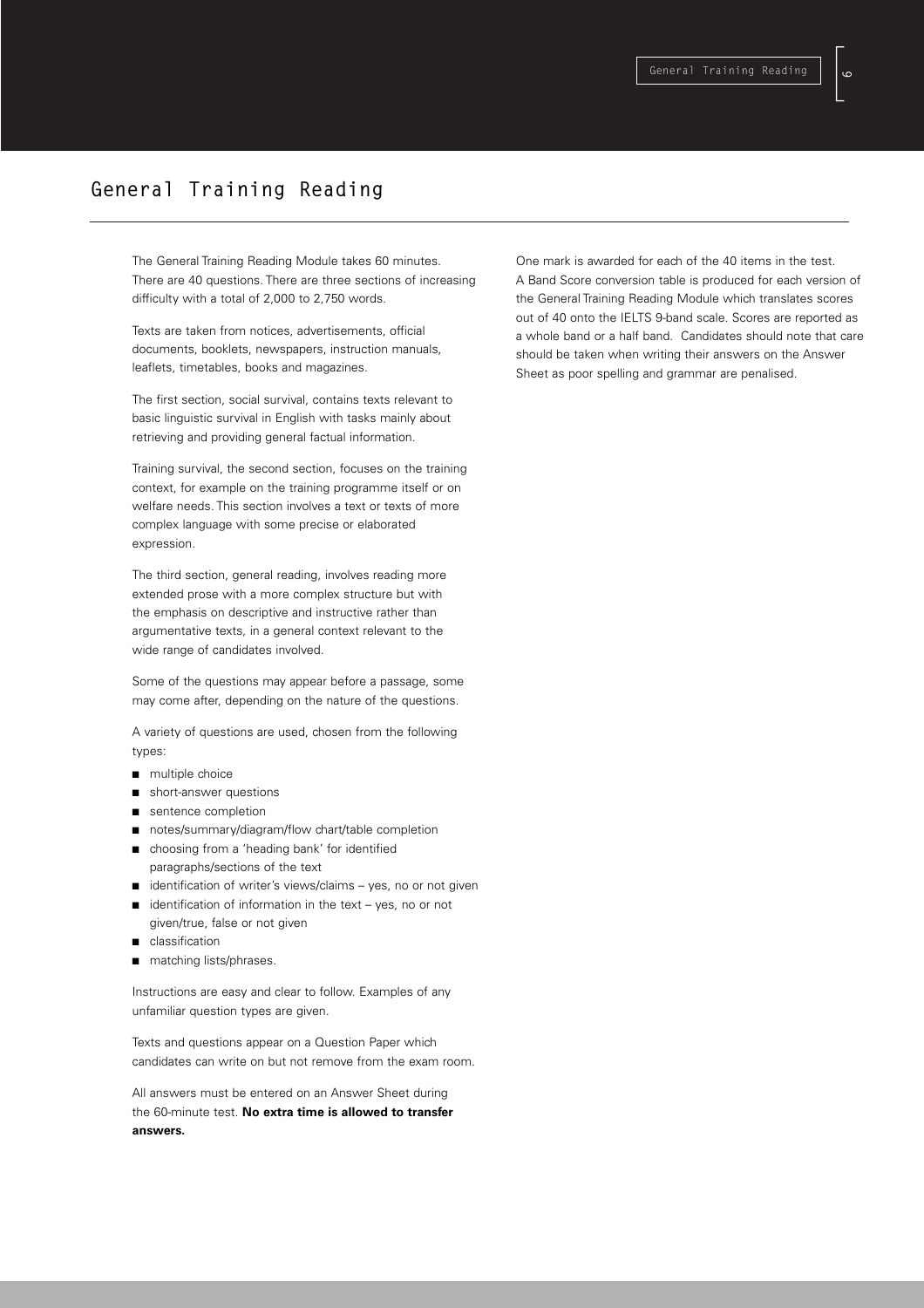]**1O**

# **General Training Reading**



- **34** Examples of uniformed organisations<br>**35** The main ethnic groups in Singapore
- **35** The main ethnic groups in Singapore<br>**36** Examples of voluntary aesthetics prod **36** Examples of voluntary aesthetics programmes
- **37** The amount of time spent on language learning at primary level
- **38** The age at which children begin school in Singapore
- **39** The language in which lessons are taught<br>**40** The reasons for grouping children according
- The reasons for grouping children according to ability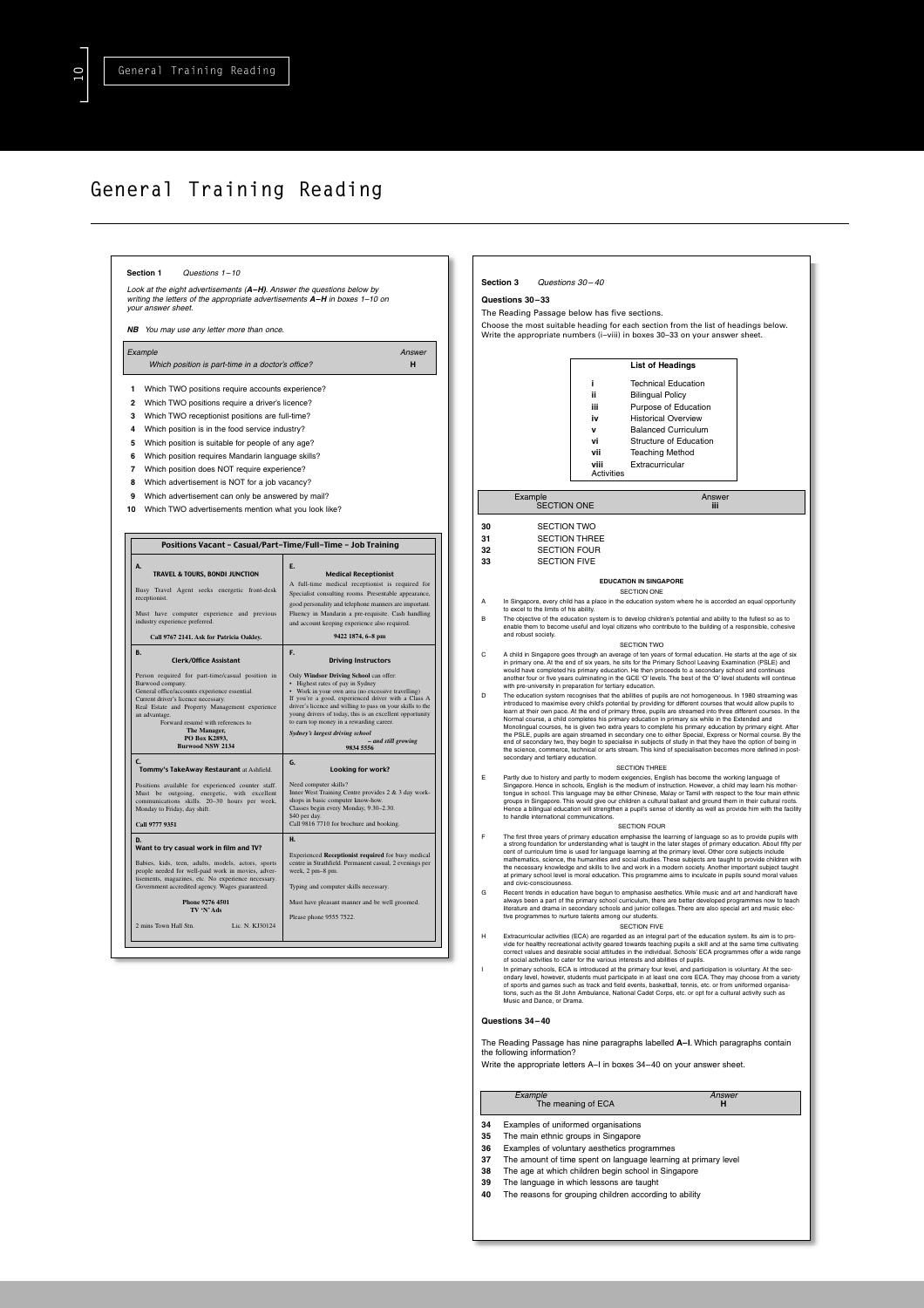# **Transferring answers to the Answer Sheet**

Candidates are required to transfer their answers to an Answer Sheet for the Listening, Academic Reading and General Training Reading Modules. Ten minutes extra time is allowed for transferring answers at the end of the Listening but not for the Reading. The Answer Sheet is backed; candidates write their Listening answers on one side and then turn over and write their Reading answers on the other side. All Answer Sheets are returned to UCLES for analysis.

An example of a completed Listening Answer Sheet is given below for guidance. It is important that candidates complete their personal details at the top of the page and obey the instructions for transfer of answers. Please note the advice given for completion of the Answer Sheet.

|                                                   | UNIVERSITY of CAMBRIDGE<br>Local Examinations Syndicate<br>4                                                                                               |                                           | <b>SECRET The Secrets</b><br><b>British</b><br><b>British</b><br><b>Concert Council</b>                                       | <b>iılµ</b> Education<br>Australia<br><b>IELTS Australia</b>                                                                                                                                                                                                                                                                                                                                                                             | Pencil must be used                                                           |
|---------------------------------------------------|------------------------------------------------------------------------------------------------------------------------------------------------------------|-------------------------------------------|-------------------------------------------------------------------------------------------------------------------------------|------------------------------------------------------------------------------------------------------------------------------------------------------------------------------------------------------------------------------------------------------------------------------------------------------------------------------------------------------------------------------------------------------------------------------------------|-------------------------------------------------------------------------------|
|                                                   |                                                                                                                                                            |                                           | PENCIL must be used to complete this sheet                                                                                    |                                                                                                                                                                                                                                                                                                                                                                                                                                          | to complete the<br><b>Answer Sheet</b>                                        |
|                                                   | Centre number:                                                                                                                                             |                                           |                                                                                                                               |                                                                                                                                                                                                                                                                                                                                                                                                                                          |                                                                               |
|                                                   | Please write your name below,<br>then write your four digit Candidate number in the boxes                                                                  |                                           | 0, 1, 2, 3, 4<br>٥P<br>$\overline{\phantom{a}}$<br>1, 2<br>٥<br>$\overline{2}$<br>2<br>$\theta$<br>$\mathbf{1}$               | 56<br>78<br>$\overline{\mathbf{3}}$<br>$\overline{\mathbf{5}}$<br>6<br>$\overline{7}$<br>$\overline{4}$<br>$\frac{8}{2}$<br>$\frac{9}{2}$<br>$3$ 4 5 6 7 8 9                                                                                                                                                                                                                                                                             | <b>Candidate Number</b><br>written in boxes and<br>correct lozenges<br>shaded |
| The test date was<br>19 October 2001              | and shade the number in the grid on the right in PENCIL.<br>Test date (shade ONE box for the day, ONE box for the month and ONE box for the year);<br>Day: |                                           | €<br>4<br>$\circ$<br>1<br><u>01 02 03 04 05 06 07 08 09 10 11 12 13 14 15 16 17 18 19 20 21 22 23 24 25 26 27 28 29 30 31</u> | 2 3 4 5 6 7 8 9                                                                                                                                                                                                                                                                                                                                                                                                                          |                                                                               |
| <b>Listening Version</b>                          | Month:<br>01 02 03 04 05 06 07 08 09 10 11 12                                                                                                              |                                           | Last digit of the Year: 0 1 2 3 4 5 6 7 8 9<br><b>IELTS Listening Answer Sheet</b>                                            |                                                                                                                                                                                                                                                                                                                                                                                                                                          |                                                                               |
| 00036 is administered                             | Version<br>0 1 2 3 4 5 6                                                                                                                                   | 789                                       |                                                                                                                               | $\sqrt{19}$ X                                                                                                                                                                                                                                                                                                                                                                                                                            |                                                                               |
|                                                   | number:<br>Please enter the<br>$0 \geqslant 0$<br>3, 4<br>5<br>6<br>1.<br>$\frac{2}{\pi}$                                                                  | $\overline{7}$<br>8                       | $19$ A<br>$\mathcal{C}$<br>20                                                                                                 | $-1$<br>20                                                                                                                                                                                                                                                                                                                                                                                                                               |                                                                               |
|                                                   | number in the<br>boxes (one digit<br>3 <sub>4</sub><br>٥D<br>$\mathbf{0}$<br>$\overline{z}$<br>5<br>per line, starting                                     | $\sqrt{6}$<br>78                          | 21<br>garage                                                                                                                  | $\qquad \qquad \Longleftrightarrow$<br><b>CELLS</b><br>21                                                                                                                                                                                                                                                                                                                                                                                |                                                                               |
|                                                   | at the top) and<br>shade the<br>1 <sub>2</sub><br>3▶<br>$\bf{0}$                                                                                           | 3 4 5 6 7 8 9                             | 22<br><b>Shops</b>                                                                                                            | $\equiv$<br>$\frac{1}{2}$<br>22                                                                                                                                                                                                                                                                                                                                                                                                          |                                                                               |
|                                                   | number in the<br>grid beside the<br>$6 \rightarrow 0$<br>12345<br>box                                                                                      | 789<br>6                                  | cinema<br>23                                                                                                                  | $\longmapsto$<br>$-12$<br>23<br>$\qquad \qquad =$<br>$12 - 12$                                                                                                                                                                                                                                                                                                                                                                           |                                                                               |
|                                                   | D<br>1                                                                                                                                                     | $\leq$<br>$1 \times$                      | post office<br>24<br><b>COLOR</b>                                                                                             | 24<br>$\frac{1}{2}$<br>$\frac{1}{2}$                                                                                                                                                                                                                                                                                                                                                                                                     |                                                                               |
|                                                   | A<br>2                                                                                                                                                     | $\sqrt{2}$<br>$\implies$                  | $\epsilon$<br>25<br>$\sim$                                                                                                    | 25<br>Ü<br>$=$                                                                                                                                                                                                                                                                                                                                                                                                                           |                                                                               |
|                                                   | С<br>3                                                                                                                                                     | 3<br>$\frac{1}{2}$                        | C<br>26<br>tion                                                                                                               | 26<br>$\equiv$<br>$\equiv$                                                                                                                                                                                                                                                                                                                                                                                                               |                                                                               |
| If an answer is changed<br>erase or cross out the | B<br>4                                                                                                                                                     | $\boldsymbol{A}$<br>$=$                   | A<br>27<br>$\frac{1}{2}$                                                                                                      | $27\,$<br>ò<br>$=$                                                                                                                                                                                                                                                                                                                                                                                                                       |                                                                               |
| original answer and<br>write in the new answer    | C<br>5                                                                                                                                                     | $\sqrt{5}$<br>$\overline{a}$              | 28<br>D<br>5771                                                                                                               | 28<br><b>County</b><br>$\sim$                                                                                                                                                                                                                                                                                                                                                                                                            |                                                                               |
|                                                   | D<br>6                                                                                                                                                     | $\rm 6$<br>$=$                            | 29<br>Ε<br>$rac{1}{1+2}$                                                                                                      | 29<br>$\equiv$<br>$\frac{1}{2}$                                                                                                                                                                                                                                                                                                                                                                                                          |                                                                               |
|                                                   | Smith Smith<br>7                                                                                                                                           | 7<br>$\qquad \qquad \blacksquare$         | F<br>30<br>E                                                                                                                  | 30<br>$\equiv$<br>$\equiv$                                                                                                                                                                                                                                                                                                                                                                                                               |                                                                               |
|                                                   | $10 - 4$<br>8                                                                                                                                              | $\bf 8$<br>$\frac{1}{2}$                  | 31<br>history<br>$\frac{1}{2}$                                                                                                | 31<br>$\overline{\phantom{a}}$<br>$\sim$                                                                                                                                                                                                                                                                                                                                                                                                 |                                                                               |
|                                                   | 9<br>5-7                                                                                                                                                   | $\theta$<br>$\sim$                        | 32<br>politics<br>17.77                                                                                                       | 32<br>con<br>$-200$                                                                                                                                                                                                                                                                                                                                                                                                                      |                                                                               |
|                                                   | $815 - 18$<br>10                                                                                                                                           | 10<br>$\qquad \qquad =\qquad$<br>$\equiv$ | 33<br>biology                                                                                                                 | 33<br>-<br>$\equiv$                                                                                                                                                                                                                                                                                                                                                                                                                      |                                                                               |
| Write your answers in<br>the boxes provided       | С<br>11                                                                                                                                                    | 11<br>$\equiv$                            | 34<br>complete<br><b>COLLE</b>                                                                                                | 34<br><b>COL</b><br><b>County</b>                                                                                                                                                                                                                                                                                                                                                                                                        |                                                                               |
|                                                   | A<br>12                                                                                                                                                    | 12<br>$\frac{1}{2}$<br>$\frac{1}{2}$      | 35<br>main office                                                                                                             | 35<br>-<br>$\frac{1}{2}$                                                                                                                                                                                                                                                                                                                                                                                                                 |                                                                               |
|                                                   | 13 Monday                                                                                                                                                  | 13<br>$\overline{a}$<br><b>COLLE</b>      | senior tutor<br>36                                                                                                            | 36<br>$\equiv$<br>$-200$                                                                                                                                                                                                                                                                                                                                                                                                                 |                                                                               |
|                                                   | 14 wood                                                                                                                                                    | 14<br>$\equiv$                            | 37<br>A<br>$\leftarrow$                                                                                                       | 37<br>$=$                                                                                                                                                                                                                                                                                                                                                                                                                                |                                                                               |
|                                                   | <sup>15</sup> glass                                                                                                                                        | 15                                        | $=$ $\frac{15}{2}$ $\frac{38}{\text{C}}$                                                                                      | 38<br>$\begin{array}{ccc} \mathbf{1} & \mathbf{1} & \mathbf{1} & \mathbf{1} & \mathbf{1} & \mathbf{1} & \mathbf{1} & \mathbf{1} & \mathbf{1} & \mathbf{1} & \mathbf{1} & \mathbf{1} & \mathbf{1} & \mathbf{1} & \mathbf{1} & \mathbf{1} & \mathbf{1} & \mathbf{1} & \mathbf{1} & \mathbf{1} & \mathbf{1} & \mathbf{1} & \mathbf{1} & \mathbf{1} & \mathbf{1} & \mathbf{1} & \mathbf{1} & \mathbf{1} & \mathbf{1} & \mathbf{1} & \mathbf$ |                                                                               |
|                                                   | 16 paper                                                                                                                                                   |                                           | $=$ <sup>16</sup> = 39 D                                                                                                      | 39<br>$\qquad \qquad \qquad \qquad \qquad \qquad \qquad \qquad \qquad$                                                                                                                                                                                                                                                                                                                                                                   |                                                                               |
|                                                   | $17$ iron                                                                                                                                                  | 17<br>$\sim$<br>$\sim$                    | E<br>40                                                                                                                       | 40<br>state and                                                                                                                                                                                                                                                                                                                                                                                                                          |                                                                               |
|                                                   | $\mathcal{B}$<br>18                                                                                                                                        | 18<br>$\qquad \qquad \Longleftrightarrow$ | Marker's<br>Band<br>Initials<br>Score                                                                                         | Listening<br>Total                                                                                                                                                                                                                                                                                                                                                                                                                       |                                                                               |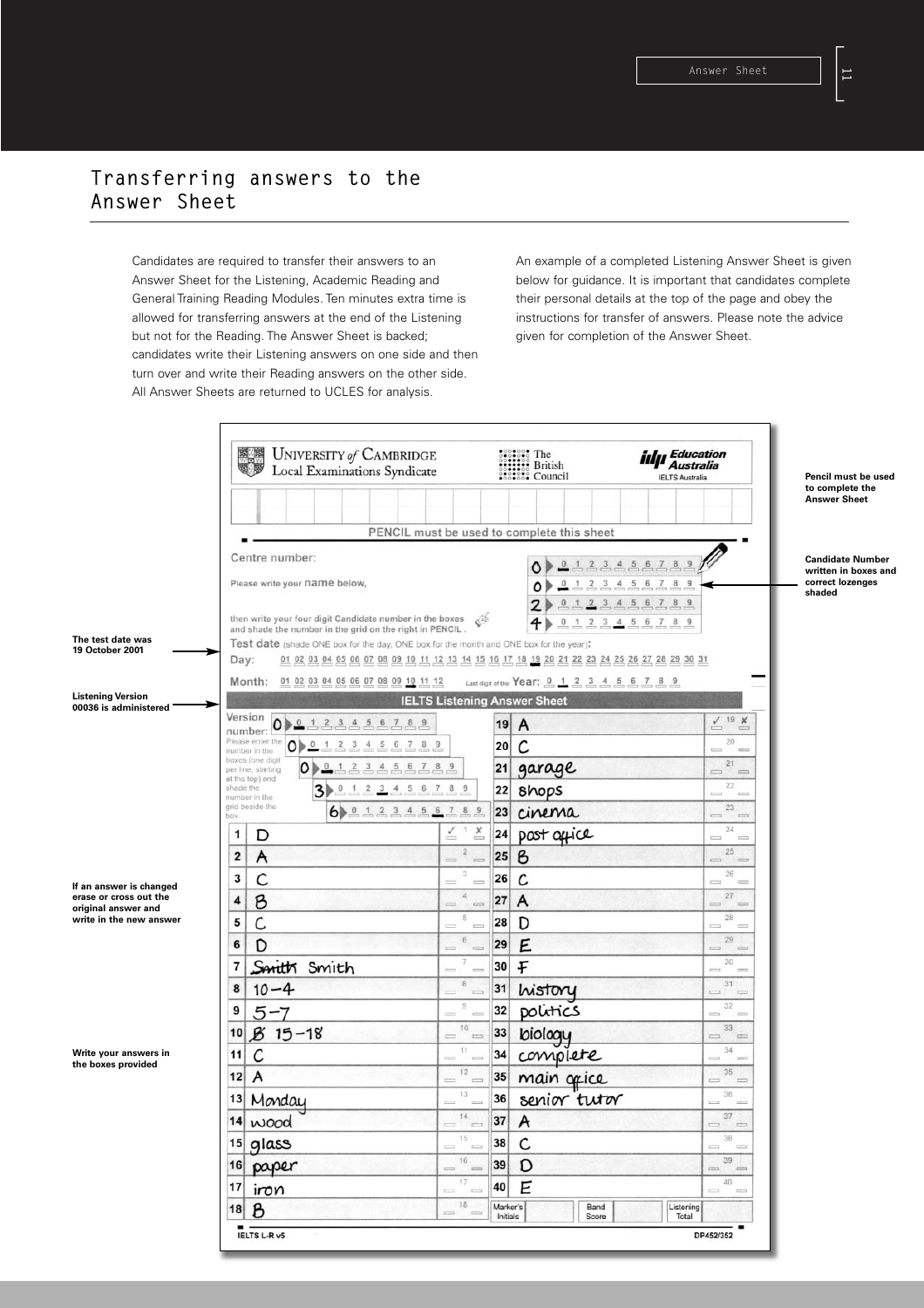# **Academic Writing**

The Academic Writing Module takes 60 minutes. There are two tasks to complete.

It is suggested that about 20 minutes is spent on Task 1 which requires candidates to write at least 150 words.

Task 2 requires at least 250 words and should take about 40 minutes.

In Task 1 candidates are asked to look at a diagram or table, and to present the information in their own words. Depending on the type of input and the task suggested, candidates are assessed on their ability to:

- organise, present and possibly compare data
- describe the stages of a process or procedure
- describe an object or event or sequence of events
- explain how something works.

In Task 2 candidates are presented with a point of view or argument or problem.

Candidates are assessed on their ability to:

- present the solution to a problem
- present and justify an opinion
- compare and contrast evidence, opinions and implications
- evaluate and challenge ideas, evidence or an argument.

The topics are of general interest and it makes no difference what subjects candidates study.

The issues raised are interesting, suitable for and easily understood by candidates entering postgraduate or undergraduate studies.

### **Candidate response and marking**

Part of the task realisation is to respond appropriately in terms of register, rhetorical organisation, style and content.

Appropriate responses are short essays or general reports, addressed to tutors or examiners.

Candidates may write on the Question Paper but this cannot be taken from the test room and will not be seen by the examiner.

Answers must be given on the Answer Sheet and must be written in full. Notes are not acceptable as answers.

Each task is assessed independently. The assessment of Task 2 carries more weight in marking than Task 1.

Writing scripts are marked by trained and certificated IELTS examiners. Scores are reported as whole bands only.

Detailed performance descriptors have been developed which describe written performance at the 9 IELTS bands. These descriptors are confidential. Task 1 scripts are assessed on the following criteria: Task Fulfilment, Coherence and Cohesion and Vocabulary and Sentence Structure. Task 2 scripts are assessed on performance in the following areas: Arguments, Ideas and Evidence, Communicative Quality and Vocabulary and Sentence Structure.

Candidates should note that scripts under the required minimum word limit will be penalised.



#### **WRITING TASK 2**

You should spend about 40 minutes on this task.

Present a written argument or case to an educated reader with no specialist knowledge of the following topic.

> *It is inevitable that as technology develops traditional cultures must be lost. Technology and tradition are incompatible – you cannot have both together.*

*To what extent do you agree or disagree with this opinion?*

You should use your own ideas, knowledge and experience and support your arguments with examples and relevant evidence.

You should write at least 250 words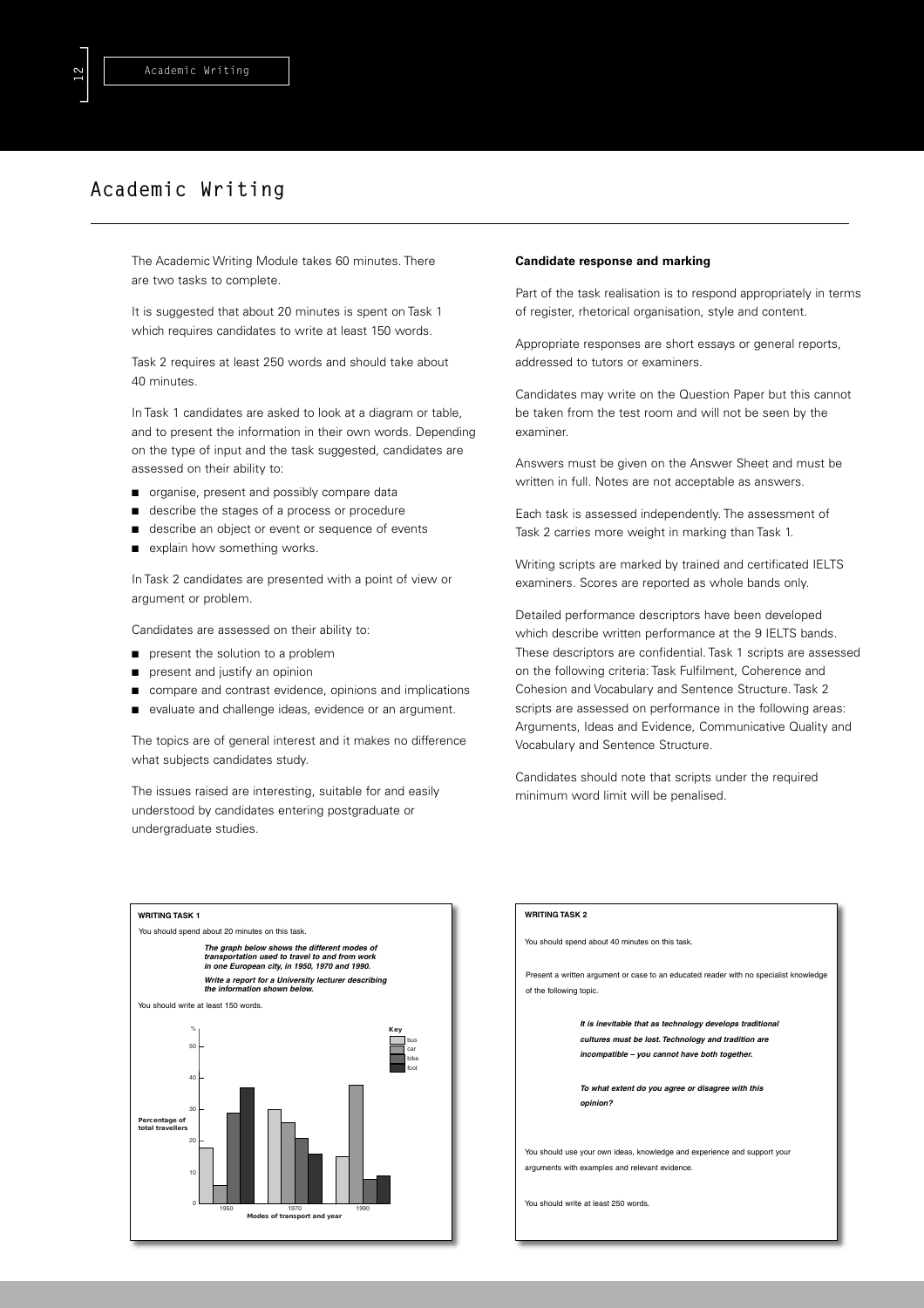[**13**

# **General Training Writing**

The General Training Writing Module takes 60 minutes. There are two tasks to complete.

It is suggested that about 20 minutes is spent on Task 1 which requires candidates to write at least 150 words.

Task 2 requires at least 250 words and should take about 40 minutes.

In Task 1 candidates are asked to respond to a given problem with a letter requesting information or explaining a situation.

Depending on the task suggested, candidates are assessed on their ability to:

- engage in personal correspondence
- elicit and provide general factual information
- express needs, wants, likes and dislikes
- express opinions (views, complaints etc.).

In Task 2 candidates are presented with a point of view or argument or problem.

Candidates are assessed on their ability to:

- provide general factual information
- outline a problem and present a solution
- present and possibly justify an opinion, assessment or hypothesis
- present and possibly evaluate and challenge ideas, evidence and argument.

The topics are of general interest and it makes no difference what subjects candidates study.

### **Candidate response and marking**

Part of the task realisation is to respond appropriately in terms of register, rhetorical organisation, style and content.

Appropriate responses are personal semi-formal or formal correspondence (Task 1) and short essays or general reports, addressed to course tutors or examiners (Task 2).

Candidates may write on the Question Paper but this cannot be taken from the test room and will not be seen by the examiner.

Answers must be given on the Answer Sheet and must be written in full. Notes are not acceptable as answers.

Each task is assessed independently. The assessment of Task 2 carries more weight in marking than Task 1.

Writing scripts are marked by trained and certificated IELTS examiners. Scores are reported as whole bands only.

Detailed performance descriptors have been developed which describe written performance at the 9 IELTS bands. These descriptors are confidential. Task 1 scripts are assessed on the following criteria: Task Fulfilment, Coherence and Cohesion and Vocabulary and Sentence Structure. Task 2 scripts are assessed on performance in the following areas: Arguments, Ideas and Evidence, Communicative Quality and Vocabulary and Sentence Structure.

Candidates should note that scripts under the required minimum word limit will be penalised.

### **WRITING TASK 1**

You should spend about 20 minutes on this task.

*You rent a house through an agency. The heating system has stopped working. You phoned the agency a week ago but it has still not been repaired.*

*Write a letter to the agency. Explain the situation and tell them what you want them to do about it.*

You should write at least 150 words.

You do **NOT** need to write your own address.

Begin your letter as follows:

*Dear Sir/Madam,*

# **WRITING TASK 2**

You should spend about 40 minutes on this task.

You have to write about the following topic.

*Some businesses now say that no one can smoke cigarettes in any of their offices. Some governments have banned smoking in all public places.*

*This is a good idea but it also takes away some of our freedom.*

*Do you agree or disagree?* 

*Give reasons for your answer.*

You should write at least 250 words.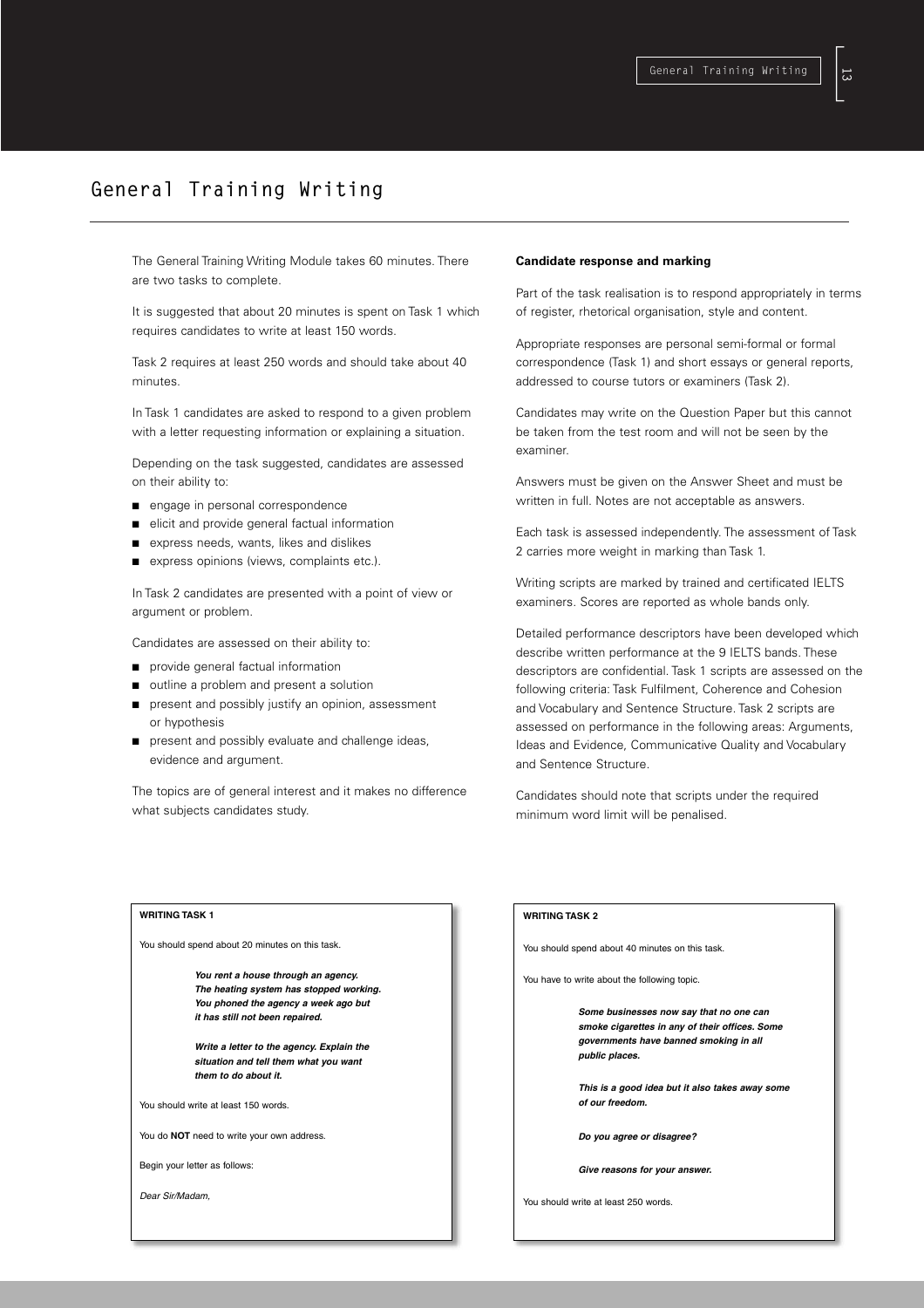# **Speaking**

The Speaking Module takes between 11 and 14 minutes. It consists of an oral interview between the candidate and an examiner.

There are three main parts. Each part fulfils a specific function in terms of interaction pattern, task input and candidate output.

In **Part 1** the candidate answers general questions about themselves, their homes/families, their jobs/studies, their interests, and a range of similar familiar topic areas. This part lasts between four and five minutes.

In **Part 2** the candidate is given a verbal prompt on a card and is asked to talk on a particular topic. The candidate has one minute to prepare before speaking at length, for between one and two minutes. The examiner then asks one or two rounding-off questions.

In **Part 3** the examiner and candidate engage in a discussion of more abstract issues and concepts which are thematically linked to the topic prompt in Part 2. The discussion lasts between four and five minutes.

All interviews are recorded on audio cassette.

The overall structure of the test is summarised below.

| Part                                    | <b>Nature of interaction</b>                                                                                                                                                                                                                      | <b>Timing</b>                                                     |
|-----------------------------------------|---------------------------------------------------------------------------------------------------------------------------------------------------------------------------------------------------------------------------------------------------|-------------------------------------------------------------------|
| Part 1<br>Introduction<br>and interview | Examiner introduces him/herself<br>and confirms candidate's identity.<br>Examiner interviews candidate<br>using verbal questions selected<br>from familiar topic frames.                                                                          | $4 - 5$<br>minutes                                                |
| Part 2<br>Individual long<br>turn       | Examiner asks candidate to speak<br>for 1-2 minutes on a particular<br>topic based on written input in the<br>form of a general instruction and<br>content-focused prompts. Examiner<br>asks one or two questions to round-<br>off the long turn. | $3 - 4$<br>minutes<br>(incl. 1)<br>minute<br>preparation<br>time) |
| Part 3<br>Two-way<br>discussion         | Examiner invites candidate to<br>participate in discussion of more<br>abstract nature, based on verbal<br>questions thematically linked to<br>Part 2 topic.                                                                                       | $4 - 5$<br>minutes                                                |

The Speaking Module assesses whether candidates can communicate effectively in English.

Research has shown that the speech functions which occur regularly in a candidate's output during the Speaking Test are:

- Providing personal information
- Providing non-personal information
- Expressing opinions
- Explaining
- Suggesting
- Justifying opinions
- Speculating
- Expressing a preference
- Comparing
- Summarising
- Conversation repair
- Contrasting
- Narrating and paraphrasing
- Analysing.

Other speech functions may emerge during the test, but they are not forced by the test structure.

Detailed performance descriptors have been developed which describe spoken performance at the nine IELTS bands on four analytical subscales: Fluency and Coherence; Lexical Resource; Grammatical Range and Accuracy; and Pronunciation. Scores are reported as whole bands only.

**Fluency and Coherence** refers to the ability to talk with normal levels of continuity, rate and effort and to link ideas and language together to form coherent, connected speech.

The key indicators of fluency are speech rate and speech continuity.

The key indicators of coherence are logical sequencing of sentences, clear marking of stages in a discussion, narration or argument, and the use of cohesive devices (e.g. connectors, pronouns and conjunctions) within and between sentences.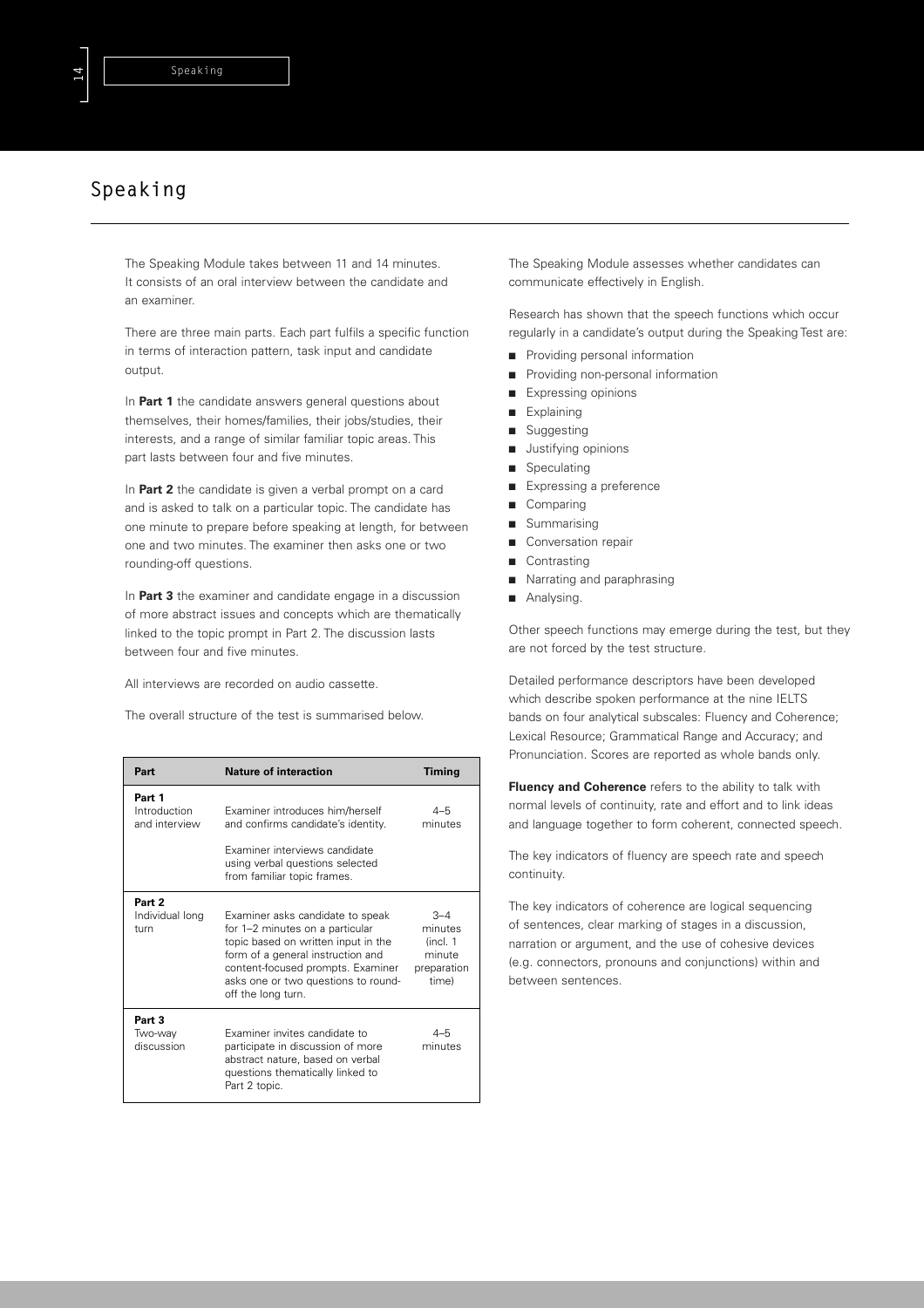# **Speaking**

**Lexical Resource** refers to the range of vocabulary the candidate can use and the precision with which meanings and attitudes can be expressed.

The key indicators are the variety of words used, the adequacy and appropriacy of the words used and the ability to circumlocute (get round a vocabulary gap by using other words) with or without noticeable hesitation.

**Grammatical Range and Accuracy** refers to the range and the accurate and appropriate use of the candidate's grammatical resource.

The key indicators of grammatical range are the length and complexity of the spoken sentences, the appropriate use of subordinate clauses, and the range of sentence structures, especially to move elements around for information focus.

The key indicators of grammatical accuracy are the number of grammatical errors in a given amount of speech and the communicative effect of error.

**Pronunciation** refers to the ability to produce comprehensible speech to fulfil the speaking test requirements.

The key indicators will be the amount of strain caused to the listener, the amount of the speech which is unintelligible and the noticeability of L1 influence.

The examiner is a qualified teacher and certificated examiner appointed by the test centre and approved by The British Council or IELTS Australia.

# **Example Part 2**

**Describe a teacher who has greatly influenced you in your education.**

**You should say:**

**where you met them what subject they taught what was special about them**

**and explain why this person influenced you so much.**

You will have to talk about the topic for 1 to 2 minutes. You have one minute to think about what you are going to say. You can make some notes to help you if you wish.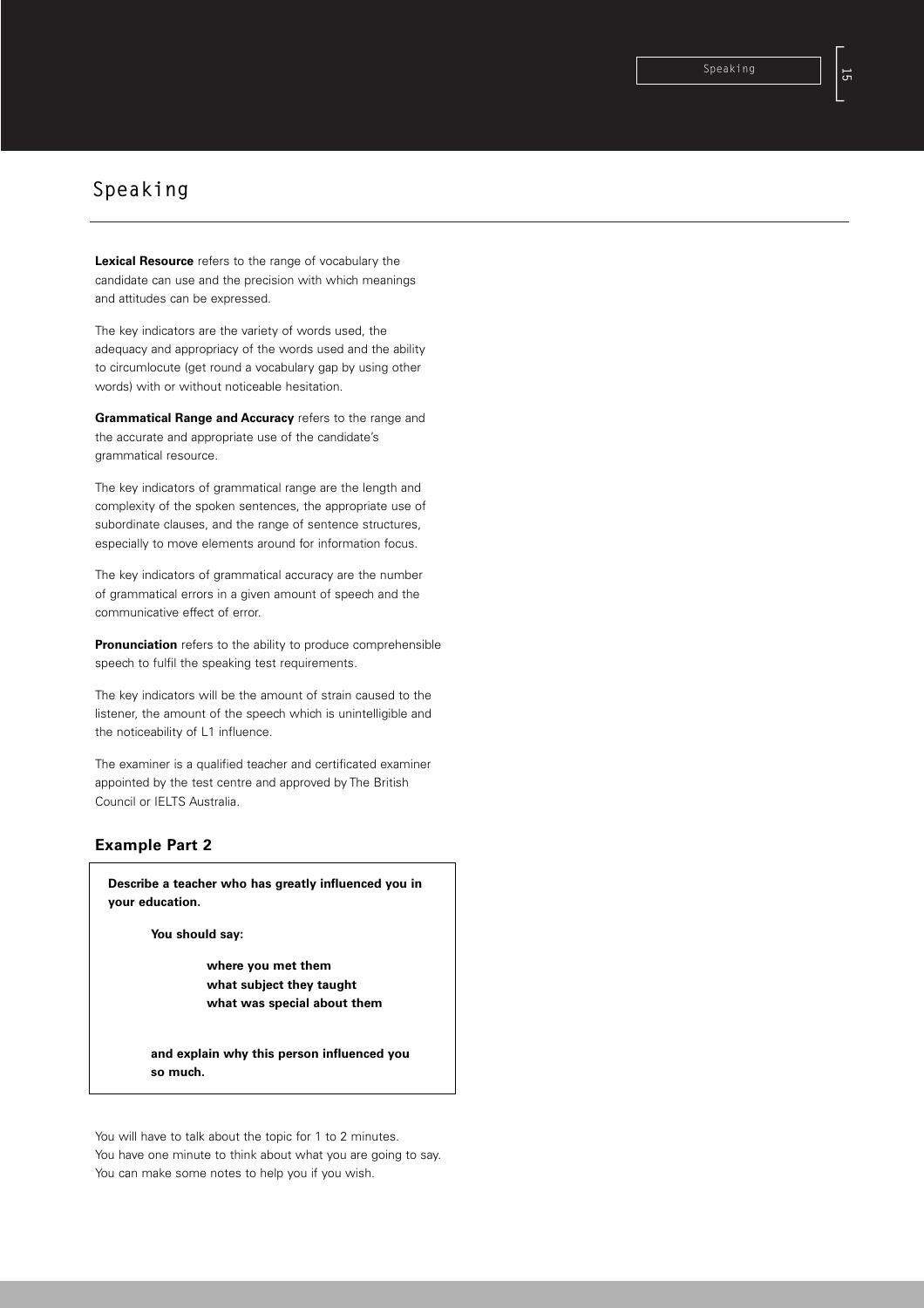# **Test Registration and Administrations**

IELTS is centrally controlled but the bulk of its administration takes place in each local test centre. This guarantees flexibility and adaptability, and ensures a very rapid turn around from registration to results.

Most centres conduct a testing session at least once a month and more often at peak times. Special test sessions are easily arranged for particular sponsors or institutions. Individual test centres should be contacted for their current programmes.

## **ENQUIRY**

Candidate, sponsor or receiving institution contacts test centre to find out date of next test and to obtain this Handbook and an application form. The test centre has Specimen Materials for sale or these can be bought directly from UCLES or IELTS Australia using the order form at the end of the Handbook.

## **APPLICATION**

Candidate fills in application form and sends it or takes it to the test centre with the test fee. You need some evidence of identity. This must be **a passport or a national identity card with a number, a photograph and a signature.** You will enter the number of your passport or ID card on your application form.

# **CONFIRMATION**

Test centre sends candidate date and time of test. If the Speaking Module is to be on a different day they will inform you about this now.

# **DAY OF THE TEST You must have the same evidence of identity as the number entered on your application form.** No other forms of identification are acceptable. You also need pencils and pens, a pencil sharpener, and an eraser. You cannot take into the test room any books, papers, cameras or tape recorders.

You are met by an IELTS Administrator who will check your identification and make sure you know where and when to go for your test. You will be given a candidate number which you must write on all your Answer Sheets. In the test room you will be assigned a place which you must keep for the Listening, Reading and Writing Modules. The examiner will check your identification again.

Listen carefully to the instructions you are given about the test. If you do not understand any of the instructions then you must ask.

You are not allowed to leave the test room during any module. There is a break after the Listening and Reading and before the Writing.

All answers are entered on separate Answer Sheets. You can write on the Question Papers but you cannot take them out of the room. On your Answer Sheets you must write:

- 
- **your name whether Academic or General Training**
- 
- **the date**
- **your candidate number the test version number.**

All Speaking Modules are recorded. The examiner will ask to see your identification again.

# **RESULTS**

Results are available within two weeks and Test Report Forms are sent to the candidates and to the sponsor(s)/receiving institution(s). Test centres are not permitted to give results out over the phone.

The University of Cambridge Local Examinations Syndicate, The British Council and IDP Education Australia: IELTS Australia reserve the right to cancel any IELTS Test Report Form.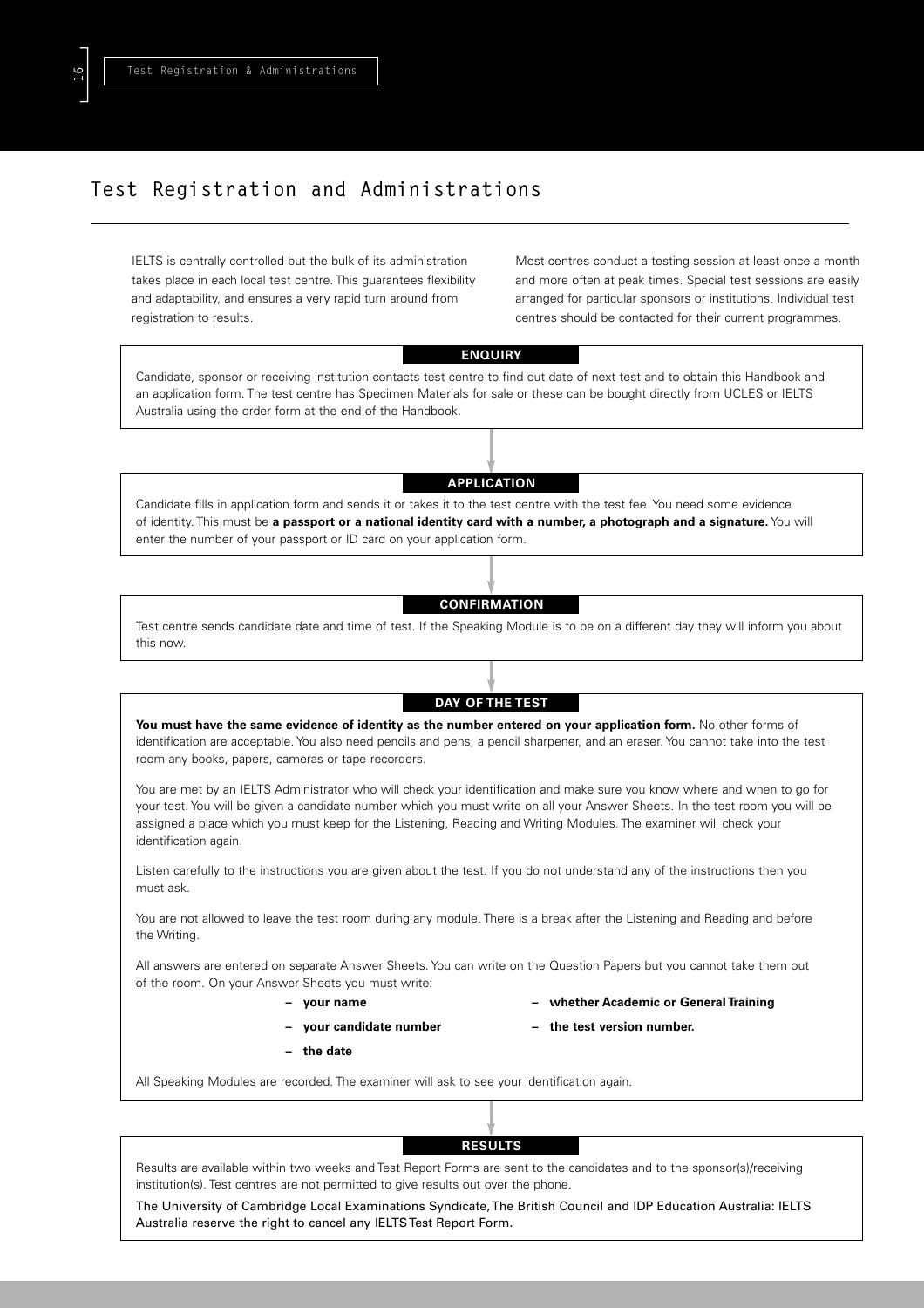# **Questions and Answers**

# **What happens if a candidate is delayed by circumstances beyond their control because, for example, of a transportation strike?**

The test centre offers the candidate an alternative test date as soon as possible.

# **What happens if a candidate wants to postpone or cancel their entry?**

The test centre may retain part of the fee for local administrative costs. This may vary from centre to centre.

# **What happens if a candidate is absent on the day of the test without giving prior notice?**

The candidate will normally lose their full test fee. However, if a medical certificate is provided then the full fee is refunded minus a local administrative deduction.

### **How should a candidate prepare for the test?**

It is not necessary to attend a preparation course though it is, of course, a good idea to prepare thoroughly for the test.

An order form is given at the end of this Handbook for a Specimen Materials Pack. This includes a full practice test with an answer key and a cassette so that candidates can get some idea of their level and familiarise themselves with the format of the test.

There is also a wide range of published preparation materials.

## **How soon can a candidate repeat the test?**

Candidates are not allowed to repeat the test within three months at any centre.

### **For how long is a test score valid?**

There are a number of variables affecting the length of time over which an IELTS score remains valid. As a general rule it is recommended that a Test Report Form that is more than two years old should only be accepted as evidence of present level of ability if accompanied by proof that a candidate has actively maintained or tried to improve their English language proficiency.

# **What happens if a candidate loses their Test Report Form or requires further copies?**

At any time within two years of the test administration a candidate can apply to the centre where they took the test for further copies of the Test Report Form. There may be a small administrative charge.

## **What can a candidate do if they are unhappy with their results?**

Candidates may apply for an enquiry on results procedure at the centre at which they took their test within four weeks of receipt of results. All the candidate's test material is remarked. There is a £40 (or local currency equivalent) fee for this which is refunded should the band score be increased.

## **Is there an age limit for IELTS?**

IELTS is not recommended for candidates under the age of 16.

# **What if a candidate becomes ill during the test?**

If a candidate is genuinely ill during the test it should be brought to the attention of the test supervisor. It is not possible to give special consideration to candidates who do not report their illness on the day of the test.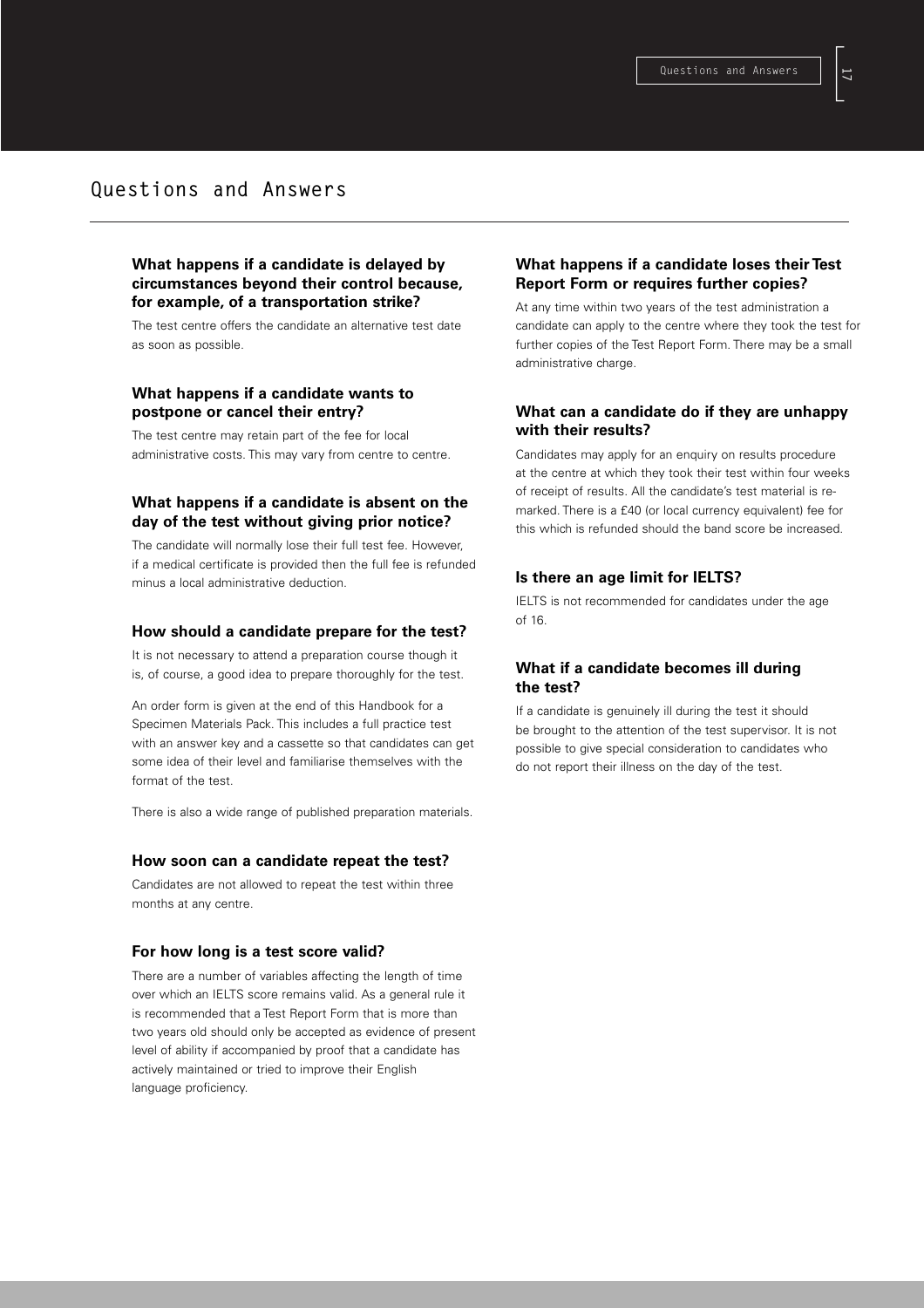# **Special Circumstances**

# **What help is available?**

Test centres make every effort to cater for the special needs of any disabled candidates, to enable them to best understand questions and tasks and give their answers. It is our aim for the language level of all candidates, irrespective of disability, to be assessed fairly and objectively.

Requests concerning particular disabled candidates should be addressed to the local centre as much in advance of the test administration as possible and should be supported by appropriate medical certificates. The test centre needs time to discuss any special arrangements with UCLES. Each case is considered individually.

Please note that at least **3 months' notice** is essential if a modified version of IELTS is required (eg: Braille or Hearingimpaired versions), and preferred for all other applications for special arrangements.

### **Candidates with visual difficulties:**

Candidates with visual difficulties may apply for a range of provisions, including enlarged print, and brailled question papers.

Answers may be recorded in a variety of ways, eg. via an amanuensis, or using a braille machine or word-processor, and extra time may be allowed for completion of Reading and Writing modules.

A special needs version of the listening module is also available.

### **Candidates with hearing difficulties**

If candidates suffer from partial hearing loss and can hear with the help of headphones or special amplification equipment they may ask for permission to use this type of equipment when taking listening modules.

A lip-reading version of the listening module is also available in which the supervisor reads the listening texts to the candidate.

If candidates have severe hearing difficulties and the special arrangements described above are not sufficient, for example if they are unable to lip-read, they then can apply for exemption from the Speaking and/or Listening modules. In this case, their Test Report Form will have the following statement printed on it:

*'Due to extreme speaking and/or hearing difficulties this candidate was exempt from taking the Speaking and/or Listening modules and the overall band score reflects this.'*

*NB: Candidates must apply for exemption before taking an examination*

# **Candidates with Specific Learning difficulties (eg: dyslexia)**

If candidates have dyslexia or another specific learning difficulty, they may need extra time to complete a paper. This might be necessary if, for example, it takes candidates a long time to read the questions or write their answers.

They may normally apply for up to 30 minutes extra time for completion of the Reading and Writing modules.

Candidates with Specific Learning Difficulties may also apply to write their answers using a typewriter or word-processor, *if they normally write this way.*

If permission is given for them to use a word-processor, it must not have a spellcheck or thesaurus facility.

*Please note that the IELTS Administrator may not be able to provide facilities for word-processing (including the use of computers or software). Candidates should discuss their needs with their IELTS Administator.*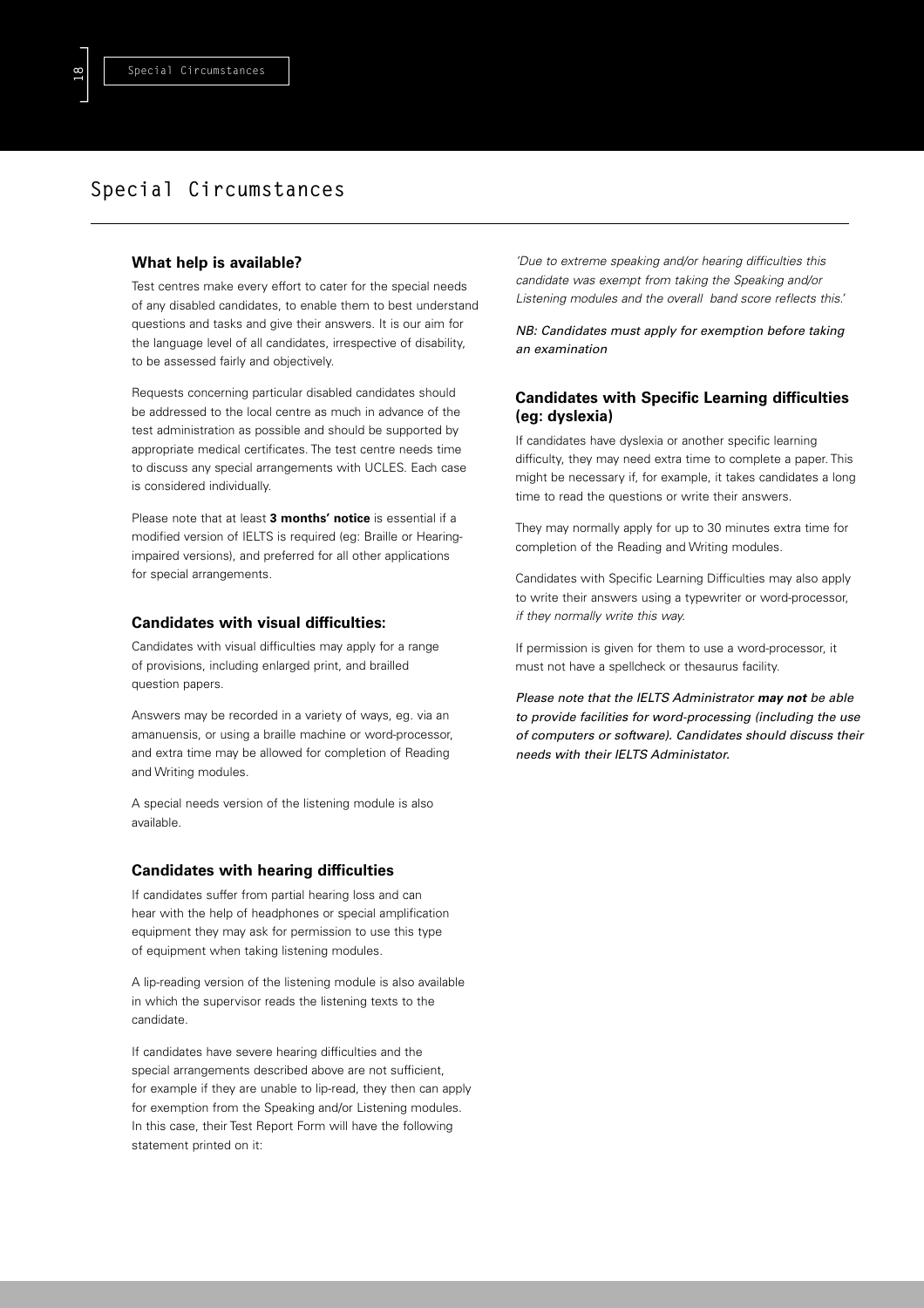# **Security of IELTS**

The security of IELTS material and test results.

# **1 IELTS Code of Practice**

All IELTS centres are required to follow a Code of Practice covering

- managing test materials
- invigilators/examiners
- issue of results
- administration of test day.

# **2 Candidate Identity**

Candidates must provide evidence of identity

- on application in advance
- on registration at the start of the test day
- at various times during the written papers
- at the start of the interview.

Identification documents must be

- a passport or
- a national identity card.

# **3 Test Material**

Centres hold multiple versions of all test modules. New versions are despatched to all centres on a six-monthly basis and versions are withdrawn on a regular basis.

## **4 Test Report Form**

The Test Report Form is printed on specially-produced paper. It is authenticated by a centre stamp and an IELTS validation stamp and signed by the centre administrator. Each Test Report Form has a unique identifying number.

# **5 Reliability of results**

IELTS examiners must meet the Code of Practice qualification requirements. Reliability of marking is assured through the training, certification and continuous monitoring of examiners.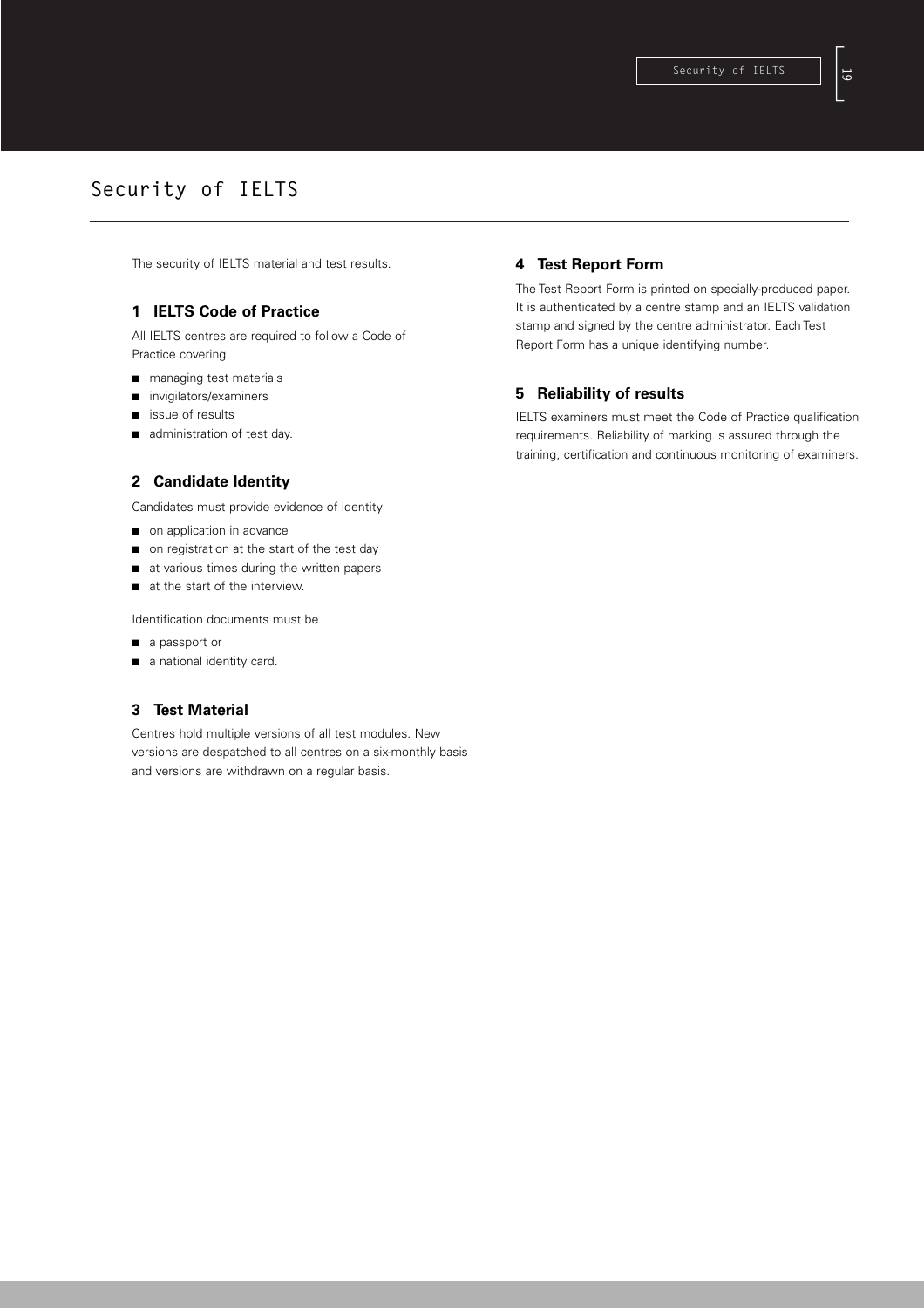# **Test Report Form**

IELTS provides a profile of ability to use English.

Candidates receive scores on a Band Scale from 1 to 9. A score is reported for each module of the test. The individual module scores are then averaged and rounded to produce an Overall Band Score. Overall Band Scores and Listening and Reading scores are reported in whole and half Bands; Writing and Speaking Band Scores are reported in whole Bands only. These Band Scores are recorded on the Test Report Form along with details of the candidate's nationality, first language, and date of birth.

Marking at the test centre ensures that test results are available without any administrative delay.

A completed Test Report Form bears a centre stamp, a validation stamp and the authorised centre representative's signature

The University of Cambridge Local Examinations Syndicate, The British Council and IDP Education Australia: IELTS Australia reserve the right to cancel any IELTS Test Report Form in the event of any attempt to tamper with or misuse the information contained in it.

# **Form of Results**

All candidates receive identical versions of the Test Report Form apart from indication as to whether the Test Report Form is for an Academic or General Training candidate. An example of the Academic Test Report Form follows on the opposite page. Each module is reported separately as a Band Score. The individual module scores are then added together and averaged for an Overall Band Score reported as a whole band or a half band. A descriptive statement giving a summary of the English of a candidate classified at each band level is provided below.

### **Band 9 – Expert User**

Has fully operational command of the language: appropriate, accurate and fluent with complete understanding.

### **Band 8 – Very Good User**

Has fully operational command of the language with only occasional unsystematic inaccuracies and inappropriacies. Misunderstandings may occur in unfamiliar situations. Handles complex detailed argumentation well.

## **Band 7 – Good User**

Has operational command of the language, though with occasional inaccuracies, inappropriacies and misunderstandings in some situations. Generally handles complex language well and understands detailed reasoning.

### **Band 6 – Competent User**

Has generally effective command of the language despite some inaccuracies, inappropriacies and misunderstandings. Can use and understand fairly complex language, particularly in familiar situations.

# **Band 5 – Modest User**

Has partial command of the language, coping with overall meaning in most situations, though is likely to make many mistakes. Should be able to handle basic communication in own field.

## **Band 4 – Limited User**

Basic competence is limited to familiar situations. Has frequent problems in understanding and expression. Is not able to use complex language.

### **Band 3 – Extremely Limited User**

Conveys and understands only general meaning in very familiar situations. Frequent breakdowns in communication occur.

## **Band 2 – Intermittent User**

No real communication is possible except for the most basic information using isolated words or short formulae in familiar situations and to meet immediate needs. Has great difficulty in understanding spoken and written English.

#### **Band 1 – Non User**

Essentially has no ability to use the language beyond possibly a few isolated words.

## **Band 0 – Did not attempt the test**

No assessable information provided.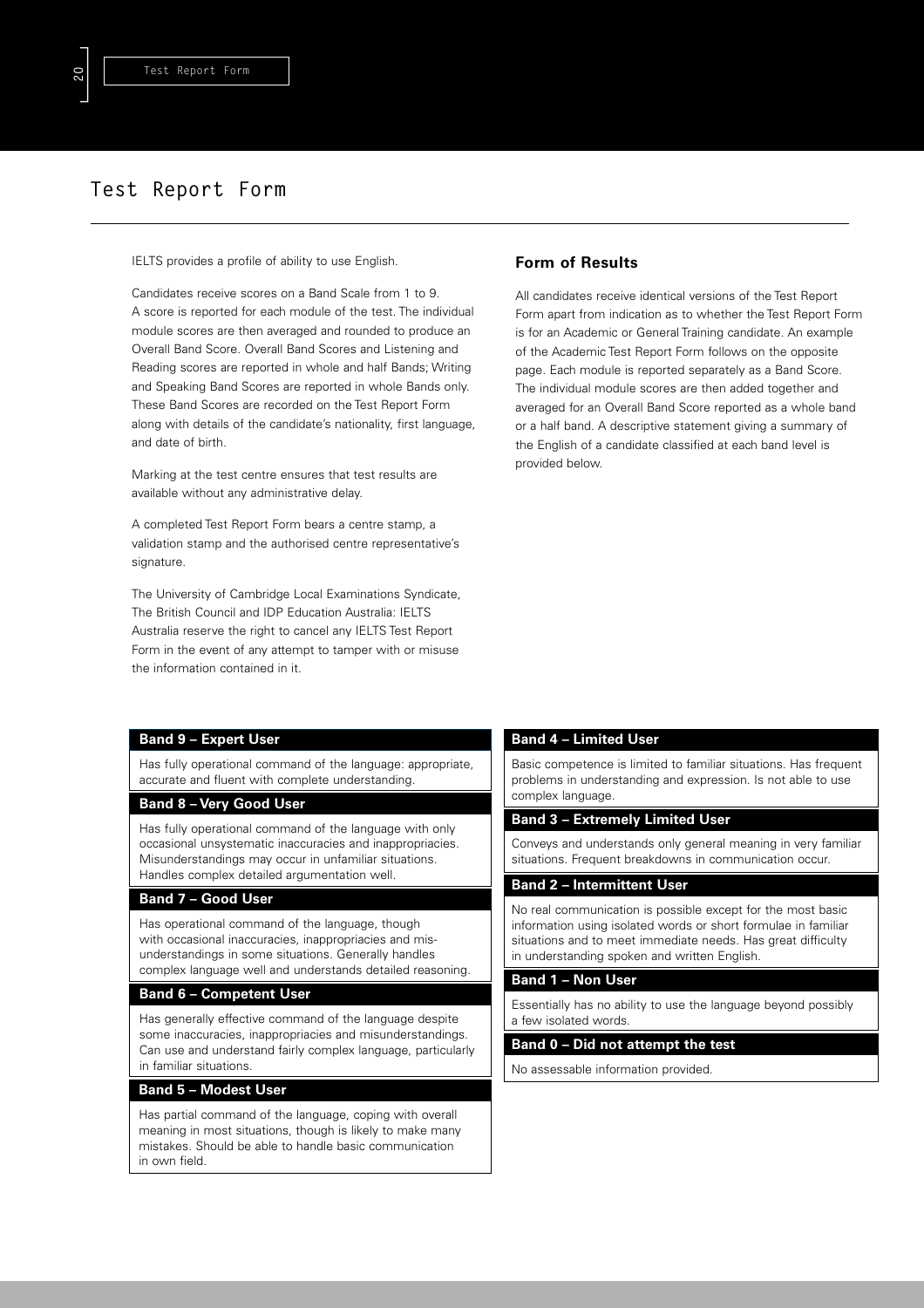| <b>Test Report Form</b>                                                                      |                                                                |                  |       |                                             |                                  | <b>ACADEMIC</b>                                                                                                                                                                                                                                                  |                                                         |
|----------------------------------------------------------------------------------------------|----------------------------------------------------------------|------------------|-------|---------------------------------------------|----------------------------------|------------------------------------------------------------------------------------------------------------------------------------------------------------------------------------------------------------------------------------------------------------------|---------------------------------------------------------|
|                                                                                              |                                                                |                  |       |                                             |                                  | NOTE Admission to undergraduate and postgraduate courses should be based on the ACADEMIC Reading and Writing Modules.<br>GENERAL TRAINING Reading and Writing Modules are not designed to test the full range of language skills required for academic purposes. |                                                         |
| Centre Number                                                                                | <b>GB599</b>                                                   |                  | Date  | 10/Oct/2001                                 |                                  | It is recommended that the candidate's language ability as indicated in this Test Report Form be re-assessed after two years from the date of the test.<br>Candidate Number                                                                                      | 0721                                                    |
| <b>Candidate Details</b>                                                                     |                                                                |                  |       |                                             |                                  |                                                                                                                                                                                                                                                                  |                                                         |
| Family Name                                                                                  | Lovolaki                                                       |                  |       |                                             |                                  |                                                                                                                                                                                                                                                                  |                                                         |
| <b>First Name</b>                                                                            | Anna                                                           |                  |       |                                             |                                  |                                                                                                                                                                                                                                                                  |                                                         |
|                                                                                              |                                                                |                  |       |                                             |                                  |                                                                                                                                                                                                                                                                  |                                                         |
| Candidate ID                                                                                 | PA19031                                                        |                  |       |                                             |                                  |                                                                                                                                                                                                                                                                  |                                                         |
| Date of Birth                                                                                | 20/12/1969                                                     |                  |       | Sex (M/F)                                   | F                                | Scheme Code                                                                                                                                                                                                                                                      | <b>Private Candidate</b>                                |
| Country of                                                                                   |                                                                |                  |       | First                                       |                                  |                                                                                                                                                                                                                                                                  |                                                         |
| Origin                                                                                       | Greece                                                         |                  |       |                                             | Greek<br>Language                |                                                                                                                                                                                                                                                                  |                                                         |
| Repeating                                                                                    | Ν                                                              | Previous         |       |                                             | Previous                         |                                                                                                                                                                                                                                                                  |                                                         |
| IELTS(Y/N)                                                                                   |                                                                | <b>Test Date</b> |       |                                             | <b>Test Centre</b>               |                                                                                                                                                                                                                                                                  |                                                         |
| <b>Test Results</b>                                                                          |                                                                |                  |       |                                             |                                  |                                                                                                                                                                                                                                                                  |                                                         |
|                                                                                              | Listening                                                      | Version          | 00034 | Band                                        | 7.5                              |                                                                                                                                                                                                                                                                  |                                                         |
|                                                                                              | Reading                                                        | Version          | 00035 | Band                                        | 7.5                              |                                                                                                                                                                                                                                                                  |                                                         |
|                                                                                              | Writing                                                        | Version          | 00081 | Band                                        | $\overline{t}$                   |                                                                                                                                                                                                                                                                  |                                                         |
|                                                                                              | Speaking                                                       | Task             | 00080 | Band                                        | 7.                               | <b>OVERALL BAND</b>                                                                                                                                                                                                                                              | 7.5                                                     |
| <b>Examiner Comments</b><br><b>Writing Examiner</b><br>Number<br>Speaking Examiner<br>Number | 061611                                                         | 082557           | Date  | Administrator's<br>Signature<br>10/Oct/2001 |                                  | <b>usted Staun</b><br><b>NIVED</b><br><b>LOCAL</b><br><b>EXAMINATIONS</b><br><b>SYNDICATE</b><br>田<br>Certificate<br>01GB0721LOVA599A<br>Number                                                                                                                  | <b>Validation stamp</b>                                 |
|                                                                                              | UNIVERSITY of CAMBRIDGE<br><b>Local Examinations Syndicate</b> |                  |       |                                             | The<br><b>British</b><br>Council |                                                                                                                                                                                                                                                                  | <b>Education</b><br>Australia<br><b>IELTS Australia</b> |

[**21**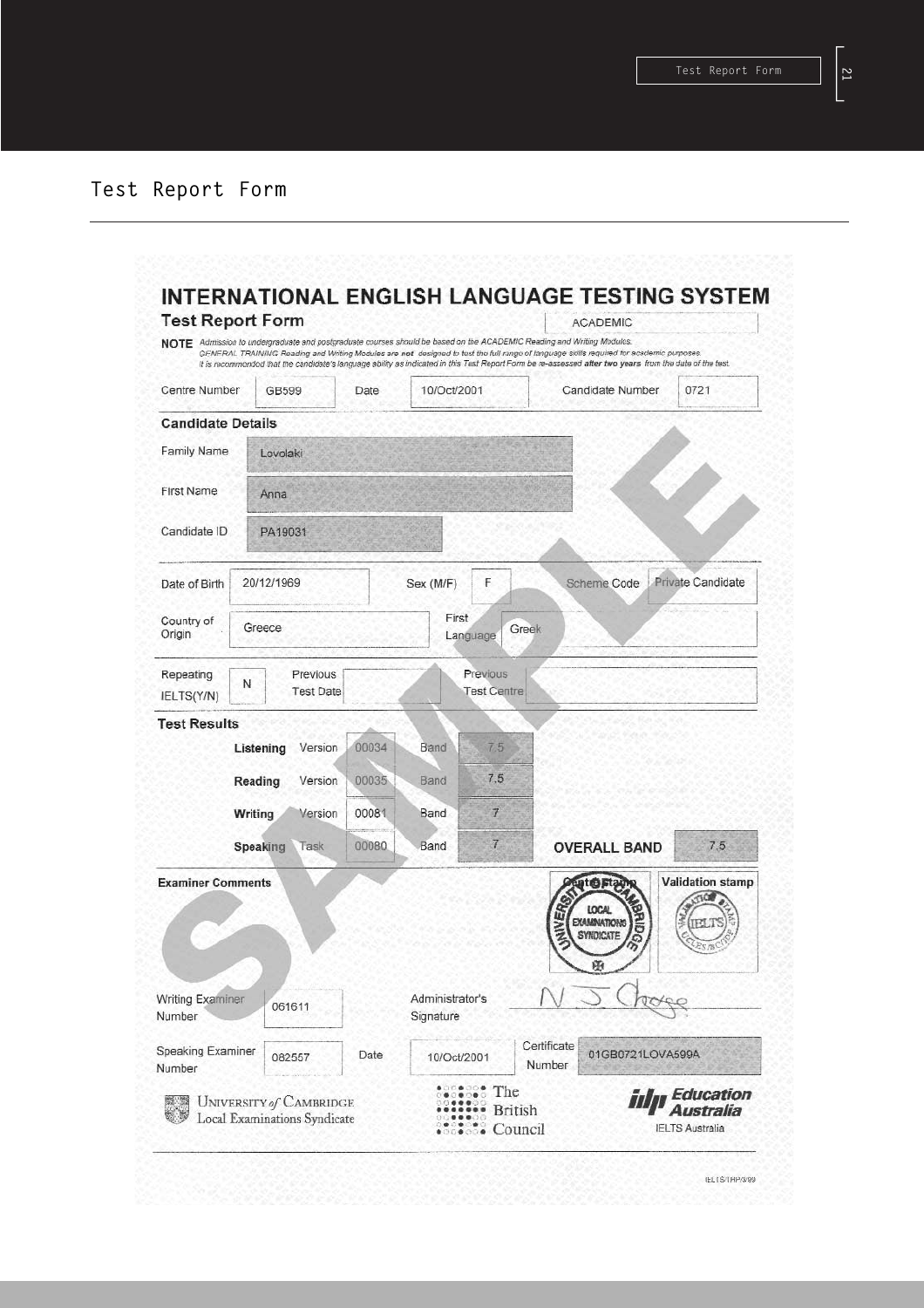# **Interpretation of Results**

Assessment of performance in IELTS does not depend on reaching a fixed pass mark. It depends on how the candidate's ability in English relates to the language demands of courses of study or training. The appropriate level required for a given course of study or training is ultimately something which institutions/departments/colleges must decide in the light of knowledge of their own courses and their experience of overseas students taking them.

The British Council has, however, used its experience of placing overseas students to establish certain guidelines relating to acceptance on courses or length of study required for an acceptable language level.

These are useful guidelines only and relate to an assessment of language ability only. Additional criteria often apply for acceptance on particular courses. Recommendations for hours of language tuition are influenced by a number of affective variables. It has been shown that individuals can take up to 200 hours to improve by one IELTS band. There is also a marked tendency for more rapid rates of progress at lower levels.

Receiving institutions are advised to consider both the Overall Band Score and the Bands recorded for each individual module. These module Bands indicate a candidate's particular strengths or weaknesses. Language skills can be matched to particular courses. For example, if a course has a lot of reading and writing, but no lectures, listening comprehension might not be quite as important and a score of, perhaps, 5.5/6 in Listening might be acceptable if the Overall Band Score was 7. However, for a course where there are lots of lectures and spoken instructions a score of 5.5/6 in Listening might be unacceptable even though the Overall Band Score was 7.

Receiving institutions should also consider a candidate's IELTS results in the context of a number of factors:

- age and motivation
- educational and cultural background
- first language and language learning history.

| <b>Band</b> | Linguistically<br>demanding academic<br>courses<br>e.g. Medicine,<br>Law, Linguistics,<br>Journalism, Library<br><b>Studies</b> | Linguistically less<br>demanding academic<br>courses<br>e.g. Agriculture,<br>Pure Mathematics,<br>Technology,<br>Computer-based<br>work.<br>Telecommunications | Linguistically<br>demanding training<br>courses<br>e.g. Air Traffic Control,<br>Engineering, Pure<br>Applied Sciences,<br><b>Industrial Safety</b> | Linguistically less<br>demanding training<br>courses<br>e.g. Animal<br>Husbandry, Catering,<br><b>Fire Services</b> |
|-------------|---------------------------------------------------------------------------------------------------------------------------------|----------------------------------------------------------------------------------------------------------------------------------------------------------------|----------------------------------------------------------------------------------------------------------------------------------------------------|---------------------------------------------------------------------------------------------------------------------|
| $9.0 - 7.5$ | Acceptable                                                                                                                      | Acceptable                                                                                                                                                     | Acceptable                                                                                                                                         | Acceptable                                                                                                          |
|             |                                                                                                                                 |                                                                                                                                                                |                                                                                                                                                    |                                                                                                                     |
| 7.0         | Probably Acceptable                                                                                                             | Acceptable                                                                                                                                                     | Acceptable                                                                                                                                         | Acceptable                                                                                                          |
| 6.5         | English study needed                                                                                                            | Probably Acceptable                                                                                                                                            | Acceptable                                                                                                                                         | Acceptable                                                                                                          |
| 6.0         | English study needed                                                                                                            | English study needed                                                                                                                                           | Probably Acceptable                                                                                                                                | Acceptable                                                                                                          |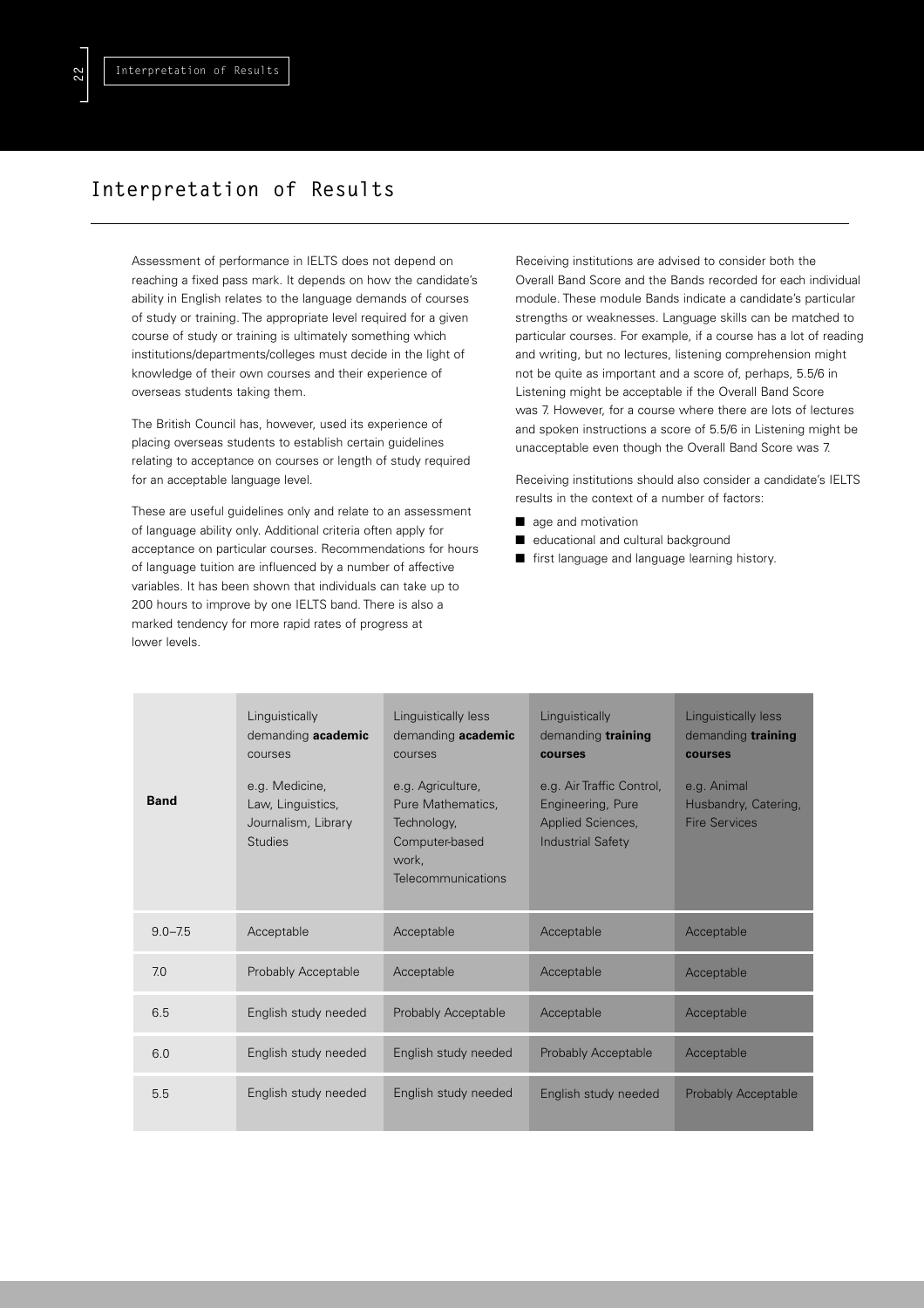# **Development, Monitoring and Research**

It is clear that many factors impact on the success or failure of overseas students studying at tertiary level in an Englishspeaking institition. A number of predictive validity studies have been carried out on IELTS (see IELTS Annual Report 1995 and IELTS Annual Reviews) which conclude that language proficiency is an important factor in academic success and that IELTS is a useful predictor of a student's ability to cope with academic English. For a large number of overseas students an accurate assesment of their English, followed by appropriate amounts of study to remedy areas of weakness, can make a difference between success and failure – or at least between an enjoyable or a stressful learning experience.

The revisions that IELTS has undergone since 1989 reflect the determination of the test developers to provide an up-to-date testing system. In 1989 the International English Language Testing System (IELTS) superseded the English Language Testing Service (ELTS). The ELTS test was originally designed by The British Council as a test for prospective postgraduate students but there was growing demand from other student groups and receiving institutions, as well as important new developments in testing theory. Further modifications to the test were implemented in April 1995 and the development of the computer-based IELTS, CBIELTS, is further evidence of this commitment to on-going development.

Routine monitoring and evaluation of the test continues. Since 1995 more information has been routinely collected about the nature of the IELTS candidature; the efficiency and effectiveness of every question in every module and the relationship, if any, between groups of candidates and how well items work. The IELTS Annual Reviews contain detailed information on the annual candidature and on the performance of the versions of the test during the year. Copies of the Annual Reviews are available free of charge from UCLES, The British Council or IELTS Australia. Reports on the test are presented regularly to the IELTS Consultative Committee and the IELTS Policy Group.

All IELTS research activities are co-ordinated as a part of a coherent framework for research and validation. A Research Review Committee oversees the research agenda and allocates funding. Calls for research proposals which reflect current concerns and issues relating to IELTS in the international context are issued every 12 months.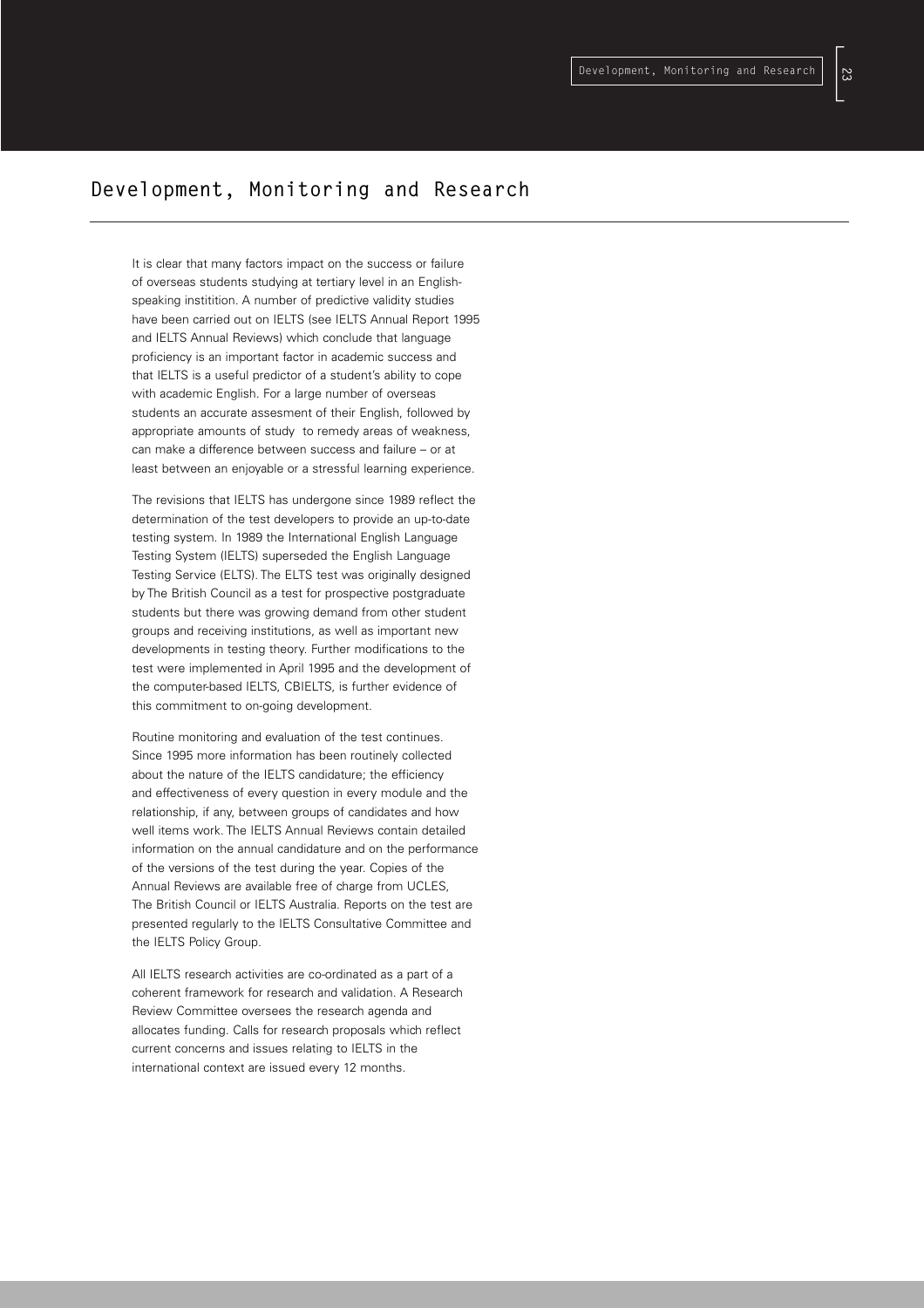# **Production of IELTS Question Papers**

The EFL Division at UCLES has specific responsibility for the production of IELTS question papers.

For the majority of UCLES EFL question papers there are main stages in the production process, beginning with the commissioning of material and ending with the printing of question papers.

- Commissioning
- Editing
- Pretesting
- Analysis and banking of material
- Question paper construction

Before IELTS papers are released there is an additional stage:

■ Standards fixing.

This process is represented in the diagram opposite.

Throughout the writing and editing process, carried out simultaneously in Australia, New Zealand and Britain, strict guidelines are followed in order to ensure that the materials conform to the test specifications. Topics or contexts of language use which might introduce a bias against any group of candidates of a particular background (i.e. on the basis of sex, ethnic origin etc.) are avoided.

After selection and editing, the items are compiled at UCLES into pretest papers. Pretesting plays a central role as it allows for texts and questions with known measurement characteristics to be banked, so that new versions of question papers can be produced on a regular basis. The pretesting process helps to ensure that all versions conform to the test requirements in terms of content and level of difficulty.

Pretesting is carried out on IELTS preparation courses at selected centres world-wide. Completed pretests are returned to the Pretesting Section at UCLES. The pretests are marked and analysed and those which are found to be suitable are banked.

Before the final question papers are selected, the banked material is compiled into Trial Papers. These are either a 30 minute Listening test or a 60 minute Reading test. A procedure known as Standards fixing is then applied in which the Trial Papers are administered to representative IELTS candidates and the results analysed in order to allow accurate Band Score conversion tables to be constructed. Standards fixing is necessary to ensure the equivalence of Listening and Reading versions and the reliability of the measurement of each paper.

### **Question Paper Production Process**

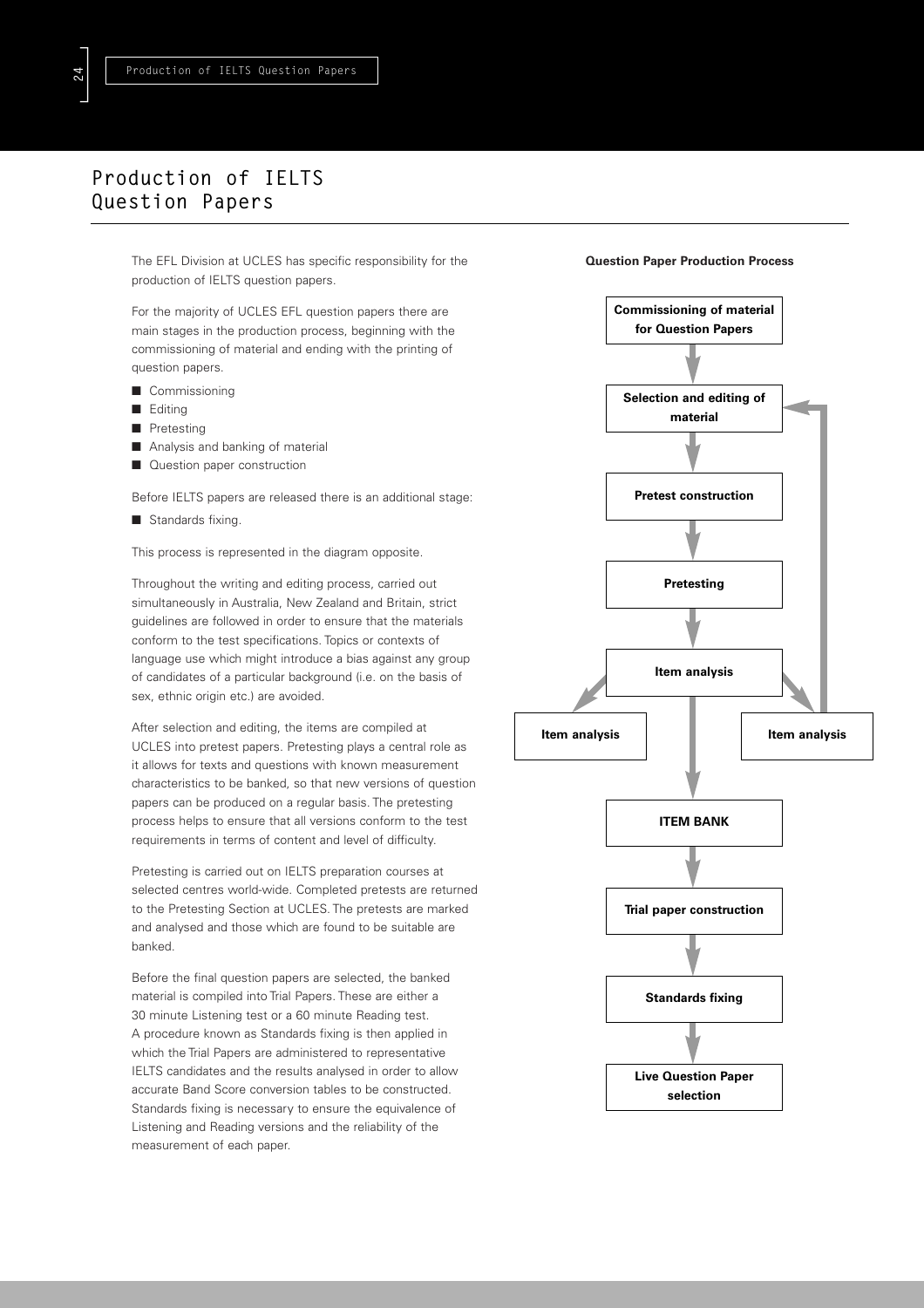[**25**

# **Codes for the Application Form**

Use these codes to complete the APPLICATION FORM which the test centre will give to you.

Refer to the lists below for the codes to enter for your **country of origin**, your **first language** and your **occupation**.

If either your **first language** or your **country of origin** is not listed, enter '000'.

Look for the closest description of your **occupation** and **proposed area of study**. If your work or position is not covered at all, then enter '00'.

# **Codes to enter for your country**

| Afghanistan                                    | 001        |
|------------------------------------------------|------------|
| Albania<br>Algeria                             | 002<br>003 |
| American Samoa                                 | 004        |
| Andorra                                        | 005        |
| Angola                                         | 006        |
| Antigua and Barbuda                            | 007        |
| Argentina                                      | 008        |
| Armenia (Republic of)                          | 009        |
| Australia                                      | 010        |
| Austria<br>Azerbaijan                          | 011<br>012 |
| <b>Bahamas</b>                                 | 013        |
| Bahrain                                        | 014        |
| Bangladesh                                     | 015        |
| <b>Barbados</b>                                | 016        |
| Belarus (Republic of)                          | 017        |
| Belgium<br>Belize                              | 018<br>019 |
| Benin                                          | 020        |
| Bermuda                                        | 021        |
| <b>Bhutan</b>                                  | 022        |
| Bolivia                                        | 023        |
| Bosnia-Hercegovina                             | 024        |
| Botswana                                       | 025        |
| Brazil<br>Brunei                               | 026<br>027 |
| Bulgaria                                       | 028        |
| Burkina Faso                                   | 029        |
| Burundi                                        | 031        |
| Cambodia                                       | 032        |
| Cameroon                                       | 033        |
| Canada                                         | 034<br>035 |
| Canton and Enderburys Phoenix Is<br>Cape Verde | 036        |
| Caroline Islands                               | 037        |
| Cayman Islands                                 | 038        |
| Central African Republic                       | 039        |
| Chad                                           | 040        |
| Chile                                          | 041        |
| China (People's Republic of)<br>Colombia       | 042<br>043 |
| Comoros                                        | 044        |
| Congo                                          | 045        |
| Cook Islands                                   | 046        |
| Costa Rica                                     | 047        |
| Croatia (Republic of)                          | 048        |
| Cuba                                           | 049<br>050 |
| Cyprus<br>Czech Republic                       | 051        |
| Denmark                                        | 052        |
| Djibouti                                       | 053        |
| Dominica                                       | 054        |
| Dominican Republic                             | 055        |
| Ecuador                                        | 056        |
| Egypt<br>El Salvador                           | 057<br>058 |
| <b>Equatorial Guinea</b>                       | 059        |
| Eritrea                                        | 060        |
| Estonia                                        | 061        |
| Ethiopia                                       | 062        |
| <b>Faeroe Islands</b>                          | 063        |
| Fiji<br>Finland                                | Ub4<br>065 |
| France                                         | 066        |
| French Guiana                                  | 067        |
| French Polynesia                               | 068        |
| Gabon                                          | 069        |
| Gambia                                         | 070        |
| Georgia (Republic of)<br>Germany               | 071<br>072 |
| Ghana                                          | 073        |
| Gibraltar                                      | 074        |
| Greece                                         | 075        |

| <sup>,</sup> of origin          |            |
|---------------------------------|------------|
| Greenland                       | 076        |
| Grenada                         | 077        |
| Guadaloupe                      | 078        |
| Guam<br>Guatemala               | 079<br>080 |
| Guinea                          | 081        |
| Guinea-Bissau                   | 082        |
| Guyana                          | 083        |
| Haiti                           | 084        |
| Honduras                        | 085        |
| Hong Kong                       | 086        |
| Hungary<br>Iceland              | 087<br>088 |
| India                           | 089        |
| Indonesia                       | 090        |
| Iran                            | 091        |
| Iraq                            | 092        |
| Ireland<br>Israel               | 093<br>094 |
| Italy                           | 095        |
| Ivory Coast                     | 096        |
| Jamaica                         | 097        |
| Japan                           | 098        |
| Jordan                          | 099        |
| Kazakhstan<br>Kenya             | 100        |
| Kiribati                        | 101<br>102 |
| Korea, North                    | 103        |
| Korea, South                    | 104        |
| Kuwait                          | 105        |
| Laos                            | 106        |
| Latvia (Republic of)            | 107<br>108 |
| Lebanon<br>Lesotho              | 109        |
| Liberia                         | 110        |
| Libya                           | 111        |
| Liechtenstein                   | 112        |
| Lithuania (Republic of)         | 113        |
| Luxembourg<br>Macao             | 114<br>115 |
| Madagascar                      | 116        |
| Malawi                          | 117        |
| Malaysia                        | 118        |
| Maldives                        | 119        |
| Mali                            | 120        |
| Malta<br>Marshall Islands       | 121<br>122 |
| Martinique                      | 123        |
| Mauritania                      | 124        |
| Mauritius                       | 125        |
| Mexico                          | 126        |
| Midway Islands                  | 127        |
| Moldova (Republic of)<br>Monaco | 128<br>129 |
| Mongolia                        | 130        |
| Montenegro                      | 131        |
| Montserrat                      | 132        |
| Morocco                         | 133        |
| Mozambique                      | 134        |
| iviyanmar<br>Namibia            | 135<br>136 |
| Nauru                           | 137        |
| Nepal                           | 138        |
| Netherlands                     | 139        |
| <b>Netherlands Antilles</b>     | 140        |
| New Caledonia                   | 141        |
| New Zealand                     | 142        |
| Nicaragua<br>Niger              | 143<br>144 |
| Nigeria                         | 145        |
| Niue (Cook Island)              | 146        |
| Norway                          | 147        |
| Oman                            | 148        |
| Pakistan                        | 149        |

| Palestine                        | 150 |
|----------------------------------|-----|
|                                  |     |
| Panama                           | 151 |
| Papua New Guinea                 | 152 |
| Paraguay                         | 153 |
| Peru                             | 154 |
| Philippines                      | 155 |
| Pitcairn Island                  | 156 |
| Poland                           | 157 |
| Portugal                         | 158 |
| Puerto Rico                      | 159 |
| Qatar                            | 160 |
| Reunion                          | 161 |
| Romania                          | 162 |
| Russia                           | 163 |
|                                  |     |
| Rwanda                           | 164 |
| San Marino                       | 165 |
| Sao Tome and Principe            | 166 |
| Saudi Arabia                     | 167 |
| Senegal                          | 168 |
| Serbia                           | 169 |
| Seychelles                       | 170 |
| Sierra Leone                     | 171 |
| Singapore                        | 172 |
| Slovakia (Republic of)           | 173 |
| Slovenia (Republic of)           | 174 |
| Solomon Islands                  | 175 |
|                                  |     |
| Somalia                          | 176 |
| South Africa                     | 177 |
| Spain                            | 178 |
| Sri Lanka                        | 179 |
| St. Helena                       | 180 |
| St. Kitts-Nevis-Anguilla         | 181 |
| St. Lucia                        | 182 |
| St. Pierre and Miquelon          | 183 |
| St. Vincent and the Grenadines   | 184 |
| Sudan                            | 185 |
| Surinam                          | 186 |
| Swaziland                        | 187 |
| Sweden                           | 188 |
| Switzerland                      | 189 |
| Syria                            | 190 |
| Tahiti                           | 191 |
| Taiwan                           | 192 |
| Tanzania                         | 193 |
|                                  |     |
| Thailand                         | 194 |
| Togo                             | 195 |
| Tokelau                          | 196 |
| Tonga                            | 197 |
| Trinidad and Tobago              | 198 |
| Tunisia                          | 199 |
| Turkey                           | 200 |
| Turks and Caicos Islands         | 201 |
| Tuvalu                           | 202 |
| Uganda                           | 203 |
| Ukraine                          | 204 |
| <b>United Arab Emirates</b>      | 205 |
| United Kingdom                   | 206 |
|                                  | 207 |
| Uruguay                          |     |
| US Virgin Islands                | 208 |
| <b>United States of America</b>  | 209 |
| Uzbekistan (Republic of)         | 210 |
| Vanuatu                          | 211 |
| Vatican                          | 212 |
| Venezuela                        | 213 |
| Vietnam                          | 214 |
| <b>Wallis and Futuna Islands</b> | 215 |
| Western Sahara                   | 216 |
| Western Samoa                    | 217 |
| Yemen (Republic of)              | 218 |
| Zaire                            | 219 |
| Zambia                           | 220 |
| Zimbabwe                         | 221 |
| Other                            | 000 |
|                                  |     |
|                                  |     |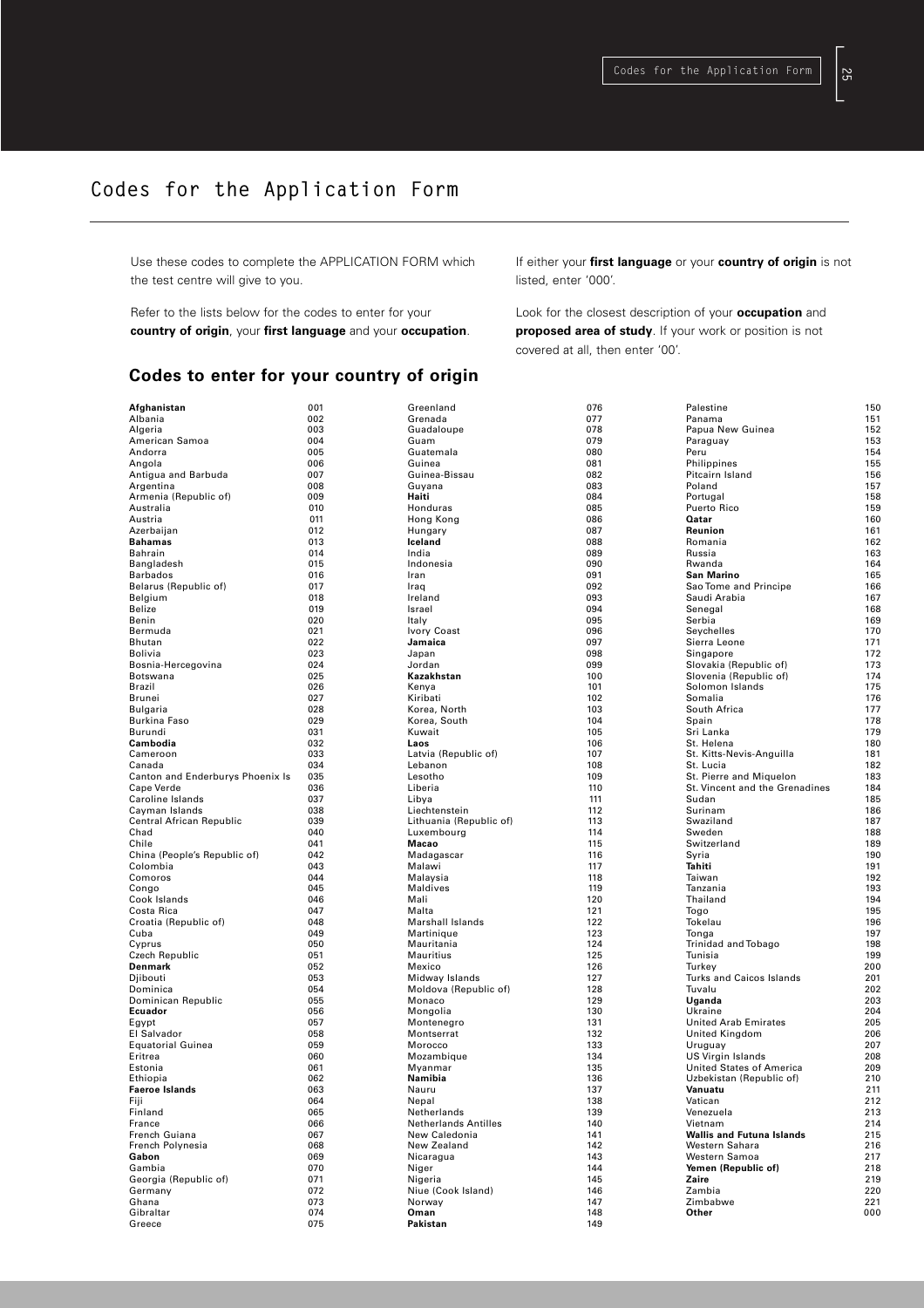]**26**

# **Codes for the Application Form**

# **Codes to enter for your first language**

| Afrikaans             | 001        |
|-----------------------|------------|
| Akan                  | 002        |
| Albanian              | 003        |
| Amharic               | 004        |
| Arabic                | 005        |
| Armenian              | 006        |
| Assamese              | 007        |
| Aymara                | 008        |
| Azeri                 | 009        |
| Baluchi               | 010        |
| Bambara               | 011        |
| <b>Basque</b>         | 012        |
| Bemba                 | 013        |
| Bengali               | 014        |
| Bihari<br>Bosnian     | 015<br>901 |
| <b>Breton</b>         | 016        |
| Bulgarian             | 017        |
| <b>Burmese</b>        | 018        |
| Byelorussian          | 019        |
| Catalan               | 020        |
| Chinese               | 021        |
| Creole                | 022        |
| Croatian              | 023        |
| Czech                 | 024        |
| Danish                | 025        |
| Dari                  | 026        |
| Dzongkha              | 027        |
| Dutch                 | 028        |
| Efik                  | 029        |
| English               | 030        |
| Estonian              | 031        |
| Ewe                   | 032        |
| Faeroese<br>Farsi     | 033<br>034 |
| Fijian                | 035        |
| Finnish               | 036        |
| Flemish               | 037        |
| French                | 038        |
| Fulani                | 039        |
| Ga                    | 040        |
| Georgian              | 041        |
| German                | 042        |
| Gilbertese            | 043        |
| Greek                 | 044        |
| Gujurati              | 045        |
| Haitian Creole        | 046        |
| Hausa                 | 047        |
| Hebrew                | 048        |
| Hindi                 | 049        |
| Hungarian             | 050<br>051 |
| lbo/lgbo<br>Icelandic | 052        |
| Igala                 | 053        |
| Indonesian            | 054        |
| Italian               | 055        |
| Japanese              | 056        |
| Javanese              | 057        |
| Kannada               | 058        |
| Kashmiri              | 059        |
| Kazakh                | 060        |
| Khmer                 | 061        |
| Korean                | 062        |
| Kurdish               | 063        |
| L<br>.ao              | 064        |
| Latvian               | 065        |
| Lithuanian            | 066        |
| Luba                  | 067        |
| Luo                   | 068        |
| Luxemburgish          | 069        |

| first                 |              | language |            |
|-----------------------|--------------|----------|------------|
| Malagasy              |              |          | 070        |
| Malay                 |              |          | 071        |
| Malayalam             |              |          | 072        |
| Malinka               |              |          | 073        |
| Maltese<br>Maori      |              |          | 074<br>075 |
| Marathi               |              |          | 076        |
|                       | Marshallese  |          | 077        |
| Masai                 |              |          | 078        |
| Mende                 |              |          | 079        |
| Mongolian             |              |          | 080        |
| Nepali                |              |          | 081        |
| Norwegian<br>Oriya    |              |          | 082<br>083 |
| Palauan               |              |          | 084        |
| Punjabi               |              |          | 085        |
| Pashto                |              |          | 086        |
| Polish                |              |          | 087        |
| Ponapean              |              |          | 088        |
|                       | Portuguese   |          | 089        |
| Pushtu                |              |          | 090        |
| Quechua<br>Rajasthani |              |          | 091<br>092 |
| Riff                  |              |          | 093        |
| Romanian              |              |          | 094        |
| Romansch              |              |          | 095        |
| Russian               |              |          | 096        |
| Samoan                |              |          | 097        |
| Serbian               |              |          | 098        |
| Setswana<br>Shona     |              |          | 099<br>100 |
| Sindhi                |              |          | 101        |
| Singhalese            |              |          | 102        |
| Slovak                |              |          | 103        |
| Slovene               |              |          | 104        |
| Somali                |              |          | 105        |
| Spanish               |              |          | 106        |
| Swahili               |              |          | 107        |
| Swazi<br>Swedish      |              |          | 108<br>109 |
| Tagalog               |              |          | 110        |
| Tahitian              |              |          | 111        |
| Tamil                 |              |          | 112        |
| Tatar                 |              |          | 113        |
| Telugu                |              |          | 114        |
| Thai                  |              |          | 115        |
| Tibetan               |              |          | 116        |
| Tigrinya              |              |          | 117<br>118 |
| Tongan<br>Trukese     |              |          | 119        |
| Tulu                  |              |          | 120        |
|                       | Tupi/Guarani |          | 121        |
| Turkish               |              |          | 122        |
| Uighur                |              |          | 123        |
| Ukrainian             |              |          | 124        |
| Ulithian              |              |          | 125        |
| Urdu<br>Uzbek         |              |          | 126<br>127 |
|                       | Vietnamese   |          | 128        |
| Wolof                 |              |          | 129        |
| Xhosa                 |              |          | 130        |
| Yao                   |              |          | 131        |
| Yapese                |              |          | 132        |
| Yiddish               |              |          | 133        |
| Yoruba                |              |          | 134<br>135 |
| Zulu                  |              |          |            |
| Other                 |              |          | 000        |
|                       |              |          |            |

074

092

 $097$ 098  $099$ 

 $102$ 

 $\frac{115}{116}$ 

 $\frac{118}{117}$ 

 $\frac{1}{122}$ 

 $127$ 

# **Codes to enter for your occupation**

### **EXAMPLE**

If you are a student enter 08 because the Sector is Education and 7 because the Level is Student.



# **Sector**

(put the appropriate number in the first two columns of the grid)

| Administrative services                | 01 |
|----------------------------------------|----|
| Agriculture, Fishing, Forestry, Mining | 02 |
| <b>Arts and Entertainment</b>          | 03 |
| <b>Banking and Finance</b>             | 04 |
| Catering and Leisure                   | 05 |
| <b>Construction Industries</b>         | 06 |
| <b>Craft and Design</b>                | 07 |
| Education                              | 08 |
| <b>Health and Social Services</b>      | 09 |
| Installation, Maintenance and          |    |
| <b>Repair Services</b>                 | 10 |
| Law and Legal Services                 | 11 |
| Manufacturing and Assembly Industries  | 12 |
| <b>Personal Services</b>               | 13 |
| <b>Retail Trade</b>                    | 14 |
| <b>Technical and Scientific</b>        | 15 |
| Telecommunications and the Media       | 16 |
| Transport                              | 17 |
| Utilities (gas, water etc)             | 18 |
| <b>Wholesale Trade</b>                 | 19 |
| Other                                  | 00 |

## **Level**

(put the appropriate number in the third column of the grid)

| Self-employed                     | 1              |
|-----------------------------------|----------------|
| Employer/Partner                  | $\overline{2}$ |
| Employee (Senior level)           | 3              |
| Employee (Middle or Junior level) | 4              |
| Worker in the home                | 5              |
| Retired                           | 6              |
| Student                           | $\overline{7}$ |
| Other                             |                |
|                                   |                |

# **Codes to enter for why you are taking the test**

| For higher education extended course<br>(three months or more)    |   |
|-------------------------------------------------------------------|---|
| For higher education short course<br>(three months or less)       | 2 |
| For training or work experience                                   | 3 |
| For application to Medical Council<br>(UK, Ireland and Australia) | 4 |
| For immigration                                                   | 5 |
| For employment                                                    | 6 |
| For professional registration                                     | 7 |
| For personal reasons                                              | 8 |
|                                                                   |   |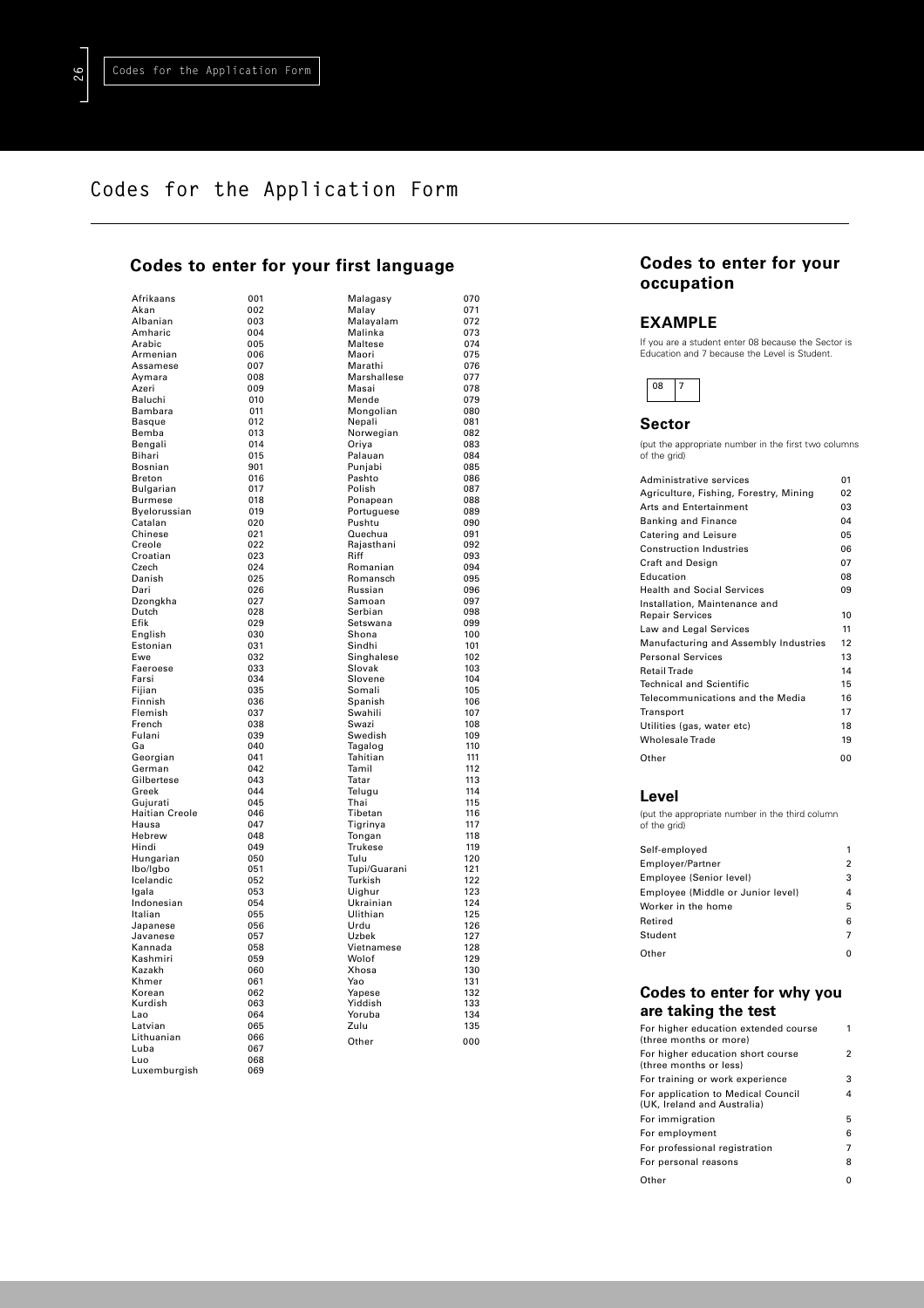# **Where is your nearest test centre?**

(Please check the IELTS web pages for the most up-to-date centre information)

### **Please address all correspondence to the IELTS Administrator**

### **Albania**

#### **THE BRITISH COUNCIL**

**AL001** The British Council Rruga Skenderbeu 12 Tirana Albania t: +355 42 408 56/408 57 f: +355 42 408 58 e: elsona@icc.al.eu.org

#### **Algeria**

#### **THE BRITISH EMBASSY**

**DZ001** The British Embassy 7 Chemin des Glycines BP43, Alger gar 16 0000 Algiers Algeria t: +213 2230068 f: +213 2230067

### **Argentina**

**THE BRITISH COUNCIL AR623** The British Council Marcelo T. de Alvear 590 4º 1058 Buenos Aires C1058AAF Buenos Aires Argentina t: +54 0 11 4311 9814 f: +54 0 11 4311 7747 e: ielts@britishcouncil.org.ar

#### **Australia**

#### **UNIVERSITY OF CANBERRA AU115** IELTS Testing Centre

School of Languages and International Education University of Canberra Canberra ACT 2601 Australia t: +61 2 6201 2077 f: +61 2 6201 5089 e: ielts@comedu.canberra.edu.au

### **CENTRAL QUEENSLAND UNIVERSITY**

**AU135** Central Queensland University Language Centre Bruce Highway North Rockhampton QLD 4702 Australia t: +61 7 4930 6577 f: +61 7 4930 6321 e: ielts@cqu.edu.au

### **CHARLES STURT UNIVERSITY, RIVERINA**

**AU061** Charles Sturt University, Riverina Language Centre Boorooma Street Wagga Wagga NSW 2650 Australia t: +61 2 6933 2858 f: +61 2 6933 2799 e: ielts@csu.edu.au

#### **CURTIN UNIVERSITY OF TECHNOLOGY AU054**

Curtin University of Technology School of Languages and International Education GPO Box U1987 Perth WA 6845 Australia t: +61 8 9266 7622  $f: 461 8 9266 3186$ e: pdooey@spectrum.curtin.edu.au www.sdie.curtin.edu.au/ielts

#### **GOLD COAST INSTITUTE OF TAFE AU111**

Gold Coast Institute of TAFE ESL Department 91 Scarborough Street Southport QLD 4215 Australia t: +61 7 5581 8340 f: +61 7 5581 8329 e: Kay.Hodges@detir.qld.gov.au

#### **IELTS AUSTRALIA AU110**

IELTS Australia IDP Education Australia GPO Box 2006 Canberra ACT 2601 Australia t: +61 2 6285 8222 f: +61 2 6285 3233 e: ielts@idp.com www.idp.com

### **INTERNATIONAL HOUSE QUEENSLAND**

**AU055** International House Queensland English Language College 130 McLeod Street Cairns QLD 4870 Australia t: +61 7 4031 3466 f: +61 7 4031 3464 e: admin@ihqld.com

#### **JAMES COOK UNIVERSITY OF NORTH QUEENSLAND AU145**

James Cook University of North Queensland The English Language Centre **Townsville** QLD 4811 Australia  $t: +61$  7 4781 5390 f: +61 7 4781 5392 e: EnglishLanguageCentre@ jcu.edu.au www.elc.jcu.edu.au

#### **MACQUARIE UNIVERSITY AU108**

Macquarie University NCELTR,Building W6C Balaclava Road, North Ryde Sydney NSW 2109 Australia t: +61 2 9850 7673 f: +61 2 9850 7849 e: ielts@mq.edu.au www.nceltr.mq.edu.au/els/ ielts\_frames.htm

#### **UNIVERSITY OF MELBOURNE ENGLISH LANGUAGE CENTRE AT HAWTHORN AU130**

University of Melbourne English Language Centre at Hawthorn Melbourne Enterprises International Ltd 442 Auburn Road, Hawthorn, Melbourne VIC 3122 Australia t: +61 3 9810 3218 f: +61 3 9810 3242 e: m.lopes@mei.unimelb.edu.au

#### **UNIVERSITY OF NEWCASTLE AU106**

The University of Newcastle ELICOS The Language Centre Newcastle NSW 2308 Australia t: +61 2 4921 5376 f: +61 2 4921 7068 e: language.centre@mail. newcastle.edu.au

#### **UNIVERSITY OF NEW ENGLAND AU109** CB Newling Centre

University of New England Language Training Centre Armidale NSW 2351 Australia t: +61 2 6773 6430 f: +61 2 6773 6435 e: ielts@pobox.une.edu.au www.une.edu.au/Itc

#### **Key:** telephone f: facsimilie e: e-mail

#### **NORTHERN TERRITORY UNIVERSITY AU120** ELICOS Centre Northern Territory University Casuarina Campus

Ellengowan Drive Casuarina NT 0811 Australia t: +61 8 8946 6079 f: +61 8 8946 7144 e: Susana.lu-dizon@ntu.edu.au

#### **UNIVERSITY OF QUEENSLAND AU105**

The University of Queensland Institute of Continuing and TESOL Education Level 3, Joyce Ackroyd Building Blair Drive, St Lucia Brisbane QLD 4072 Australia t: +61 7 3365 6565 f: +61 7 3365 6599 e: tesol.enrol@mailbox.uq.edu.au www.icte.uq.edu.au

### **RMIT UNIVERSITY**

**AU056** RMIT University Centre for English Language Learning PO Box 480 Elizabeth Street Melbourne VIC 8006 Australia  $t: 781 3 9839 0300$  $f: +61$  3 9663 8504 e: cell@rmit.edu.au

#### **UNIVERSITY OF SOUTH AUSTRALIA AU100**

C.A.L.U.S.A. Brookman Building City East Campus Adelaide SA 5000 Australia t: +61 8 8302 1591 f: +61 8 8302 1557 e: helen.benzie@unisa.edu.au

### **UNIVERSITY OF TASMANIA**

**AU125** University of Tasmania English Language Centre PO Box 1414 Launceston Tasmania 7250 Australia t: +61 3 6324 3597 f: +61 3 6324 2525 e: IELTS.Tas@utas.edu.au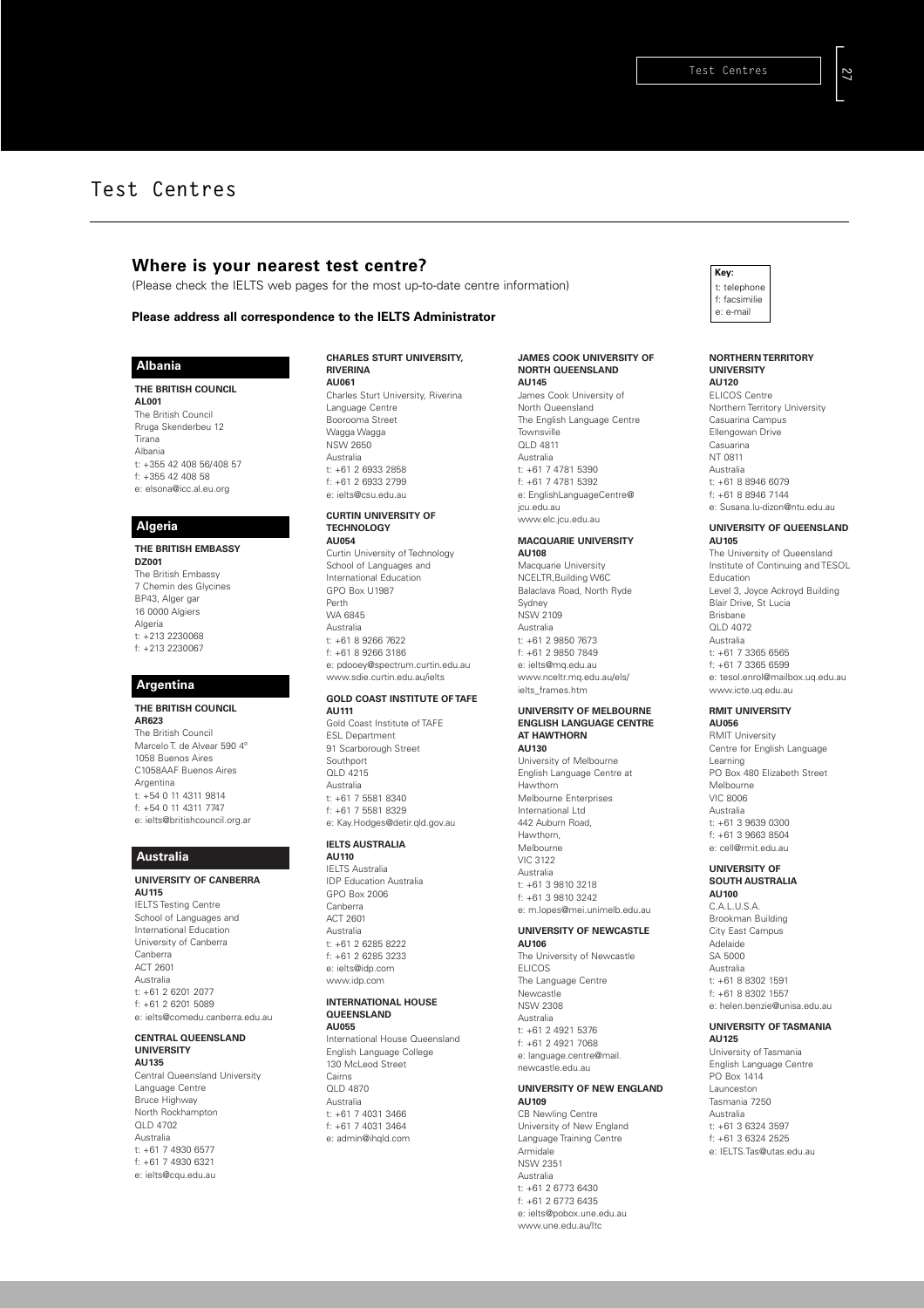#### **UNIVERSITY OF TECHNOLOGY, SYDNEY AU140**

University of Technology, Sydney International Programs  $10$  Quay St Sydney NSW 2007 Australia t: +61 2 9514 1536 f: +61 2 9514 1530 e: ielts@uts.edu.au www.uts.edu.au/div/ipo/ielts

### **WOLLONGONG UNIVERSITY**

**COLLEGE AU107** University of Wollongong Wollongong University College Northfields Avenue Wollongong NSW 2522 Australia t: +61 2 4252 8803 f: +61 2 4228 9897 e: wucielts@uow.edu.au

### **Austria**

**THE BRITISH COUNCIL AT040** The British Council Schenkenstrasse 4 Vienna 1010 Austria t: +431 53326 1677 f: +431 53326 1685 e: exams@britishcouncil.at www.britishcouncil.at

### **Azerbaijan**

**THE BRITISH COUNCIL**

**AZ001** The British Council 1Vali Mammadov Street Baku 370004 Azerbaijan t: +994 12 971593/972013 f: +994 12 989236 e: staff@britcoun1.baku.az

### **Bahrain**

**THE BRITISH COUNCIL BH001** The British Council PO Box 452, Manama 146 Shaikh Salman Highway Manama 356 Bahrain t: +973 261555 f: +973 241272

### **Bangladesh**

**THE BRITISH COUNCIL TEACHING CENTRE BD001** The British Council Teaching Centre 754B Satmasjid Road

Dhanmondi Dhaka 1205 Bangladesh t: +880 2 911 6171/911 6545 f: +880 2 811 6554 e: dhaka.teachingcentre@ bd.britishcouncil.org

#### **VUI IELTS TEST CENTRE BD005**

House 55 Road 4A Dahnmondi R/A Dhaka 1209 Bangladesh t: +880 2 811 5571 f: +880 2 861 0038 e: vuiielts@bol-online.com

### **Belgium**

#### **THE BRITISH COUNCIL**

**BE003** The British Council Léopold Plaza Rue de Trône, 108 Troonstraat – 1050 Brussels Belgium t: +32 2 227 0841 f: +32 2 227 0849 e: IELTS@britishcouncil.be www.britishcouncil.org/belgium

#### **Bolvia**

#### **THE BRITISH COUNCIL BO003**

The British Council Av Arce 2708 Esquina Campos La Paz Casilla 15047 Bolivia t: +591 2 431240 f: +591 2 431377 e: ielts@britishcouncil.org.bo www.britishcouncil.org/bolivia

### **Bosnia & Herzegovina**

**BRITISH COUNCIL BA001** British Council

Bosnia and Herzegovina Obala Kulina bana 4/2 71000 Sarajevo Bosnia and Herzegovina t: +387 33 200890 f: +387 33 200895 e: British.Council@britishcouncil.ba

## **Brazil**

**THE BRITISH COUNCIL BR051** The British Council Rua Ferreira Araujo, 741 – 3º andar Pinheiros, 05428–002 – Pinheiros

Sao Paulo – SP – Brazil t: +5511 3038 6950 (IELTS Information) t: +5511 3038 6947 (IELTS Administrator) f: +5511 3038 6954 ((IELTS Information) f: +5511 3038 6948 (IELTS Administrator) e: centro.info@britishcouncil.org.br rosane.digenova@britishcouncil.org.br www.britishcouncil.org/brazil

# **THE BRITISH COUNCIL**

**BR029** The British Council Av. Domingos Ferreira 4150 Boa Viagem Recife – PE 52051-310 Brazil t: +55 81 465 7744 f: +55 81 465 7271 e: recife@britcoun.org.br www.britcoun.org/brazil

#### **THE BRITISH COUNCIL BR060**

The British Council English Language Training Centre Av. Rio Branco 80/4 andar Rio de Janeiro – RJ CEP 20040-070 Brazil t: +55 21 2242 1223 f: +55 21 2221 0515 e: ielts.rio@britishcouncil.org.br www.conselhobritanico.org.br

# **THE BRITISH COUNCIL**

**BR112** The British Council Brasilia Ed. Centro Empresarial Varig SCN Quadra 04 Bloco B Torre Oste Conjunto 202 Brasilia – DF 70710-926 Brazil t: +55 61 327 7230 f: +55 61 326 8917

#### **CULTURA INGLESA DE BAHIA BR016**

Rua Mato Grossa 481-Pituba Cep 41830-151 Salvador-Ba Brazil t: +55 71 248 0255 f: +55 71 248 1117

#### **CULTURA INGLESA – BELO HORIZONTE BR001**

Cultura Inglesa – Belo Horizonte Rua Fernandes Tourinho 457 Savassi Belo Horizonte-MG 30112-000 Brazil t: +55 31 221 6770 f: +55 31 225 1791 e: admin@culturainglesa-bh.com.br www.britcoun.org/brazil

#### **CULTURA INGLESA – CURITIBA BR003**

Cultura Inglesa – Curitiba Rua Julia da Costa 1500 Caixa Postal 505 Curitiba-PR 80730-070 Brazil t: +55 41 222 7339 f: +55 41 224 1024 e: cinglesa@bastecnet.com.br www.britcoun.org/brazil

#### **CULTURA INGLESA – FLORIANOPOLIS BR014**

Cultura Inglesa – Florianopolis Rua Rafael Bandeira 335,Centro Florianopolis SC 88015-450 Brazil t: +55 48 224 2696 f: +55 48 224 2696 e: culting@iaccess.com.br www.britcoun.org/brazil

#### **CULTURA INGLESA – FORTALEZA BR123**

Cultura Inglesa – Fortaleza Rua Ana Bilhar 171 Aldeota Fortaleza CE CEP60 160-110 Brazil t: +55 85 244 3784 f: +55 85 224 2665 e: cultura@roadnet.com.br www.britcoun.org/brazil

#### **CULTURA INGLESA PORTO ALEGRE BR124**

Cultura Inglesa Porto Alegre Rua Quintino Bocaiuva 1447 90440-051 Porto Alegre – Rs Brazil t: +55 51 333 4033 f: +55 51 333 4033 e: info@culturainglesa-rs.com.br

#### **CULTURA INGLESA – SAO CARLOS BR128**

Cultura Inglesa-Sao Carlos Rua Sao Sebastiao, 1530 Sao Carlos SP 13560-230 Brazil t: +55 16 272 2276 f: +55 16 272 9875 e: learning@zaz.com.br www.britcoun.org/brazil

### **Brunei Darussalam**

# **THE BRITISH COUNCIL**

**BN003** The British Council 2 01 Block D Kompleks Yayasan Sultan Haji Hassanal Bolkiah Jalan Pretty Bandar Seri Begawan BS 8711 Brunei Darussalam t: +673 2 222231 f: +673 2 234315 e: lela.suhailee@bn.britishcouncil.org www.britishcouncil.org/brunei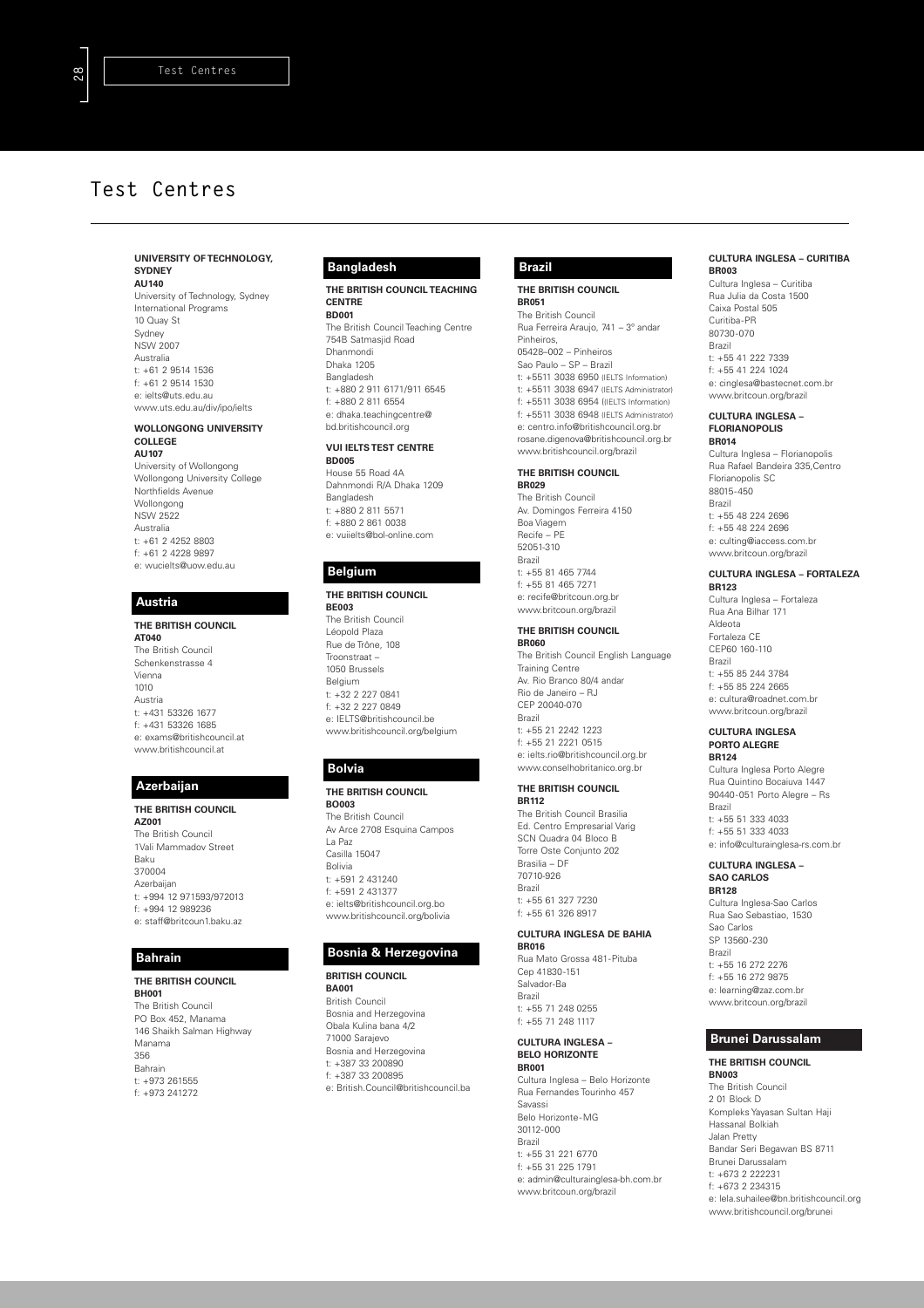### **Bulgaria**

**THE BRITISH COUNCIL BG001** The British Council 7 Krakra Street Sofia 1504 Bulgaria  $t: +359299424200$ f: +359 2 9 42 43 06 e: exams@britishcouncil.bg

#### **Burma**

**THE BRITISH COUNCIL BU001** The British Council Examinations Services 78 Kanna Road Yangon Myanmar (Burma) t: +95 1 254658/256290/256291 f: +95 1 245345 e: wendy.tinwinkyi@ britishcouncil.org.mm

### **Cambodia**

**AUSTRALIAN CENTRE FOR EDUCATION KH001** Australian Centre for Education #46 Street 214 Sangkat Boeung Raing, Khan Daun Penh Phnom Penh Cambodia t: +855 2372 4204 f: +855 2342 6608 e: info@phnompenh.idp.edu.au

## **Cameroon**

**THE BRITISH COUNCIL CM001** The British Council Immeuble Christo Avenue Charles de Gaulle Yaounde B.P 818 Cameroon t: +237 2211696/2203172 f: +237 2215691 e: ielts@britishcouncil.cm www.britishcouncil.org/cameroon

### **Canada**

#### **CONESTOGA COLLEGE OF APPLIED ART & TECHNOLOGY CA021**

Conestoga College of Applied Art & Technology 299 Doon Valley Drive Kitchener Ontario N2G 4M4 Canada t: +519 748 3516 f: +519 748 3505 e: ielts@conestogac.on.ca www.conestogac.on.ca/ielts

#### **INTERNATIONAL LANGUAGE INSTITUTE CA030**

International Language Institute 5151 Terminal Rd 8th Floor Halifax Novia Scotia B3J 1A1 Canada t: +902 429 3636 f: +902 429 2900 e: registrar@ili-halifax.com

#### **SIMON FRASER UNIVERSITY CA025**

English Bridge Program 8888 University Drive Burnaby B.C. V5A 1S6 Vancouver Canada t: +604 291 5930 f: +1604 291 4989 e: ielts@sfu.ca www.sfu.ca/ielts

### **Chile**

**THE BRITISH COUNCIL CL010**

The British Council Eliodoro Yanez 832 Casilla 115 Correo 55 Santiago Chile t: +56 2 236 1199 f: +56 2 235 9690

### **China**

### **BRITISH CONSULATE – GENERAL CN002**

Cultural and Education Section British Consulate-General 10/F Guangdong International Hotel 339 Huanshidong Road Guangzhou 510098 China t: +0086 20 8335 1316 f: +0086 20 8335 1321 e: bc.guangzhou@ britishcouncil.org.cn

#### **BRITISH CONSULATE – GENERAL CN004**

British Consulate General Cultural and Education Section 1 Floor Pidemco Tower 318 Fu Zhou Lu Shanghai 200001 t: +0086 21 6391 2626 f: +0086 21 6391 2121 e: shanghai.examinations@ britishcouncil.org.cn

#### **BRITISH CONSULATE – GENERAL CN172**

British Consulate – General Rm 5–7, 28th Floor, No.68 Zhou Rong Road Yu Zhong District t: +023 6373 6888 f: +023 6373 7898

#### **BRITISH EMBASSY CN001**

British Embassy Cultural and Education Section, 4th Floor Landmark Building Chaoyang District Beijing 100004 China t: +10 6590 6903 f: +10 6590 0977 e: examinations@bc-beijing. sprint.com

## **IELTS Registration Offices: Beijing**

Overseas Test Centre, Beijing Language Cultural University No. 15 Xue Yuan Road Hai Ding District PC: 100083 t: +010 8230 3550 f: +010 8230 3909

#### **Chengdu**

Foreign Language Test Centre Sichuan Union University (West Campus) 24#, 1st South Section Road Yihuan, Chengdu PC: 610065 t: +028 540 7413/540 5108 f: +028 540 1851

### **Chongqing**

Cultural and Education Section British Consulate-General (see above)

### **Fuzhou**

Fujian Education International Exchange Association Zuohai Park Gulou District Fuzhou 350003 t: +0086 591 7858643 f: +0086 591 7834300

#### **Guangzhou**

Zhong Kai Agrotechnical College 24 Dong Sha Street, Fang Zhi Road PC: 510225 t: +020 3428 5191/3429 1691 f: +020 8423 8617

### **Hangzhou**

Shinyway Overseas Studies Service Centre Room 505-506, Wenhao Ge Oriental Garden No. 239 Shangtang Road Hangzhou PC: 310014 PR China t: +0086 571 85300386 f: +0086 571 85300762

### **Jinan**

Learning Interchange Centre of Shan Dong University International Interchange Department No. 6 Fou Shan Road Shan Dong Province t: +0531 261 8803/261 8805 f: +0531 296 4947

#### **Nanjing**

Foreign Languages Dept Southeast University 2 Sipai Building Nanjing PC: 210018 t: +025 3792254/3793242 f: +025 3792253

### **Shanghai**

Overseas Test Centre 5th Floor, Wen Ke Building East China Normal University No. 3663 North Zhong Shan Road Shanghai PC: 200062 t: +021 6254 5332/6223 3151 f: +021 6254 5332

#### **Shenyang**

Liaoning Educational Centre for International Exchange 46–1 Chong Shan East Road Huanggu District PC: 110032 t: +024 8690 9660 f: +024 869 09827

#### **Shenzhen**

SEG Personnel Training Centre 7FI. East, Economic Building North Hua Qiang Road Shenzhen PC: 518031 t: +0755 378 0139 f: +0755 321 7080

#### **Tianjin**

Jin Gu Training Department Mel Tong Foreign Language Training Centre No. 56 Yi Changdao He Ping District PC: 300070 t: +022 2304 1995/2304 1996/ 23041997 f: +022 2304 1355

#### **Wuhan**

Hubei Provincial Education Association of International Exchange 8 Hougsham Road, Wuchang Wuhan, Hubei PC: 430071 t: +027 873 28107/873 28141 f: +027 873 28047

#### **Xi'an**

Training Department Xi'an Foreign Languages University No. 2 Shi Da Road PC: 710061 t: +029 530 9384 f: +029 526 3660

#### **Xiamen**

International Tests Centre Foreign Language College Xiamen University Simingnan Road Xiamen 361005 t: +0086 592 2185305 f: +0086 592 2185305 e: itcenter@xmu.edu.cn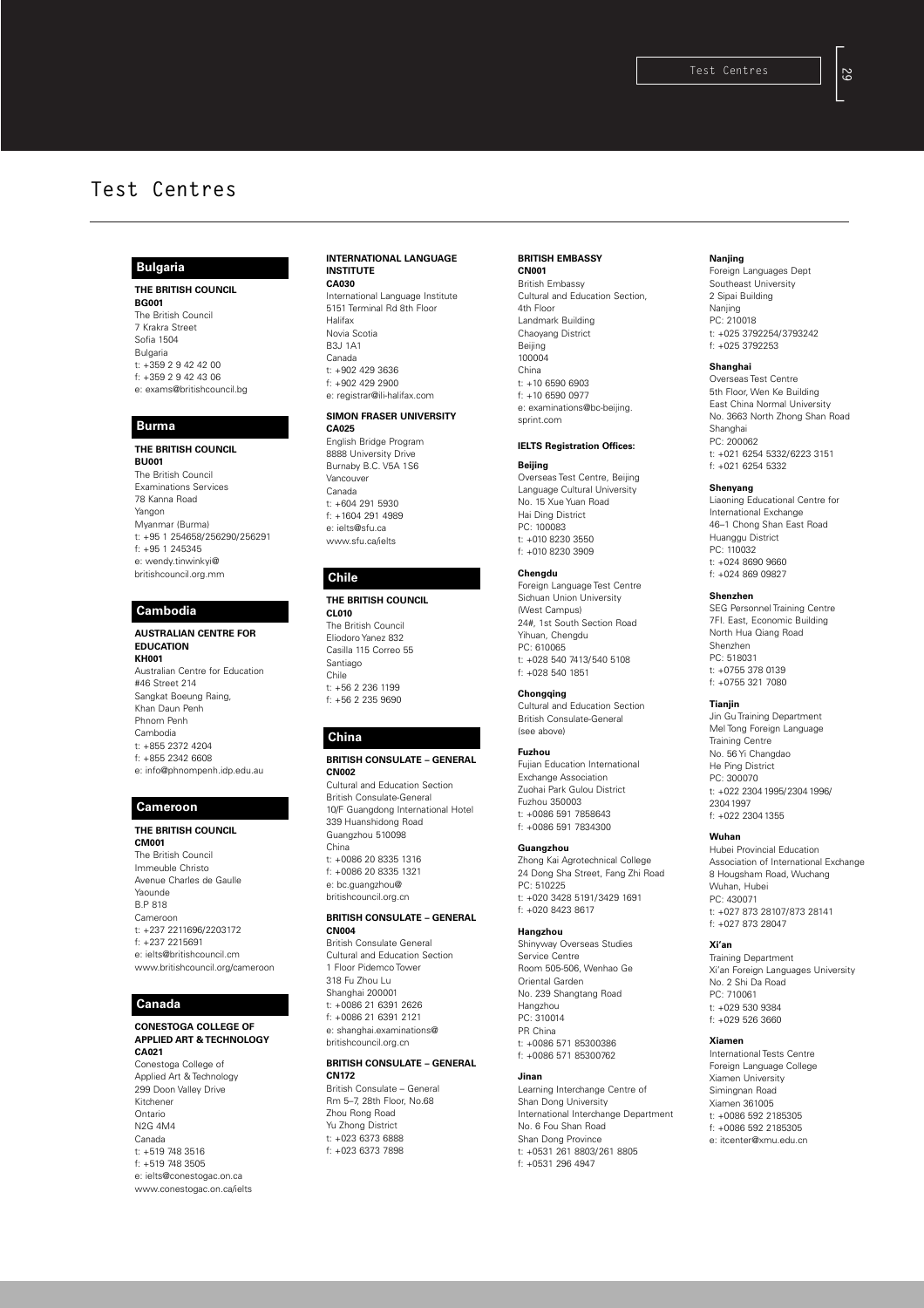### **Colombia**

**THE BRITISH COUNCIL CO001** The British Council Calle 87 No 12–79 Apartado Aereo 089231 Sante fe de Bogota DC Colombia t: +571 6187680 f: +571 6214989

### **Costa Rica**

**INSTITUTO BRITANICO CR001** Instituto Britanico APDO 8184 San Jose 1000 Costa Rica t: +506 2349054 f: +506 2531894 e: instbrit@sol.racsa.co.cr

### **Croatia**

#### **THE BRITISH COUNCIL HR002**

The British Council Croatia Ilica 12 10000 Zagreb Croatia t: +385 1 483 3990 f: +385 1 483 3955 e: ielts@britishcouncil.hr www.britishcouncil.hr

### **Cyprus**

#### **THE BRITISH COUNCIL CY006**

The British Council PO Box 25654 CY-1387 Nicosia Cyprus  $t: +357.2672550$ f: +357 2 672455 e: exams.enquiries@ britishcouncil.org.cy www.britishcouncil.org.cy

### **Czech Republic**

#### **THE BRITISH COUNCIL CZ001**

The British Council Narodni 10 125 01 Prague 1 Czech Republic t: +420 2 2199 112930 f: +420 2 2491 3839 e: renata.mokroluska@ britishcouncil.cz english.exams@britishcouncil.cz

## **Denmark**

**THE BRITISH COUNCIL DK001** The British Council Gammel Mont 12,3 1117 Kobenhavn K Denmark t: +45 33 36 9400

f: +45 33 36 9406 e: ielts@britishcouncil.dk

### **Egypt**

#### **THE BRITISH COUNCIL EG001** The British Council 192 Sharia el Nil Agouza Cairo Egypt t: +202 303 1514 f: +202 344 3076 e: ielts@britishcouncil.org.eg

### **THE BRITISH COUNCIL**

**EG002** The British Council 9 Batalsa Street Bab Sharki Alexandria Egypt t: +203 482 0199/482 9890 f: +203 484 6630 e: ielts@britishcouncil.org.eg

## **Eritrea**

### **THE BRITISH COUNCIL**

**ER001** The British Council Lorenzo Taízaz Street, No 23 PO Box 997 Asmara Eritrea t: +29 11123415 f: +29 11127230

### **Estonia**

### **THE BRITISH COUNCIL**

**EE001** The British Council Vana-Posti 7 10146 Tallinn Estonia t: +372 6 418 288/314 010 f: +372 6 313 111 e: britishcouncil@britishcouncil.ee kaarin.truus@britishcouncil.ee www.britishcouncil.ee

# **Ethiopia**

**THE BRITISH COUNCIL ET001** The British Council Artistic Building Adwa Avenue, PO Box 1043 Addis Ababa Ethiopia t: +251 155 0022 f: +251 155 2544

### **Fiji**

**COLLEGE FOR HIGHER EDUCATION STUDIES (CHES) FJ003** College for Higher Education Studies (CHES) 195 Princes Rd Samabula Suva Fiji t: +679 383 645 f: +679 386 732 e: aidw@is.com.fj

#### **THE UNIVERSITY OF THE SOUTH PACIFIC FJ026**

English Language Centre The University of the South Pacific Laucala Bay Suva Fiji  $t: +679.212.289$ f: +679 307 194 e: shadbolt\_p@usp.ac.fj

#### **Finland**

**THE BRITISH COUNCIL FI016** Hekaniemenkatu 2 00530 Helsinki Finland t: +358 97743 3330 f: +358 9701 8725 e: kirsi.hanslin@britishcouncil.fi

### **France**

**THE BRITISH COUNCIL FR082** The British Council Université Victor-Segalen 3 ter place de la Victoire 33076 Bordeaux Cedex France t: +33 5 57 57 19 52 f: +33 5 57 57 19 50 e: bordeaux.info@britishcouncil.fr www.britishcouncil.fr

#### **THE BRITISH COUNCIL FR585**

The British Council 9 rue de Constantine 75340 Paris Cedex 07 France t: +33 1 49 55 73 00 f: +33 1 47 05 77 02 e: exams@britishcouncil.fr www.britishcouncil.fr

## **Georgia**

**THE BRITISH COUNCIL GE001** The British Council 13 Chavchavadze Avenue

Tbilisi 380079 Georgia t: +995 32 252360 f: +995 32 250409 e: ielts@britishcouncil.org.ge

### **Germany**

**THE BRITISH COUNCIL DE632**

The British Council Examinations Centre Hackescher Markt 1 10178 Berlin Germany t: +49 30 3110 9957 f: +49 30 3110 9933 e: caroline.murdoch@ britishcouncil.de

## **CARL DUISBERG CENTREN**

**DE159** Carl Duisberg Centren Hansaring 49–51 50670 Koln Germany t: +49 221 1626 258/1626 257 f: +49 221 1626 205 e: granados@cdc.de

# **Ghana**

#### **THE BRITISH COUNCIL GH001**

The British Council Liberia Road PO Box GP 771 Accra Ghana t: +233 21 244744/235429/663979 f: +233 21 240330 e: ielts@britishcouncil.org.gh bcaccra@britishcouncil.org.gh

# **Great Britain**

**ANGLIA POLYTECHNIC UNIVERSITY 22107** Anglia Polytechnic University East Road Cambridge CB1 1PT Great Britain t: +44 1223 363271 ext: 2008 f: +44 1223 417725 e: ielts@apu.ac.uk www.anglia.ac.uk/ielts

#### **ASTON UNIVERSITY GB501**

Aston University Language Studies Unit Aston Triangle Birmingham B4 7ET Great Britain t: +44 121 3593611 ext:4242 f: +44 121 3592725 e: s.m.morton@aston.ac.uk

#### **BASIL PATERSON EDINBURGH 69744**

Basil Paterson Edinburgh 22 Abercromby Place Edinburgh EH3 6QE Great Britain t: +44 1315567695 f: +44 1315578503 e: courses@bp-coll.demon.co.uk www.basilpaterson.co.uk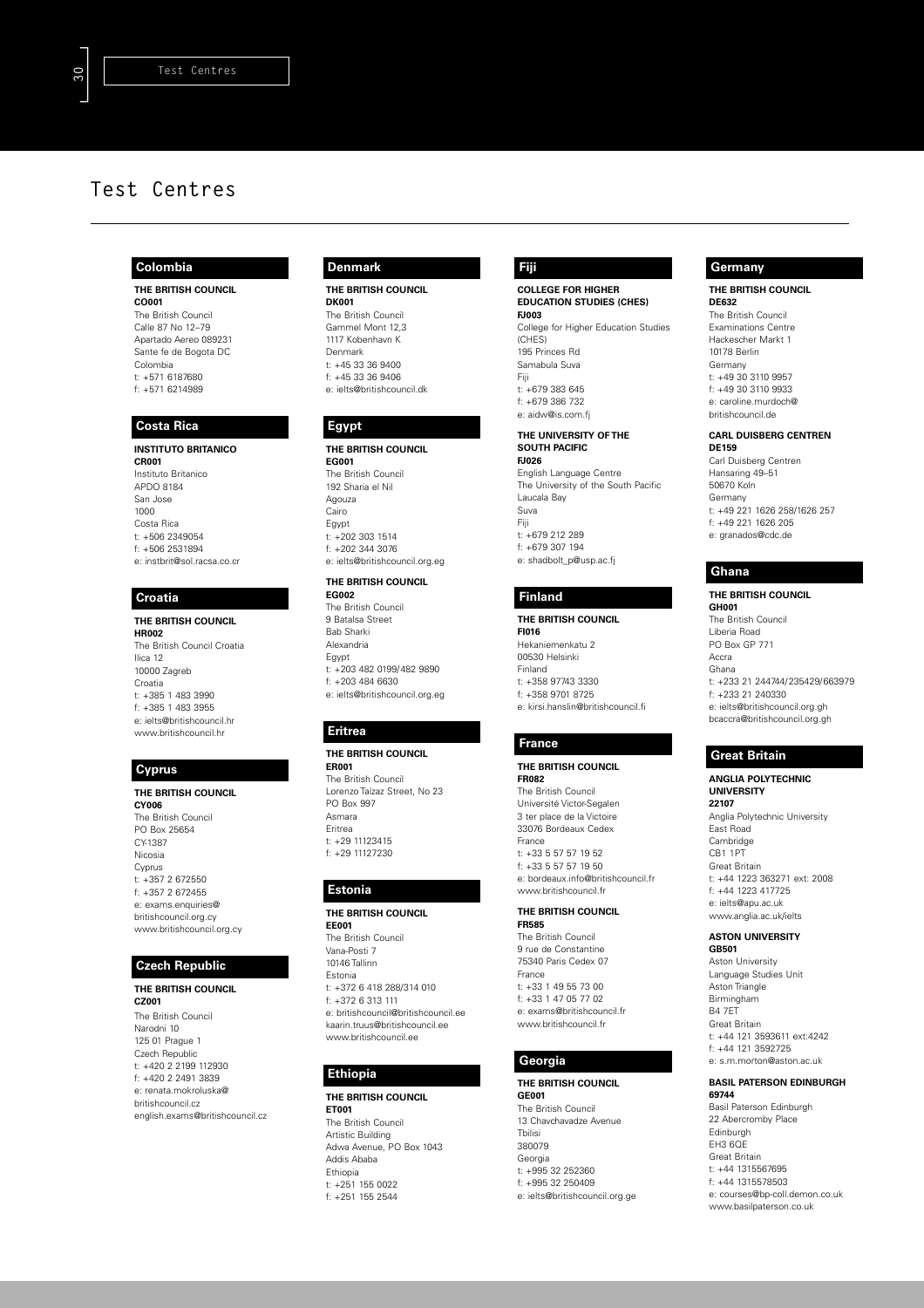### **THE BELL LANGUAGE SCHOOL 18116**

The Bell Language School Bowthorpe Hall Norwich NR5 9AA Great Britain t: +44 1603 745615 f: +44 1603 747669 e: IELTS@bell-centres.com

#### **UNIVERSITY OF BRIGHTON**

**GB502** University of Brighton School of Languages Falmer **Brighton** BN1 9PH Great Britain t: +44 1273 643354 f: +44 1273 690710 e: e.j.hall@bton.ac.uk www.brighton.ac.uk/slweb

#### **UNIVERSITY OF BRISTOL GB503**

University of Bristol The Language Centre 30/32 Tyndall's Park Road Clifton Bristol BS8 1PY Great Britain t: +44 117 974 1311 f: +44 117 974 1377 e: ielts-LangCent@bristol.ac.uk www.bris.ac.uk/Depts/LangCent/ ielts.htm

#### **CHAUCER COLLEGE CANTERBURY 61402**

Chaucer College Canterbury University Road **Canterbury** Kent CT2 7LJ Great Britain t: +44 1227 787800 f: +44 1227 784267 e: chaucer\_ielts@ukc.ac.uk www.ukc.ac.uk/chaucer

# **COLCHESTER**

#### **ENGLISH STUDY CENTRE 16430**

Colchester English Study Centre 19 Lexden Road Colchester CO3 3PW Great Britain t: +44 1206544422 f: +44 1206761849 e: ielts@cesc.co.uk www.edunet.com/cesc

#### **COVENTRY TECHNICAL COLLEGE 20426**

Coventry Technical College Examinations Office Butts Coventry CV1 3GD Great Britain t: +44 24 7652 6754 f: +44 24 7652 6783 e: exams@covcollege.ac.uk

#### **UNIVERSITY OF DURHAM GB007**

University of Durham The Language Centre Elvet Riverside New Elvet Durham DH1 3JT Great Britain t: +44 191 3743716 f: +44 191 3747790 e: ielts.enquiries@durham.ac.uk www.dur.ac.uk/~dlc0zz1

### **UNIVERSITY OF EXETER**

**84211** University of Exeter English Language Centre Streatham Court Exeter EX4 4PU Great Britain t: +44 1392 264282 f: +44 1392 264277 e: elc@exeter.ac.uk www.exeter.ac.uk/ele

#### **EASTBOURNE COLLEGE OF ARTS AND TECHNOLOGY 56355**

Eastbourne College of Arts and Technology Cross Levels Way Eastbourne East Sussex BN21 2UF Great Britain t: +44 1323 637233 f: +44 1323 637230 e: Pl ynch@ecat.ac.uk

# **THE ENGLISH LANGUAGE**

**CENTRE 50724**

The English Language Centre The University of Bath Claverton Down Bath BA2 7AY Great Britain t: +44 1225 323024 f: +44 1225 323135 e: english@bath.ac.uk www.bath.ac.uk/Centres/ELC

#### **EUROCENTRES LEE GREEN 10629**

Eurocentres Lee Green 21 Meadowcourt Road London SE3 9EU Great Britain t: +44 20 8297 1488 f: +44 20 8318 9057 e: ielts@eurocentres.com

### **UNIVERSITY OF GLASGOW 70283**

University of Glasgow EFL Unit, 52 Hillhead Street Glasgow  $G12$  8 $OR$ Great Britain t: +44 141 330 4220 f: +44 141 330 3381 e: ielts@arts.gla.ac.uk

#### **HARROGATE LANGUAGE ACADEMY 48227**

Harrogate Language Academy 8A Royal Parade Harrogate HG1 2SZ Great Britain t: +44 1423 531969 f: +44 1423 531064 e: enquiry@hla.co.uk www.hla.co.uk

### **KING'S SCHOOL OXFORD 62352**

King's School Oxford St Joseph's Hall Temple Cowley Oxford OX4 2UJ Great Britain t: +44 1865 711829 f: +44 1865 747791 e: ielts@kingsoxford.co.uk

#### **LANGUAGE SPECIALISTS INTERNATIONAL 58534**

Language Specialists International 1–13 Lord Montgomery Way **Portsmouth** PO1 2AH Great Britain t: +44 23 9229 1811 f: +44 23 9275 0435 e: ielts@lsi-international.co.uk www.lsi-international.co.uk

#### **UNIVERSITY OF LIVERPOOL 34400**

University of Liverpool Applied English Language Studies Unit (AELSU) Modern Languages Building Liverpool L69 7ZR Great Britain t: +44 151 794 2735/2762 f: +44 151 794 2739 e: nelia@liv.ac.uk www.liv.ac.uk/english/aelsu/ielts\_ dates.htmI

#### **THE MAYFLOWER COLLEGE OF ENGLISH LTD 84212**

The Mayflower College of English Ltd. 36 Pier Street The Hoe Plymouth PL<sub>1</sub> 3BT Great Britain t: +44 1752 673784 f: +44 1752 671537 e: english@maycoll.co.uk www.maycoll.co.uk

### **MELTON COLLEGE**

**48374** Melton College 137 Holgate Road York YO24 4DH Great Britain t: +44 1904 622250 f: +44 1904 629233 e: IELTS@melton-college.co.uk www.melton-college.co.uk

#### **MIDDLESEX UNIVERSITY 12257**

Middlesex University The Burroughs Hendon London NW4 4BT North London Great Britain t: +44 208 411 5294 f: +44 208 411 5294 e: ielts@mdx.ac.uk

# **UNIVERSITY OF NOTTINGHAM**

**GB509** University of Nottingham Centre for English Language Education (CELE) Economics & Geography Building Nottingham NG7 2RD Great Britain t: +44 115 951 4404/846 6413 f: +44 115 951 4992 e: ielts@nottingham.ac.uk

#### **THE QUEEN'S UNIVERSITY OF BELFAST 71202**

The Queen's University of Belfast TEFL Centre 103–105 Botanic Avenue Belfast BT7 1NN Great Britain t: +44 28 9033 5373 f: +44 28 9033 5379 e: s.walsh@qub.ac.uk www.qub.ac.uk/tefl

## **RICHARD LANGUAGE COLLEGE**

**55142** Richard Language College 43–45 Wimbourne Road Bournemouth BH3 7AB Great Britain t: +44 1202 555932 f: +44 1202 555874 e: ielts@rlc.co.uk www.rlc.co.uk

#### **UNIVERSITY OF SOUTHAMPTON GB008**

University of Southampton Centre for Language Study School of Modern Languages Highfield Southampton S017 1BJ Great Britain t: +44 23 8059 2224 f: +44 23 8059 3849 e: clsmail@soton.ac.uk www.lang.soton.ac.uk/info/english/ ielts.htm

#### **SOUTHWARK COLLEGE 10850**

Southwark College The Cut London SE1 8LE Great Britain t: +44 20 7815 1608 f: +44 20 7261 1301 e: enas@southwark.ac.uk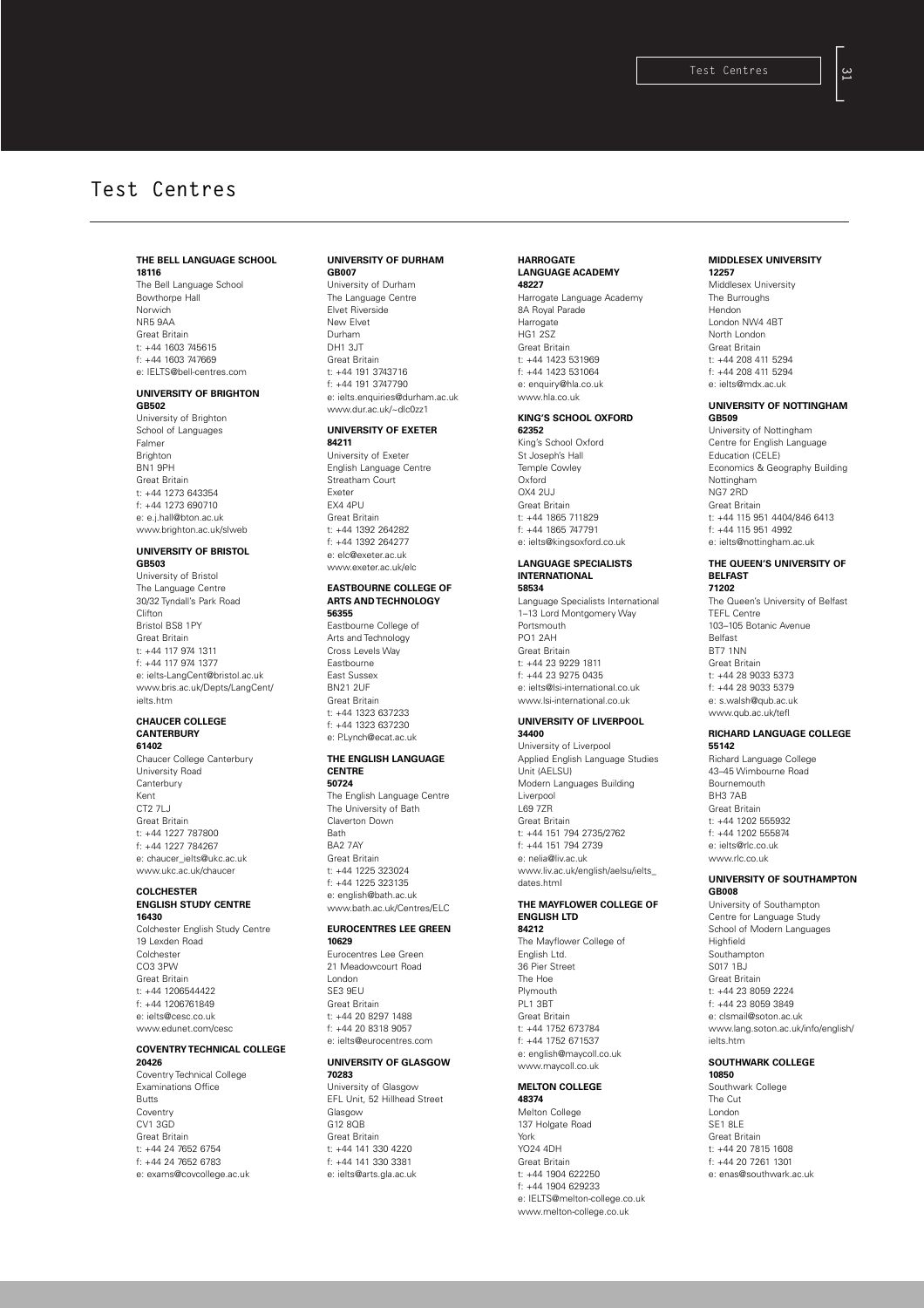#### **UNIVERSITY OF SURREY 64441**

The University of Surrey School of Language and International Studies English Language Institute **Guildford** GU2 5XH Great Britain t: +44 1483 689912 f: +44 1483 689507 e: w.strudwick@surrey.ac.uk www.surrey.ac.uk/ELI/eli.html

### **UMIST**

**32342** UMIST English Language Teaching Centre **Manchester**  $M60 10D$ Great Britain t: +44 161 200 3397 f: +44 161 200 3396 e: eltc@umist.ac.uk www.eltc.umist.ac.uk

#### **UNIVERSITY OF WALES, ABERYSTWYTH 82963**

University of Wales Language and Learning Centre Llandinam Building, Penglais Campus Aberystwyth SY23 3DB Great Britain t: +44 1970 622545 f: +44 1970 622546 e: avc@aber.ac.uk www.aber.ac.uk/language+learning

#### **UNIVERSITY OF WALES, CARDIFF GB512**

Cardiff University, Wales Centre for Language and Communication (ENCAP) Colum Drive PO Box 94 **Cardiff** CF10 3XB Great Britain t: +44 29 2087 4243 f: +44 29 2087 4242 e: ielts@cf.ac.uk

#### **UNIVERSITY OF WALES, SWANSEA 68886**

University of Wales Swansea Centre for Applied Language Studies Singleton Park Swansea SA2 8PP Great Britain t: +44 1792 295391 f: +44 1792 295641 e: ielts@swansea.ac.uk www.swan.ac.uk/cals

#### **UNIVERSITY OF WESTMINSTER GB507** University of Westminster

16 Riding House Street London W1P 7PT Great Britain t: +44 20 7915 5487 f: +44 20 7915 5492 e: ielts@westminster.ac.uk www.wmin.ac.uk

#### **Greece**

**THE BRITISH COUNCIL GR005**

The British Council 14 Lykavitou Street 106 73 Athens Greece t: +30 1363 3211 f: +30 1363 4769 e: maia.cokkina@bc1athens. sprint.com

### **THE BRITISH COUNCIL**

**GR026** The British Council Ethnikis Amynis 9 (and Tsimiski Corner) PO Box 50007 Thessaloniki 54013 Greece t: +30 31 233912 f: +30 31 282498

## **Hong Kong**

**THE BRITISH COUNCIL HK001** The British Council 3 Supreme Court Road **Admiralty** Hong Kong t: +852 2913 5170 f: +852 2913 5172 e: examinations@britishcouncil.org.hk www.britishcouncil.org.hk

#### **IDP EDUCATION AUSTRALIA HK027**

IDP Education Australia Room 2807 The Harbour Centre 25 Harbour Road Wanchai Hong Kong t: +852 2827 6362 f: +852 2827 9286 e: info@hongkong.idp.edu.au www.education.com.hk/idp

### **Hungary**

### **THE BRITISH COUNCIL**

**HU001** The British Council Budapest Benczur utca 26 1068 Hungary t: +36 1 478 4725 f: +36 1 342 5728 e: ielts@britishcouncil.hu www.britishcouncil.hu

### **India**

### **THE BRITISH DEPUTY HIGH COMMISSION IN001**

The British Deputy High Commission British Council Division 737 Anna Salai Chennai 600 002 India

t: +91 44 852 5002 f: +91 44 852 3234 e: nirupa.fernandez@ in.britishcouncil.org

#### **THE BRITISH DEPUTY HIGH COMMISSION IN002**

The British Deputy High Commission British Council Division 5 Shakespeare Sarani Kolkata 700 071 India t: +91 33 282 5947 f: +91 33 282 4804 e: calcutta.exams@britishcouncil.org

#### **THE BRITISH DEPUTY HIGH COMMISSION IN100**

The British Deputy High Commission British Council Division Mittal Tower 'C' Wing, 2nd Floor Nariman Point Mumbai 400 021 India t: +91 22 282 3560 f: +91 22 285 2024 e: IELTS.Mumbai@in. britishcouncil.org **THE BRITISH HIGH COMMISSION**

## **IN120** The British High Commission

British Council Division 17 Kasturba Gandhi Marg New Delhi 110 001 India t: +91 11 371 1401 f: +91 11 371 0717 e: ielts.delhi@in.britishcouncil.org

### **Indonesia**

**AUSTRALIA CENTRE, MEDAN ID016** Australia Centre; Medan Jalan Kartini No. 32 Medan North Sumatra Indonesia t: +62 61 455 4520 f: +62 61 415 6820 e: ielts@acmedan.com

#### **THE BRITISH COUNCIL ID002**

The British Council S Widjojo Centre 1st Floor Jalan Jenderal Sudirman 71 Jakarta 12190 Indonesia t: +62 21 2524115 f: +62 21 2524129 e: ielts@britishcouncil.or.id www.britishcouncil.or.id

# **IALF BALI**

**ID014** IALF Bali Bali Language Centre Jalan Kapten Agung 19 Denpasar Bali 80232 Indonesia t: +62 361 221 782 f: +62 361 263 509 e: ielts@ialfbali.co.id www.ialf.edu

#### **IALF JAKARTA ID010**

IALF Jakarta Wisma Budi Suite 503 Jalan Rasuna Said Kav C.6 Jakarta 12940 Indonesia t: +62 21 521 3350/1/2 f: +62 21 521 3349 e: ielts@ialf.edu www.ialf.edu

#### **IALF SURABAYA ID035**

JI.Sumatera 49 Surabaya, 60281 East Java Indonesia t: +62 31 502 6400 f: +62 31 502 6408 e: ieltsadminsby@ialf.edu www.ialf.edu

### **Iran**

### **THE BRITISH COUNCIL**

**IR008** The British Council Qolhak Dr. Shariati Ave Tehran-Iran Co 19396 13661 Tehran Iran t: +98 21 264905 f: +98 21 264901

#### **IELTS TEHRAN IR010**

IELTS Tehran 24 Dastkhosh Alley Fariman Street Taleghani Ave Tehran 14168 Iran t: +98 21 646 0719 f: +98 21 646 7693 e: ielts@sinasoft.net

### **Ireland**

#### **UNIVERSITY COLLEGE, CORK IE002**

University College, Cork Language Centre UCC Cork Ireland t: +353 21 490 3225 f: +353 21 490 3223 e: IELTS@langcent.ucc.ie

#### **UNIVERSITY COLLEGE, DUBLIN IE012**

University College Dublin Applied Language Centre UCD Belfield Dublin 4 Ireland t: +353 1 716 7900 f: +353 1 716 1188 e: IELTS@alc.ucd.ie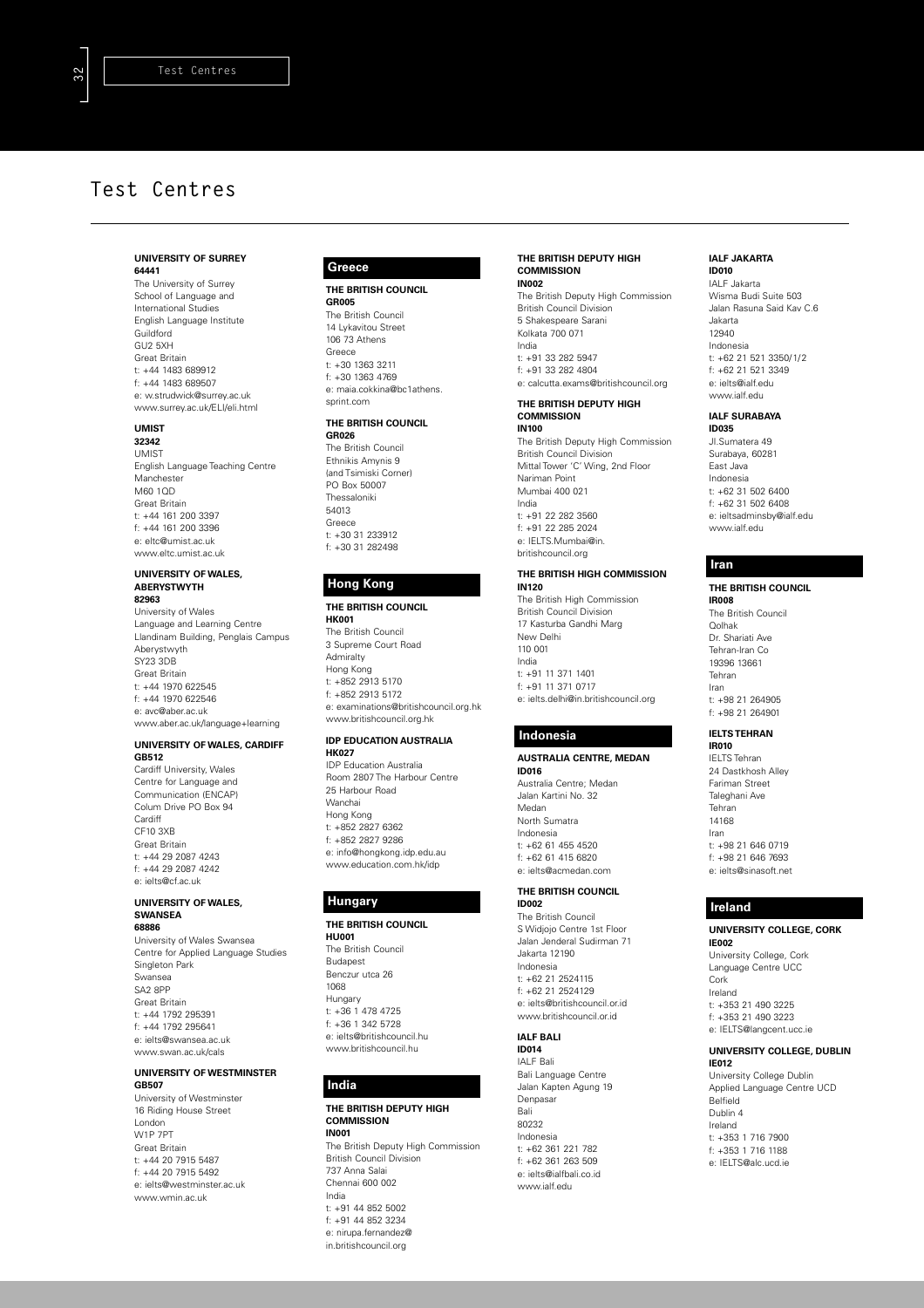### **Israel**

**THE BRITISH COUNCIL IL001** The British Council 140 Hayarkon Street PO Box 3302 Tel Aviv 61032 Israel t: +972 35222194 f: +972 35221229

### **THE BRITISH COUNCIL**

**IL003** The British Council English Language Centre An Nuzha Building 4 Abu Obeidah Street PO Box 19136 East Jerusalem Israe t: +972 2 628 2545/296 3295 f: +972 2 628 3021/296 3297

### **Italy**

#### **THE BRITISH COUNCIL IT010** The British Council Via Manzoni 38 Milano 20121 Italy t: +39 02 7722 2213/7722 2201/ 7722 2202 f: +39 02 781119 e: ielts.milan@britishcouncil.it

#### **THE BRITISH COUNCIL**

**IT012** The British Council Via Crispi 92 80121 Naples Italy t: +39 81 667410 f: +39 81 669563 e: ielts.naples@britishcouncil.it

### **THE BRITISH COUNCIL**

**IT264** The British Council Via IV Fontane 20 Rome 00184 Italy t: +39 06 478 14212 f: +39 06 487 1070 e: ielts.rome@britishcouncil.it

### **Jamaica**

**THE BRITISH HIGH COMMISSION JM999** The British High Commission 28 Trafalgar Road PO Box 235 (5) Kingston 10 Kingston Jamaica t: +1876 929 6915 f: +1876 960 3030 e: ielts@britishcouncil.org.jm www.britishcouncil.org/caribbean

# **Japan**

**THE BRITISH COUNCIL JP023**

The British Council Fukuoka and English School Zenrosai Molty Tenjin Bldg 2F 1-1-17 Maizuru, Chuo-ku Fukuoka 810-0073 Japan t: +81 9 2752 3737 f: +81 9 2752 6622

### **THE BRITISH COUNCIL**

**JP170** The British Council 1-13-3 Higashi Sakura Higashi-Ku Nagoya-Shi Aichi 461-0005 Japan t: +81 5 2963 3671 f: +81 5 2963 3670 e: exams@jpa.britishcouncil.or.jp

# **THE BRITISH COUNCIL**

**JP019** The British Council Dojima Avanza 4F 1-6-20, Dojima, Kita-ku Osaka-shi Osaka 530-0003 Japan t: +81 6 6342 5301 f: +81 6 6342 5311 e: exams@jpo.britishcouncil.or.jp

#### **THE BRITISH COUNCIL JP003**

The British Council 2-Kagurazaka 1-Chome Shinjuku-Ku Tokyo 162-0825 Japan t: +81 3 3235 8031 f: +81 3 3235 8040 e: exams@britishcouncil.or.jp

### **Jordan**

#### **THE BRITISH COUNCIL**

**JO001** The British Council First Circle Jabal Amman PO Box 634 Amman 11118 Jordan t: +962 6 463 6147/8 f: +962 6 465 6413 e: ielts@britishcouncil.org.jo

#### **THE BRITISH COUNCIL KZ001**

The British Council 13 Republic Square Almaty 480013 Kazakhstan t: +7 3272 633339/637743 f: +7 3272 633443 e: ielts@kz.britishcouncil.org www.britishcouncil.kz

# **Kenya**

**THE BRITISH COUNCIL KE001** The British Council PO Box 40751 Nairobi Kenya t: +25 4 2334855 f: +25 4 2339854 e: teaching.centre@ britishcouncil.or.ke www.britishcouncil.org/kenya

# **AUSTRALIAN UNIVERSITY**

**STUDIES INSTITUTE** 5th Floor, Centro House Westlands P.O. Box 25520 Nairobi Kenya t: +25 4 2441110 f: +25 4 2441120 e: baiju@ausied.com

## **Korea**

**THE BRITISH COUNCIL KR001** The British Council Korea Joongwhoo Building 61–21 Taepyrungro 1 ka, choong-gu Seoul 100-101 Korea t: +82 2 3702 0600 (switchboard) t: +82 2 3702 0652 3 (exams) f: +82 2 3702 0663 e: exams@britishcouncil.or.kr

#### **IDP EDUCATION AUSTRALIA KR009**

IDP Education Australia Rm 1310 13th Floor, Kyobo Building, 1 Chongro-1 Ka, Chongro-Ku Seoul 110-714 Korea t: +82 2 776 7246/7 f: +82 2 773 8063 e: ielts@seoul.idp.edu.au

#### **IDP EDUCATION AUSTRALIA KR010**

IDP Education Australia Rm 307 Kyowon Gongje Hoykwan #1205-1 Choryang-Dong, Dong-Ku Pusan 601-011 Korea t: +82 51 442 5434 f: +82 51 442 5435 e: ielts@pus.idp.edu.au www.idped.com/index\_frame.html

### **Kuwait**

**THE BRITISH COUNCIL KW001** The British Council

PO Box 345 Safat 13004 Kuwait t: +965 252 0067 f: +965 252 0069 e: bc.kuwait@kw.britishcouncil.org www.britishcouncil.org/kuwait/ english/kuwielts.htm

### **Lao Pdr**

**VIENTIANE UNIVERSITY COLLEGE LA004** Vientiane University College That Luang Road PO Box 4144 Vientiane Lao Pdr t: +621 414873 f: +621 414346 e: ielts\_vtcollege@laopdr.com

### **Latvia**

**THE BRITISH COUNCIL LV003** The British Council Blaumana iela 5a Riga LV-1011 Latvia t: +371 728 1730 f: +371 728 5666 e: exams@britishcouncil.lv www.britishcouncil.lv

## **Libya**

#### **THE BRITISH COUNCIL LY002**

The British Council c/o British Embassy 24th Floor, Burj al Fatah Tripoli Postal Address PO Box 4206 Tripoli Libya t: +218 21 335 1473/5 f: +218 21 335 1471 e: britishcouncil@lttnet.net www.britishcouncil.org/libya/ index.htm

### **Lebanon**

**THE BRITISH COUNCIL LB001** The British Council Sadat/Sidani Str. Azar Bldg. Beirut Lebanon t: +961 1 740123 f: +961 1 739461 e:IELTS@lb.britishcouncil.org www.britishcouncil.org/lebanon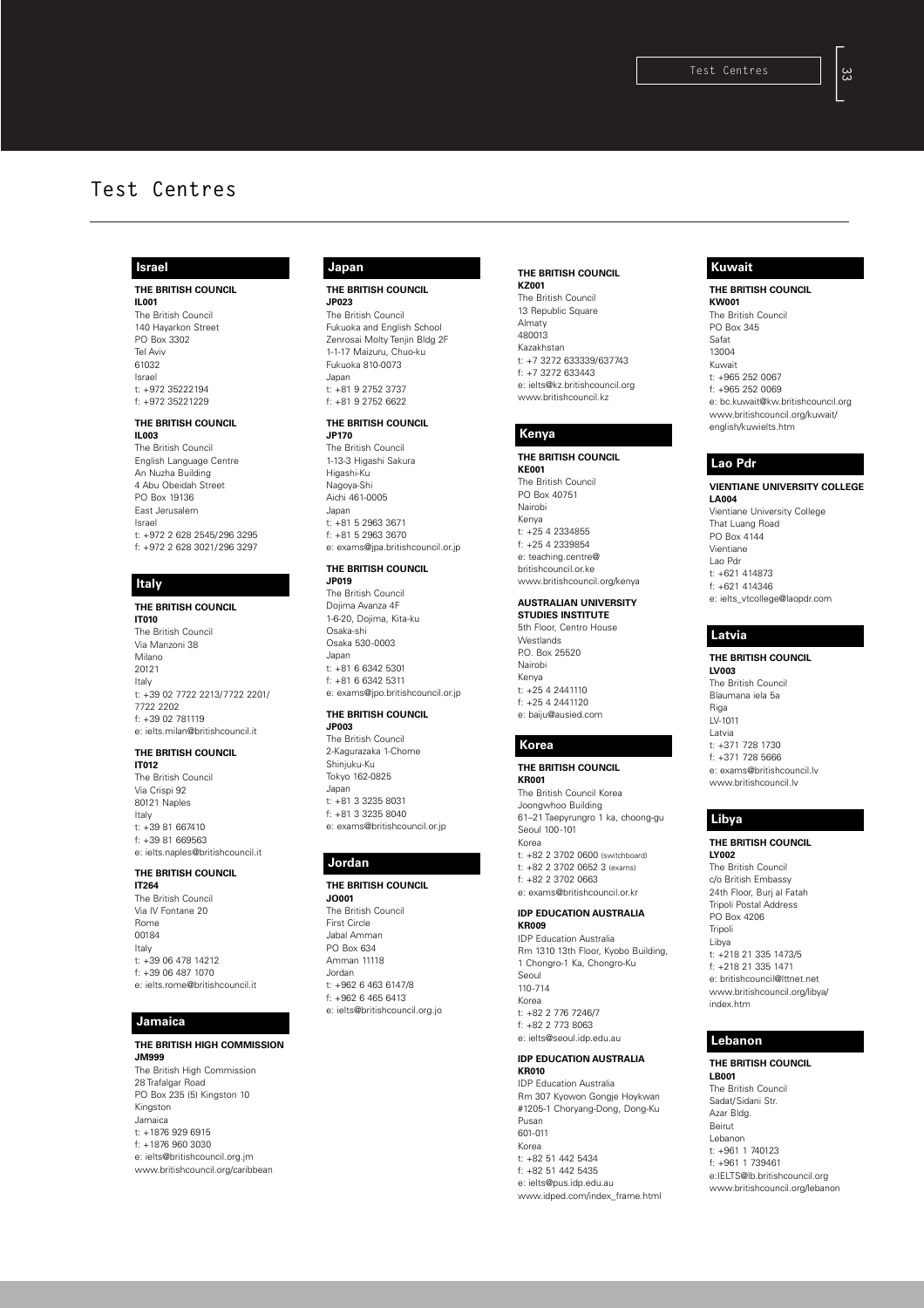### **Lithuania**

**THE BRITISH COUNCIL LT001** The British Council Vilniaus 39/6 Vilnius 2600 Vilnius Lithuania t: +370 2 616 607 f: +370 2 221 602 e: ielts@britishcouncil.lt

#### **Madagascar**

**THE BRITISH EMBASSY MG001** The British Embassy Madagascar Immueble 'NY HAVANA' Cite des 67 Hectares Antanarivo 101 Madagascar t: +261 227749 f: +261 226690

### **Malawi**

**THE BRITISH COUNCIL MW001** The British Council PO Box 30222 Lilongwe 3 Malawi t: +265 773 244 f: +265 772 945 E-mail: ielts@britishcouncil.org.mw

# **Malaysia**

**THE BRITISH COUNCIL MY001** The British Council Jalan Bukit Aman PO Box 10539 50916 Kuala Lumpur Malaysia  $t: +60.3$  2698 7555 f: +60 3 2693 7214 e: kualalumpur.ielts@ britishcouncil.org.my

### **THE BRITISH COUNCIL**

**MY002** The British Council 3 Weld Quay Penang 10300 Penang Malaysia t: +60 4 263 0330 f: +60 4 263 5589 e: penang.ielts@britishcouncil.org.my

# **THE BRITISH COUNCIL**

**MY003** The British Council Ground Floor 4 Jalan Api-Api Off Jalan Gaya PO Box 10746 88000 Kota Kinabalu Sabah Malaysia t: +60 0 88 222059 f: +60 0 88 238059 e: sabah@britishcouncil.org.my www.britishcouncil.org.my

#### **THE BRITISH COUNCIL MY017**

The British Council Sublot 63, Block A Level 2 Taman Sri Sarawak Mall (PO Box 47 Bukit Permata Post Office) 93100 Kuching Sarawak Malaysia t: +60 0 82 256 044 f: +60 0 82 425 199 e: sarawak@britishcouncil.org.my

### **IDP EDUCATION AUSTRALIA**

**MY004** IDP Education Australia 6th Floor, West Block, Wisma Selangor Dredging 142-C Jalan Ampang Kuala Lumpur 50450 Malaysia t: +60 3 2162 3755 f: +60 3 2162 2078 e: ielts@kualalumpur.idp.edu.au

#### **IDP EDUCATION AUSTRALIA MY032**

IDP Education Australia 1D, 1st Floor Jalan Maju Taman Maju Jaya Johor Darul Tazim Johor Bahru 80400 Malaysia t: +60 7 333 0668 f: +60 7 333 7668 e: idpedu@po.joring.my

#### **IDP EDUCATION AUSTRALIA MY103**

IDP Education Australia 441-1-1 Pulau Tikis Plaza Jalan Burmah Penang 10350 Malaysia t: +60 4 226 1811 f: +60 4 227 1811 e: idppng@po.jaring.my

### **IDP EDUCATION AUSTRALIA MY104**

IDP Education Australia 1st Floor, Wisma Ho Ho Lim 289 Sub lot 2 Jalan Abell Kuching 93100 Sarawak Malaysia  $t: +60, 0, 82, 233, 645$ f: +60 0 82 234 246 e: idpkch@po.jaring.my

### **Malta**

**THE MALTA CHAMBER OF COMMERCE MT012** The Malta Chamber of Commerce Exchange Buildings Republic Street Valletta VIT 05 Malta t: +356 21 233873

## f: +356 21 245223 e: admin@chamber.org.mt

### **Mauritius**

**THE BRITISH COUNCIL MU780** The British Council PO Box 111 Royal Road Rose Hill Mauritius t: +230 4549550 f: +230 454953

### **Mexico**

**THE BRITISH COUNCIL MX030** The British Council Lope de Vega 316 Col. Chapultepec Morales 11570 Mexico, D.F Mexico t: +52 5263 1900/5263 1948 f: +52 5263 1960 e: ielts@britishcouncil.org.mx www.britishcouncil.org.mx

### **Mongolia**

**ESP INSTITUTE MN002** ESP Institute Central Post Office Box 840 Ulaanbaatar 210613 Mongolia t: +761324313 f: +761358659

# **Morocco**

**THE BRITISH COUNCIL MA002** The British Council 36 Rue de Tanger BP 427 Rabat Morocco t: +21237 760836 f: +21237 760850 e: britcoun.morocco@bcmor.org.ma

### **Mozambique**

**THE BRITISH COUNCIL MZ002** The British Council Rua John Issa 226 PO Box 4178 Maputo Mozambique t: +258 142 1574 f: +258 142 1577

### **Namibia**

**THE BRITISH COUNCIL NA900** The British Council 1–4 Peter Muller Street Windhoek Namibia  $t: 1264 6122 6776$ f: +264 6122 7530

### **Nepal**

**THE BRITISH COUNCIL NP004** The British Council PO Box 640 Lainchaur Kathmandu

Nepal t: +9 77 141 0798 f: +9 77 141 0545 e: ielts@britishcouncil.org.np www.britishcouncil.org

### **Netherlands**

**BLTC NL011** British Language Training Centre Oxford House, 3rd floor Nieuwe Zijds Voorburgwal 328 E 1012 RW Amsterdam **Netherlands** t: +31 20 622 3634 f: +31 20 626 4962 e: bltc@bltc.nl www.bltc.nl

### **New Zealand**

**UNIVERSITY OF AUCKLAND NZ018** University of Auckland 26 Wynyard Street Auckland New Zealand t: +64 9 373 7599 ext 7125 f: +64 9 308 2360 e: ielts@auckland.ac.nz

#### **CHRISTCHURCH POLYTECHNIC NZ021**

Christchurch Polytechnic School of ESOL Faculty of Humanities Christchurch 1 New Zealand  $t: 464 3 364 9050$ f: +64 3 364 9674 e: monasterioj@cpit.ac.nz

#### **EASTERN INSTITUTE OF TECHNOLOGY (EIT) NZ038**

Eastern Institute of Technology (EIT) Private Bag 1202 Taradale Napier Hawke's Bay New Zealand t: +06 844 8710 f: +06 844 1910 e: hkemp@eit.ac.nz

#### **INTERNATIONAL PACIFIC COLLEGE NZ020**

International Pacific College Department of English as an International Language Private Bag 11021 Palmerston North New Zealand t: +64 6 354 0922 f: +64 6 354 0935 e: ielts@ipc.ac.nz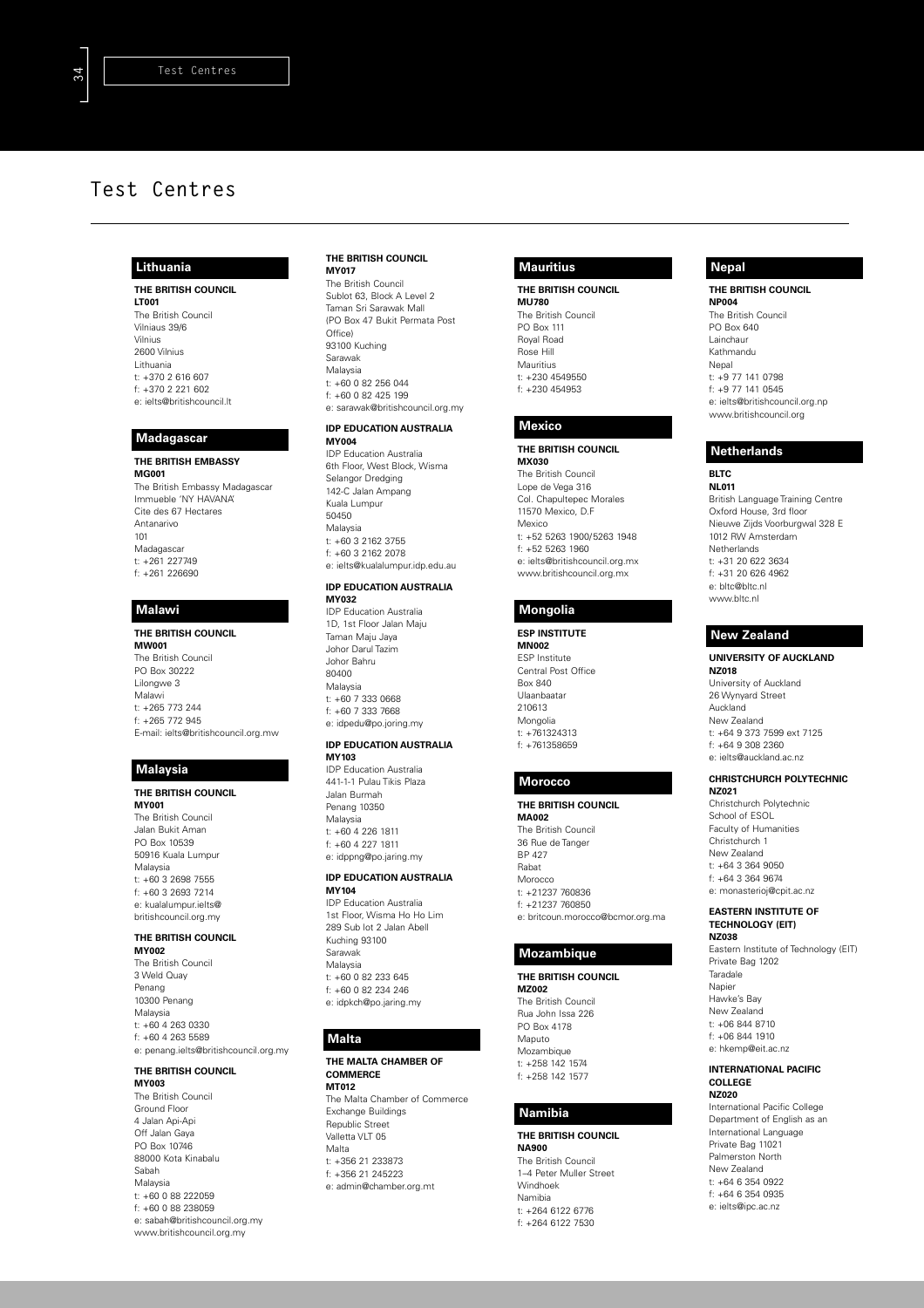#### **MANUKAU INSTITUTE OF TECHNOLOGY NZ029**

Manukau Institute of Technology New Zealand t: +64 9 274 6009 ext 8126 f: +64 9 273 0749

e: ssatchell@mit.manukau.ac.nz

#### **MASSEY UNIVERSITY ENGLISH LANGUAGE CENTRE NZ026**

Massey University English Language Centre Private Bag 11222 Palmerston North New Zealand t: +64 6 350 5726 f: +64 6 350 5638 e: ielts@massey.ac.nz www.massey.ac.nz/~muelc

#### **UNIVERSITY OF OTAGO LANGUAGE CENTRE NZ014**

University of Otago Language Centre 71 St David Street St David 2 Building Dunedin New Zealand t: +64 3 479 5700 f: +64 3 479 5701 e: IELTS@uolc.ac.nz www.olc.ac.nz

#### **THE UNIVERSITY OF WAIKATO NZ022**

The University of Waikato Language Institute Private Bag 3105 Hamilton New Zealand t: +64 7 838 4193 f: +64 7 838 4194 e: ielts@waikato.ac.nz www.waikato.ac.nz/language

#### **UNITEC INSTITUTE OF TECHNOLOGY NZ015**

UNITEC Institute of Technology School of English and Applied Linguistics PO Box 92025 Auckland New Zealand t: +64 9 849 4180 f: +64 9 815 2906 e: ielts@unitec.ac.nz

#### **WAIARIKI INSTITUTE OF TECHNOLOGY**

**NZ035** International Centre

Waiariki Institute of Technology Mokoia Drive Rotorua New Zealand t: +64 7 346 8712 f: +64 7 346 8721 e: IELTS@waiariki.ac.nz

#### **VICTORIA UNIVERSITY OF WELLINGTON NZ013**

Victoria University of Wellington English Language Institute Von Zedlitz Building, Room 210 PO Box 600 Wellington New Zealand t: +64 4 463 5601 f: +64 4 463 5604 e: ielts@vuw.ac.nz

### **Nigeria**

**THE BRITISH COUNCIL NG150** The British Council 11 Alfred Rewane Road

(formerly Kingsway Road) Ikoyi P O Box 3702 Lagos Nigeria t: +234 1 269 2188/89/90/91/92 t: +234 1 261 0210/261 5047 f: +234 1 269 2193 e: bc.lagos@bc-lagos.bcouncil.org

## **Norway**

#### **FOLKEUNIVERSITETET I OSLO NO002** Folkeuniversitetet I Oslo

Torggata 7 Postbox 496 Sentrum Oslo 0105 Norway t: +47 22 476 000 f: +47 22 476 001 e: info@fu.oslo.no

### **Oman**

### **THE BRITISH COUNCIL**

**OM001** The British Council Road One Medinat Al -Sultan Quaboos West PO Box 73 Medinat Al Sultan Qaboos Muttrah Postal Code 115 Oman t: +968 600548 f: +968 695284 e: ielts.bcoman@om. britishcouncil.org

### **Pakistan**

#### **THE BRITISH COUNCIL PK011** The British Council

65 Mozang Road PO Box 88 Lahore 54650 Pakistan t: +92 42 111 424 424 f: +92 42 111 425 425 e: Exams.Lahore@ britishcouncil.org.pk

e: ielts@super.net.pk

#### **AUSTRALIAN EDUCATION OFFICE, KARACHI**

**PK601** Australian Education Office, Karachi D-129, Block 4 Clifton Karachi 75600 Pakistan t: +92 21 587 9645 f: +92 21 587 9648

### **AUSTRALIAN EDUCATION OFFICE PK602**

Australian Education Office 28 Street 1, F-6/3 Islamabad Pakistan t: +92 51 2275 799 f: +92 51 2821 245 e: ice@comsats.net.pk ielts@aeo.com.pk

#### **THE BRITISH COUNCIL PK010**

The British Council 20 Bleak House Road PO Box 10410 Karachi 75530 Pakistan t: +92 21 111 424 424 f: +92 21 111 425 425 e: Exams.Karachi@ britishcouncil.org.pk

### **THE BRITISH COUNCIL**

**PK015** The British Council Block 14, Civic Centre, G-6 P O Pox 1135 Islamabad 44000 Pakistan t: +92 51 111 424 424 f: +92 51 111 425 425 e: Exams.Islamabad@ britishcouncil.org

## **THE BRITISH COUNCIL**

**PK390** The British Council 17-C Chinar Road University Town Peshawar Pakistan t: +92 91 111 424 424 f: +92 91 842 633 e: Exams.Peshawar@ britishcouncil.org.pk

### **Panama**

**THE BRITISH COUNCIL PA002** The British Council The British Embassy Information Section Panama City Panama t: +507 690866 f: +507 230730

### **Paraguay**

### **CENTRO ANGLO-PARAGUAYO**

**PY001** Centro Anglo-Paraguayo Artigas 356 Asuncion Paraguay  $t: +595$  212 5525 f: +595 212 03871

## **Peru**

### **THE BRITISH COUNCIL**

**PE501** The British Council Alberto Lynch 110 San Isidro Lima 27 Peru t: +511 221 7552 f: +511 421 5215 e: postmaster@britishcouncil.org.pe

### **Philippines**

#### **THE BRITISH COUNCIL PH001** The British Council 10F Taipan Place Emerald Avenue Ortigas Centre Pasig City 1604 Philippines t: +632 914 1011 to 14 f: +632 637 8138/914 1020 e: Beng.Iglesiar@britishcouncil.org.ph

Dianne.Siozon@britishcouncil.org.ph **IDP EDUCATION AUSTRALIA PH009** IDP Education Australia Ground Floor, Salustina Dee TY Towers, 104 Paseo de Roxas Legaspi Village, Makati Manila Philippines t: +632 816 0755 f: +632 815 9875 e: info@manila.idp.edu.au

### **Poland**

## **THE BRITISH COUNCIL**

**PL002** The British Council Al.Jerozolimskie 59 Warsaw 00-697 Poland t: +48 22 695 5998/695 5936 f: +48 22 621 9955 e: exams@britishcouncil.pl www.britishcouncil.pl

## **Portugal**

**THE BRITISH COUNCIL PT016** The British Council Rua Luis Fernandes, 1–3 1249-062 Lisboa Portugal t: +00 351 1 21 321 4500 f: +00 351 1 21 347 6151 e: paula.oliveira@pt.britishcouncil.org

#### **THE BRITISH COUNCIL PT021**

The British Council Rua do Breyner, 155 4050-126 Porto Portugal t: +00 351 22 207 30 60 f: +00 351 22 207 30 68 e: Rita.Alda@pt.britishcouncil.org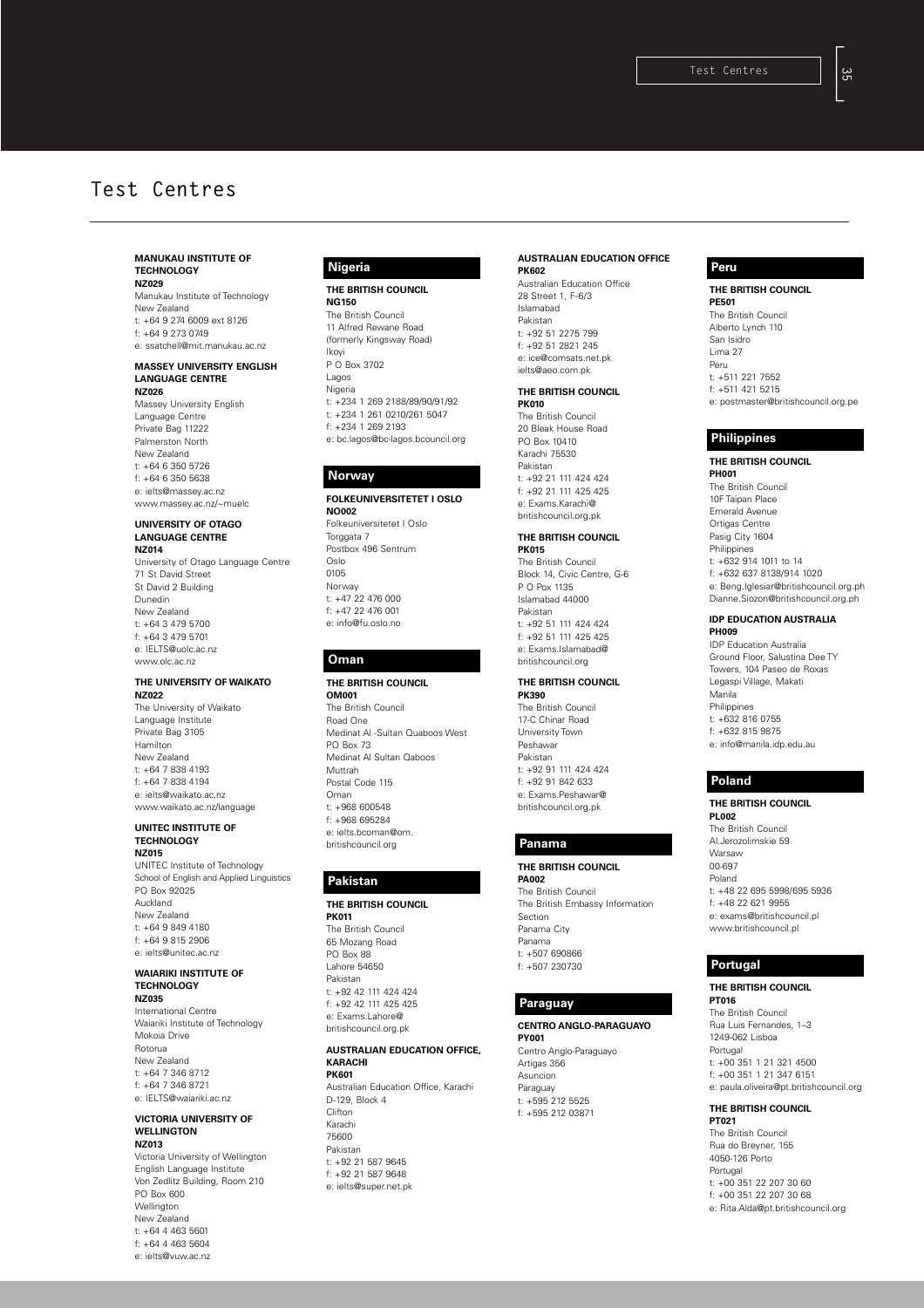### **Qatar**

**THE BRITISH COUNCIL QA001** The British Council 93 Al-Sadd Street PO Box 2992 Doha Qatar t: +0974 442 6193/442 6194 f: +0974 442 3315 e: ielts@qa.britishcouncil.org

### **Romania**

**THE BRITISH COUNCIL RO001** The British Council Calea Dorobantilor 14 Bucharest 71132 Romania t: +40 1 2100 314/2111 900 f: +40 1 2100 310 e: ielts@britishcouncil.ro www.britishcouncil.ro

# **Russia**

### **THE BRITISH COUNCIL**

**RU004** The British Council Fontanka 46 St Petersburg 191025 Russia t: +7 812 325 6074 f: +7 812 325 6073 e: bc.stpetersburg@britishcouncil.ru www.britishcouncil.ru

### **THE BRITISH COUNCIL**

**RU001** The British Council Biblioteka Inostrannoi Literaturi Ulitsa Nikoloyamskaya 1 Moscow 109189 Russia t: +7 095 234 0201 f: +7 095 234 0205/07 e: examinations@britishcouncil.ru Julia.Dyatlova@britishcouncil.ru

### **Saudi Arabia**

**THE BRITISH COUNCIL SA100** The British Council PO Box 3424 Jeddah 21471 Saudi Arabia t: +966 2 657 6200 f: +966 2 657 6123 e: muhammed.ahmed@bc-jeddah. bcouncil.org

### **THE BRITISH COUNCIL**

**SA102** The British Council PO Box 58012 Riyadh 11594 Saudi Arabia t: +966 1462 1818 f: +966 1462 0663 e: yassin.abdulkader@bc-riyadh. bcouncil.org

### **THE BRITISH COUNCIL**

**SA105** The British Council PO Box 8387 Al Waha Mall, 2nd Floor First Street Dammam 31482 Saudi Arabia t: +966 3826 9036 f: +966 3826 8753

#### **Senegal**

**THE BRITISH COUNCIL SN002** The British Council 34–36 Boulevard de la Republique Dakar BC 6232 Senegal t: +221 822 2015 f: +221 821 8136 e: caroline.grant@bc-dakar.enda.sn

### **Singapore**

## **THE BRITISH COUNCIL**

**SG002** The British Council 30 Napier Road 258509 Singapore t: +65 470 7148 f: +65 472 1010 e: exams@britishcouncil.org.sg

#### **IDP EDUCATION AUSTRALIA SG017**

IDP Education Australia Singapore 4th Level, Regional English Language Centre 30 Orange Grove Road Singapore t: +65 732 6988 f: +65 737 1736

e: info@singapore.idp.edu.au

### **Slovakia**

**THE BRITISH COUNCIL SK005**

The British Council Panská 17 PO Box 68 814 99 Bratislava Slovakia t: +421 2 5443 1185/5443 1074 f: +421 2 5443 0369 e: ielts@britishcouncil.sk www.britishcouncil.sk

### **Slovenia**

#### **THE BRITISH COUNCIL SI003**

The British Council Centre SL1003 Cankarjevo nabrezje 27 SL -1000 Ljubljana Slovenia t: +386 0 1 200 0130 f: +386 0 1 426 4446 e: ielts@britishcouncil.si

### **South Africa**

**THE BRITISH COUNCIL ZA001** The British Council PO Box 30637 Braamfontein 2017 Johannesburg South Africa t: +27 11 403 3316 f: +27 11 339 7806

#### **THE BRITISH COUNCIL**

**ZA005** The British Council PO Box 1469 Capetown 8000 South Africa t: +27 21 462 3921 f: +27 21 462 3960

#### **THE BRITISH COUNCIL ZA052**

The British Council The Marine 22 Gardiner Street Durban 4000 South Africa t: +27 31 305 7356 f: +27 31 305 7335 e: amanda.jones@ britishcouncil.org.za

**THE BRITISH COUNCIL ES011** The British Council General San Martin 7 46004 Valencia Spain t: +34 96 353 3631 f: +34 96 352 8688 e: ielts.valencia@britishcouncil.es www.britishcouncil.es

#### **THE BRITISH COUNCIL ES017**

The British Council Calle Amigó, 83 08021 Barcelona **Spair** t: +34 93 241 9972/241 9841 f: +34 93 202 3695 e: ielts.barcelona@britishcouncil.es www.britishcouncil.es

#### **Sub-centre of The British Council Barcelona (ES017):**

FUNDACIÓN ESCUELA DE NEGOCIOS MBA Las Palmas de Gran Canaria Please contact the British Council, Barcelona

# **Sub-centre of The British Council**

**Barcelona (ES017):** UNIVERSITAT DE LES ILLES BALEARS Palma de Mallorca t: +34 971 172 550 f: +34 971 172 552 e: ielts.barcelona@britishcouncil.es www.britishcouncil.es

#### **THE BRITISH COUNCIL, MADRID ES024**

The British Council Po del Gral Martinez Campos 31 28010 Madrid Spain t: +34 91 337 3529 f: +34 91 337 3586 e: ielts.madrid@britishcouncil.es www.britishcouncil.es

## **Sub-centre of the British Council**

**Madrid (ES024):** CENTRO ANDALUZ DE ESTUDIOS EMPRESARIALES (CEADE) Seville Please contact the British Council, Madrid

#### **THE BRITISH COUNCIL, BILBAO ES032**

The British Council Avda Lehendakari Aguirre 29-2º 48014 Bilbao Spain  $t: +34$  94 476 3650 f: +34 94 476 2016 e: ielts.bilbao@britishcouncil.es www.britishcouncil.es

### **Spain Sri Lanka**

#### **THE BRITISH COUNCIL LK001**

The British Council 49 Alfred House Gardens Colombo 3 Sri Lanka t: +94 1 581 171 f: +94 1 587 079 e: enquiries@britishcouncil.lk

#### **THE BRITISH COUNCIL LK011**

The British Council 178 DS Senonayake Veediya Kandy Sri Lanka t: +94 8 234 634 f: +94 8 234 634

#### **AUSTRALIAN COLLEGE OF BUSINESS & TECHNOLOGY LK012**

Australian College of Business & Technology Trans Asia Hotel Premises 117 Sir Chittampalam A Gardiner Mawatha Colombo 2 Sri Lanka t: +94 74 714 393 f: +94 74 714 394 e: ruby@acbt.lk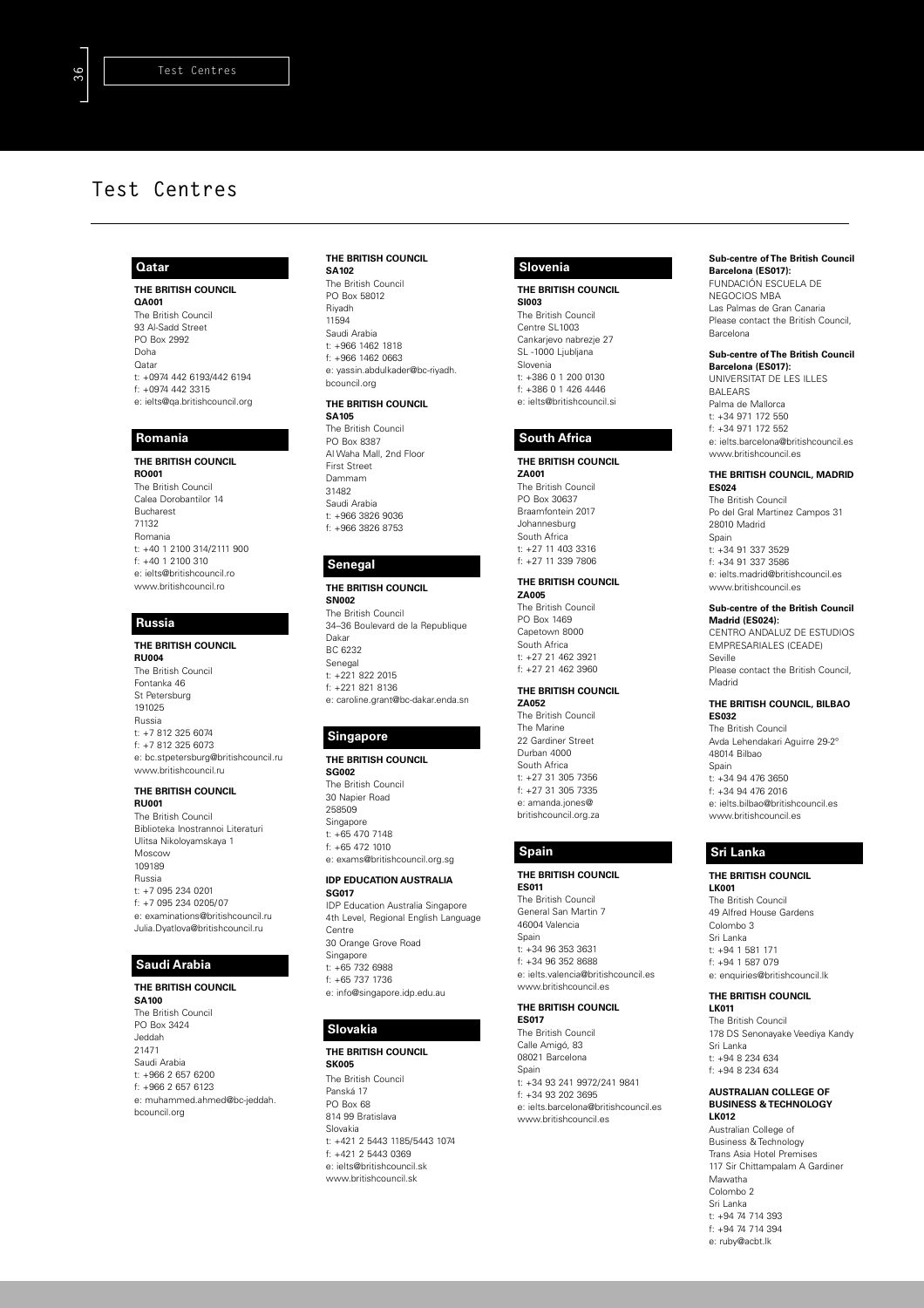### **Sudan**

**THE BRITISH COUNCIL SD001** The British Council PO Box 1253 14 Abu Sinn Street Khartoum Sudan t: +249 1178 0817 f: +249 1177 4935

#### **Sweden**

**FOLKUNIVERSITETET GOTEBORG SE004** Folkuniversitetet Goteborg Norra Alleg 6 Box 2542 403 17 Goteborg Sweden f: +00 46 3113 1992 e: folkuniversitetet.se

#### **FOLKUNIVERSITETET LUND**

**SE008** Folkuniversitetet Lund Skomakareg 8 223 50 Lund Sweden t: +00 46 46 19 7700 f: +00 46 46 19 7781 e: peter.bastin@folkuniversitetet.se

#### **FOLKUNIVERSITETET STOCKHOLM SE011**

Folkuniversitetet Stockholm Sprakavdelingen Box 26210 100 41 Stockholm Sweden t: +00 46 8 789 4219 f: +00 46 8 679 9541 e: ielts@folkuniversitete.se

### **Switzerland**

**THE BRITISH COUNCIL CH066** The British Council Sennweg 2 Postfach 532 Berne 9 CH-3000 Switzerland t: +31 301 4935 f: +31 301 1459

### **Syria**

### **THE BRITISH COUNCIL**

**SY002** The British Council The British Council Teaching Centre PO Box 33105 Maysaloon Street Shalaan Damascus Syria t: +963 11 331 0631/332 9226 f: +963 11 332 1467 e: Issam.AlJarash@bc-damascus. bcouncil.org

### **Taiwan**

**THE BRITISH COUNCIL**

**TW010** The British Council 7F-1, Fu Key Building 99, Jen Ai Road, Section 2 Taipei, Taiwan 100 t: +886 2 2396 2238 f: +886 2 2341 5749 e: inquiries@britishcouncil.org.tw www.britcouncil.org.tw

#### **THE BRITISH COUNCIL, KAOHSIUNG**

**TW017** The British Council 13F-6, New Century Building 56, Min-Sheng First Road Kaohsiung, Taiwan 800 t: +886 7 229 0817 f: +886 7 229 0827

## **IDP EDUCATION AUSTRALIA**

**TW001** IDP Education Australia 2/2 Floor, Sun Place No 57 Fu-Shing North Road Taipei 105 Taiwan ROC t: +886 2 2781 9949  $f: 4886 2 2781 9945$ e: info@taipei.idp.edu.au

### **IDP EDUCATION AUSTRALIA**

**TW015** Room E, 6th Floor Szu Wei Building Szu Wei 4th Road Kaohsiung t: +88 67 3350 910 f: +88 67 3367 331 e: info@kaohsiung.idp.edu.au

### **Thailand**

#### **AUSTRALIA CENTRE: CHIANG MAI TH103**

Australia centre: Chiang Mai 75 Soi Wat Padang, Suthep Road Tambol Suthep, A Muang Chiang Mai Amphur Muang 50200 Thailand t: +66 53276269 f: +66 53810554 e: austcent@loxinfo.co.th

### **THE BRITISH COUNCIL**

**TH001** The British Council 254 Chulalongkorn Soi 64 Siam Square, Phyathai Road Pathumwan, Bangkok 10330 Thailand t: +66 2 252 6136-8/652 5480-9 f: +66 2 253 5312 e: ielts@britishcouncil.or.th

## **THE BRITISH COUNCIL,**

**TH002** The British Council 198 Bumrunraj Road Chiang Mai 50000 Thailand t: +66 532 42103 f: +66 532 44781

#### **IDP EDUCATION AUSTRALIA TH011**

IDP Education Australia 26th th Floor, CP Tower 313 Silom Road Bangkok 10500 Thailand t: +66 2 231 0838/9 f: +66 2 231 0530 e: ielts@bangkok.idp.edu.au www.britishcouncil.or.th

### **Tunisia**

**THE BRITISH COUNCIL TN001** The British Council English Language Teaching Centre 47 avenue Habib Bourguiba 1001 Tunis Tunisia t: +216 71 353 568 f: +216 71 353 985 e: margaret.moussa@ britishcouncil.org.tn www.britishcouncil.org.tn

# **Turkey**

**THE BRITISH COUNCIL TR001**

The British Council Esat Cad. No. 41, Kucukesat 06660 Ankara Turkey t: +90 312 424 1644 f: +90 312 427 6182 e: pinar.ussakli@britishcouncil.org.tr

#### **THE BRITISH COUNCIL TR002**

The British Council Barbaros Bulvari Akdogan Sokak No 43 Besiktasi Istanbul **Turkey** t:  $+90$  327 27 00 f: +90 327 27 20 e: aysegul.gurerk@ britishcouncil.org.tr

### **THE BRITISH COUNCIL**

**TR008** The British Council 1374 Sokak Sevili Is Merkezi 18/301–306 Cankaya 35210 Izmir Turkey t: +90 232 446 0131 f: +90 232 446 0130 e: seda.yildiz@britishcouncil.org.tr

### **Ukraine**

### **THE BRITISH COUNCIL**

**UA001** The British Council 4/12 Vul. Hryhoriya Skovorody Kyiv 04070 Ukraine t: +380 44 490 5600 f: +380 44 490 5605 e: ielts@britishcouncil.org.ua www.britishcouncil.org.ua

# **United Arab Emirates**

**THE BRITISH COUNCIL AE001** The British Council PO Box 1636 Tariq Bin Zaid Street Dubai United Arab Emirates t: +971 4337 0109 f: +971 4337 0703 e: information@britishcouncil.org.ae www.britichcouncil.org/uae

## **THE BRITISH COUNCIL**

**AE110** The British Council Khalidiya Area, Al Nasr Street P.O. Box 46523 Abu Dhabi United Arab Emirates t: +00 9712 665 9300 f: +00 9712 666 4340 e: information@bc-abudhabi. bcouncil.org www.britcoun.org/uae

#### **UNIVERSITY OF WOLLONGONG, DUBAI CAMPUS AE109** University of Wollongong

Dubai Campus PO Box 20183 Al Fuqqaei Building Al Woheida Street Dubai United Arab Emirates t: +971 42 666 400 f: +971 42 623 500 e: info@uowdubai.ac.ae

### **United States of America**

**INTERNATIONAL HOUSE – PORTLAND US034** International House Suite 111 200 SW Market Street Portland Oregon 97201 United States of America t: +1 503 224 1960 f: +1 503 224 2041 e: info@ih-portland.com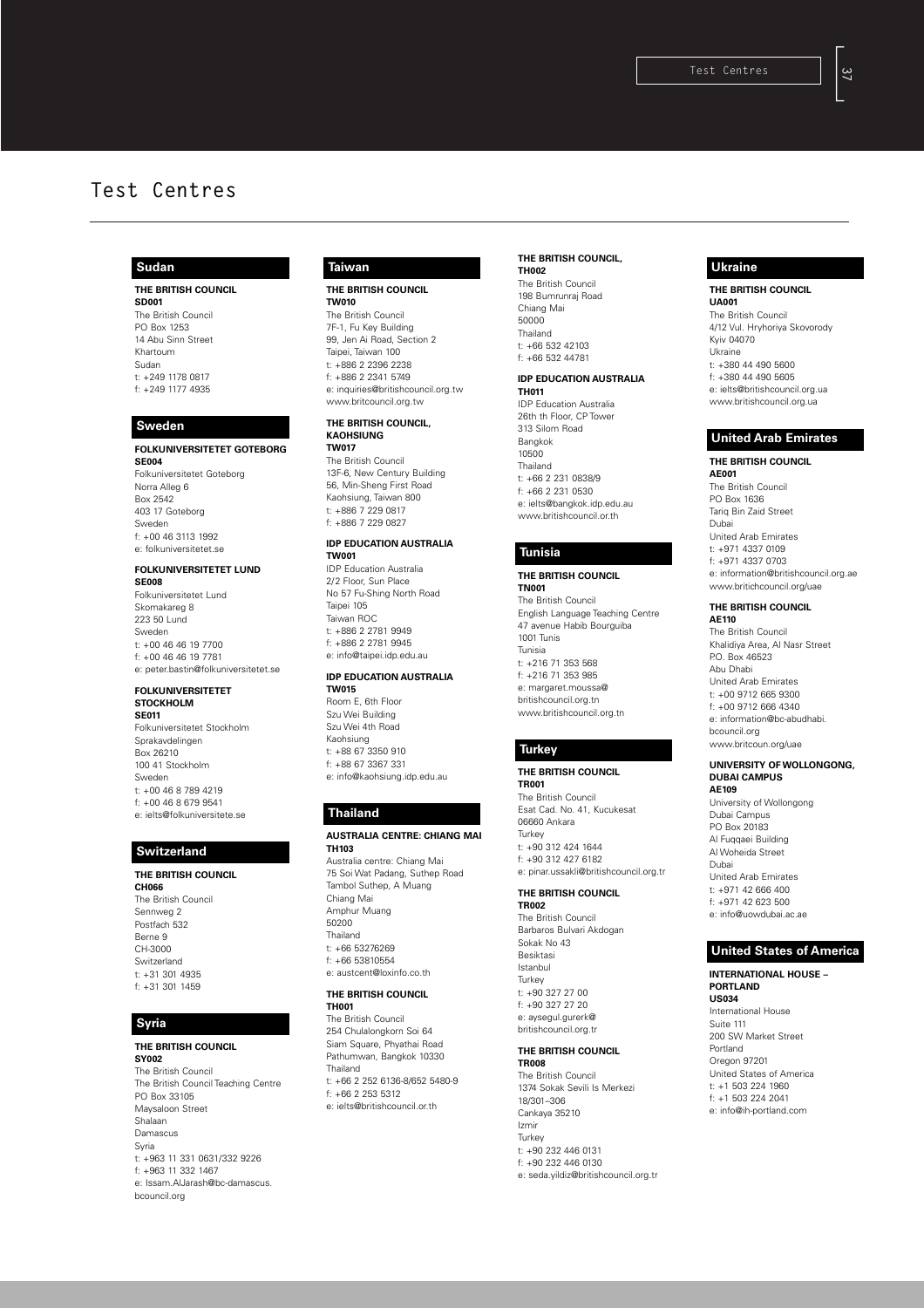### **IELTS Registration Offices:**

#### **INTERNATIONAL HOUSE – SAN DIEGO**

International House 2725 Congress Street San Diego 92110 California United States of America t: +1 619 299 2339 f: +1 619 299 0235 e: info@ih-sandiego.com www.ih-usa.com

#### **INTERNATIONAL HOUSE – SAN FRANCISCO**

International House 2nd floor 49 Powell Street San Francisco California 94102 United States of America t: +1 415 988 4473 f: +1 415 989 4440 e: ihsfinfo@aol.com

### **INTERNATIONAL HOUSE –**

**SANTA MONICA** International House 320 Wilshire Boulevard Santa Monica California 90401 United States of America t: +1 310 394 8618 f: +1 310 394 2708 e: ihsminfo@aol.com

# **Uruguay**

#### **INSTITUTO CULTURAL ANGLO URUGUAYO UY001** Instituto Cultural Anglo Uruguayo San Jose 1426 Montevideo Uruguay t: +598 292 3773 f: +598 292 1387

### **Venezuela**

**THE BRITISH COUNCIL VE001** The British Council Torre Credicard, Piso 3 Avenida Principal de El Bosque, Apartado 65131 Caracas 1050 Venezuela t: +58 2 952 9965/952 9757 f: +58 2 952 9691 e: bc-venezuela@britishcouncil.org.ve www.britishcouncil.org.ve

## **Vietnam**

#### **THE BRITISH COUNCIL, HANOI VN002**

Examinations Unit The British Council 40 Cat Linh Dong Da District Hanoi Vietnam t: +84 4 843 6780 f: +84 4 843 6763 e: examinations@britishcouncil.org.vn www.britishcouncil.org/vietnam

#### **THE BRITISH COUNCIL, HO CHI MINH CITY**

**VN028** The British Council 25 Le Duan Street District 1 Ho Chi Minh City Vietnam t: +848 843 2862/843 2863 f: +848 823 2861/822 2105 e: examinations@britishcouncil.org.vn

### **IDP EDUCATION AUSTRALIA**

**VN101** IDP Education Australia 164 Nam Ky Khoi Nghia Street District Three Ho Chi Minh City Vietnam t: +84 8 930 1036 f: +84 8 930 1037 e: viet.dinh@hcmc.idp.edu.au

### **IDP EDUCATION AUSTRALIA**

**VN104** 27 Ly Thai To Street Hoan Kien District Hanoi Vietnam t: +844 934 2955 f: +844 934 2954 e: idpeduvnhn@netnam.org.vn

### **Yemen**

### **THE BRITISH COUNCIL**

**YE100** The British Council 3rd Floor Administrative Tower Sana'a Trade Centre Algiers St PO Box 2157 Sana'a Yemen t: +9671 215000/6 f: +9671 215009 e: mohamed.ali@bc-sanaa.sprint.com

# **Yugoslavia**

**THE BRITISH COUNCIL EA001** The British Council Generala Zdanova 34-Mezanin Belgrade 11001 Eastern Adriatic t: +381 11 3232 441

f: +381 11 3341 681 e: Dejana.Vukajlovic@britcoun.org.yu

## **Zimbabwe**

#### **THE BRITISH COUNCIL ZW001** The British Council Corner House 7th Floor Samora Machel Avenue/Leopold Takawira Street Box 664 Harare Zimbabwe t: +263 4 775313 f: +263 4 775661 e: david.gurupira@

britishcouncil.org.zw